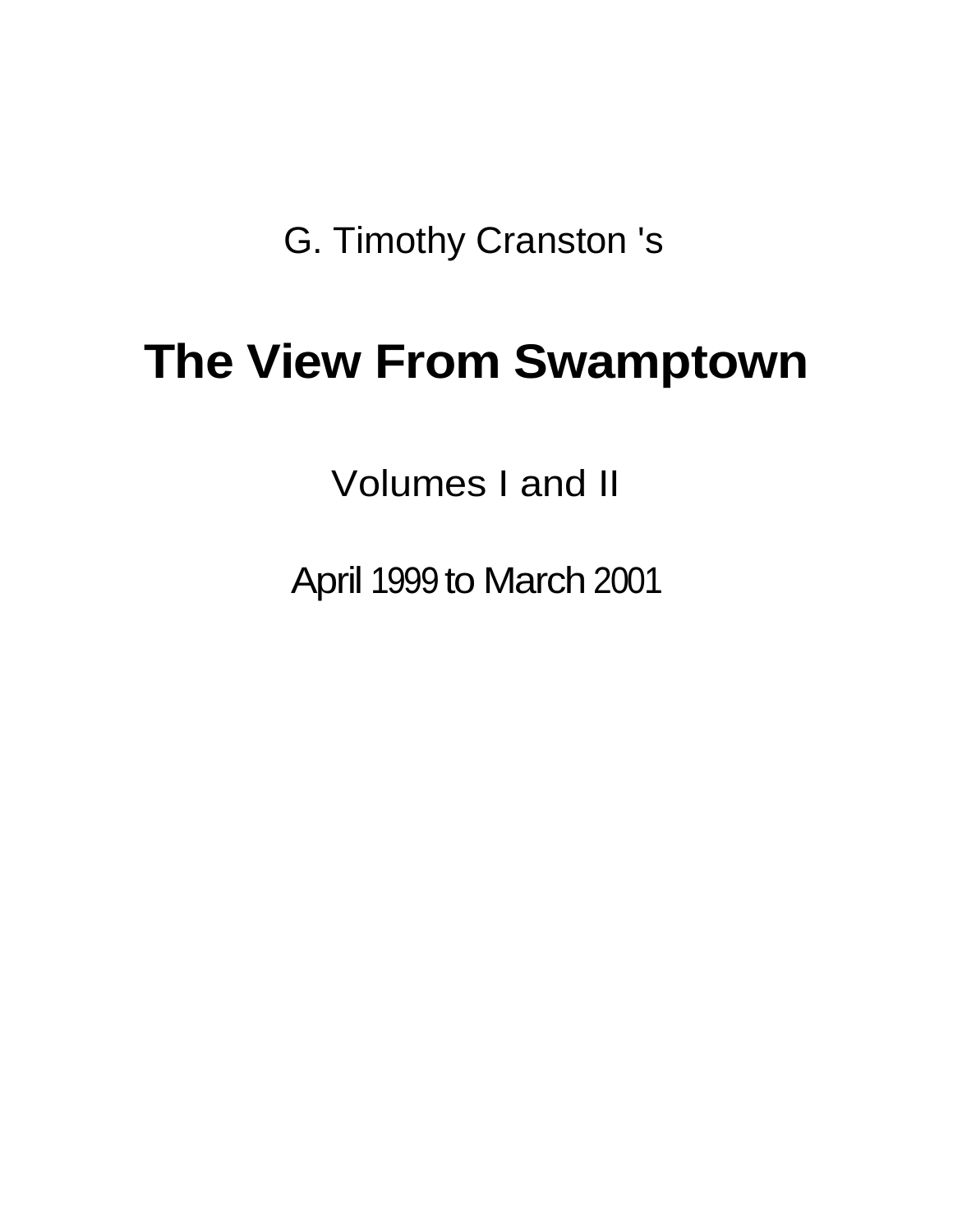#### **Library Note**

The North Kingstown Free Library is pleased to present "The View From Swamptown" in this electronic format and thus make it available to a larger audience. The articles that make up this publication are in their original unedited form. They appeared in an edited form, and with photographs, in "The North East Independent" between April 1999 and March 2001. Tim Cranston then published the articles in a bound volume that is no longer in print.

This is the library's first installment of "The View From Swamptown". It contains the articles from the section on Wickford in "The View From Swamptown, Volumes I and II". You can use the Find feature on your web browser to search by a word or phrase. More installments will be added in the near future. Please contact the library if you have any questions or comments.

The North Kingstown Free Library and Tim Cranston would like to thank David and Petra Laurie and the North Kingstown Arts Council for their generous support of this project.

North Kingstown Free Library 100 Boone St. North Kingstown, RI 02852

(401) 294-3306

[edonovan@nklibrary.org](mailto:edonovan@nklibrary.org)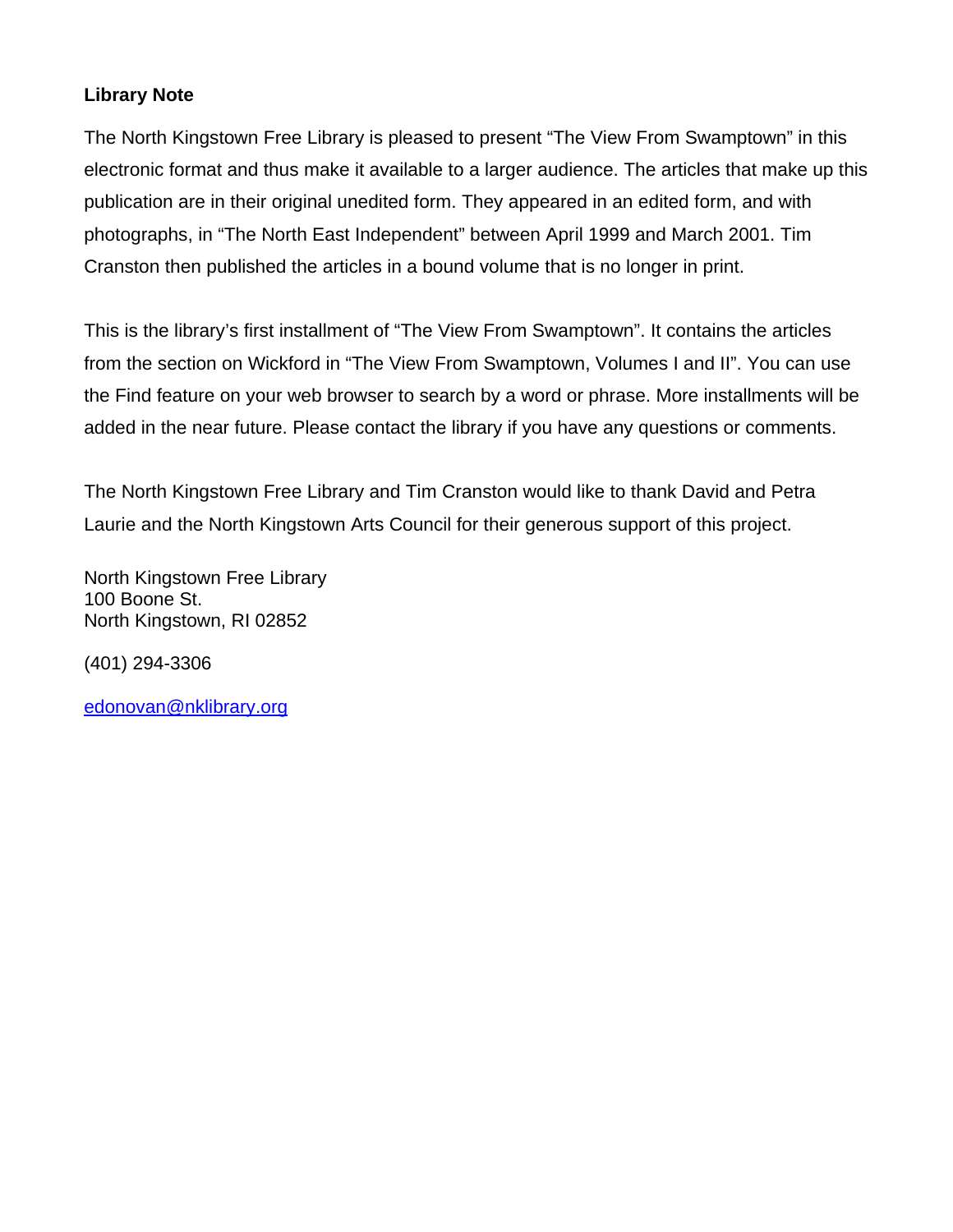#### Table of Contents

Click on the article title or scroll down to read the entire contents

**Wickford** 

[The Wickford Light \(Nov. 16 2000\)](#page-4-0)

[The Hammond House \(Dec. 14 2000\)](#page-6-0)

[Clarence Hussey and the Hamilton Bridge \(Feb. 8 2001\)](#page-8-0)

[The Fischer/Hainesworth House \(Mar. 22 2001\)](#page-10-0)

[The Cold Spring House \(Aug. 24 2000\)](#page-13-0)

[The Doctor's Shaw and the Shaw House \(Sept. 21 2000\)](#page-16-0)

[Cornelius Island \(Apr. 6 2000\)](#page-18-0)

[The Bogert Place \(Mar. 15 2001\)](#page-20-0)

[The Westgate Watson House \(Sept. 14 2000\)](#page-23-0)

[Wickford's First House \(Jul. 20 2000\)](#page-24-0)

[The Story Behind Friend Street \(Jul. 6 2000\)](#page-26-0)

[The Immanuel Case House \(May 25 2000\)](#page-28-0)

[Duffy's Bar and Grille \(No Grille\) \(Mar. 23 2000\)](#page-30-0)

[The Odd Fellow's Hall \(Mar. 2 2000\)](#page-33-0)

[Samuel Elam and The Washington Academy \(Feb. 17 2000\)](#page-35-0)

[The Bullock/Thomas House \(Jan. 27 2000\)](#page-37-0)

[The Narragansett Tavern House \(Dec. 23 1999\)](#page-38-0)

[The Wickford Gun \(Dec. 2 1999\)](#page-39-0)

[The Steamboats of Steamboat Ave. \(Dec. 9 1999\)](#page-40-0)

[The Church and the Carousel \(Nov. 18 1999\)](#page-42-0)

[The House Saved By a Pen and Pencil \(Aug. 5 1999\)](#page-44-0)

[Old Yellow \(Jul. 22 1999\)](#page-45-0)

[Fire Department History \(Sept. 30 1999\)](#page-47-0)

[Police Department History \(Oct. 7 1999\)](#page-49-0) 

[The Temple of Honor \(Nov. 2 2000\)](#page-51-0)

[When Train Tracks Crisscrossed Town \(Jan. 13 2000\)](#page-52-0)

[Earnshaw's Drugstore](#page-55-0)

[The Methodist Episcopal Church](#page-56-0)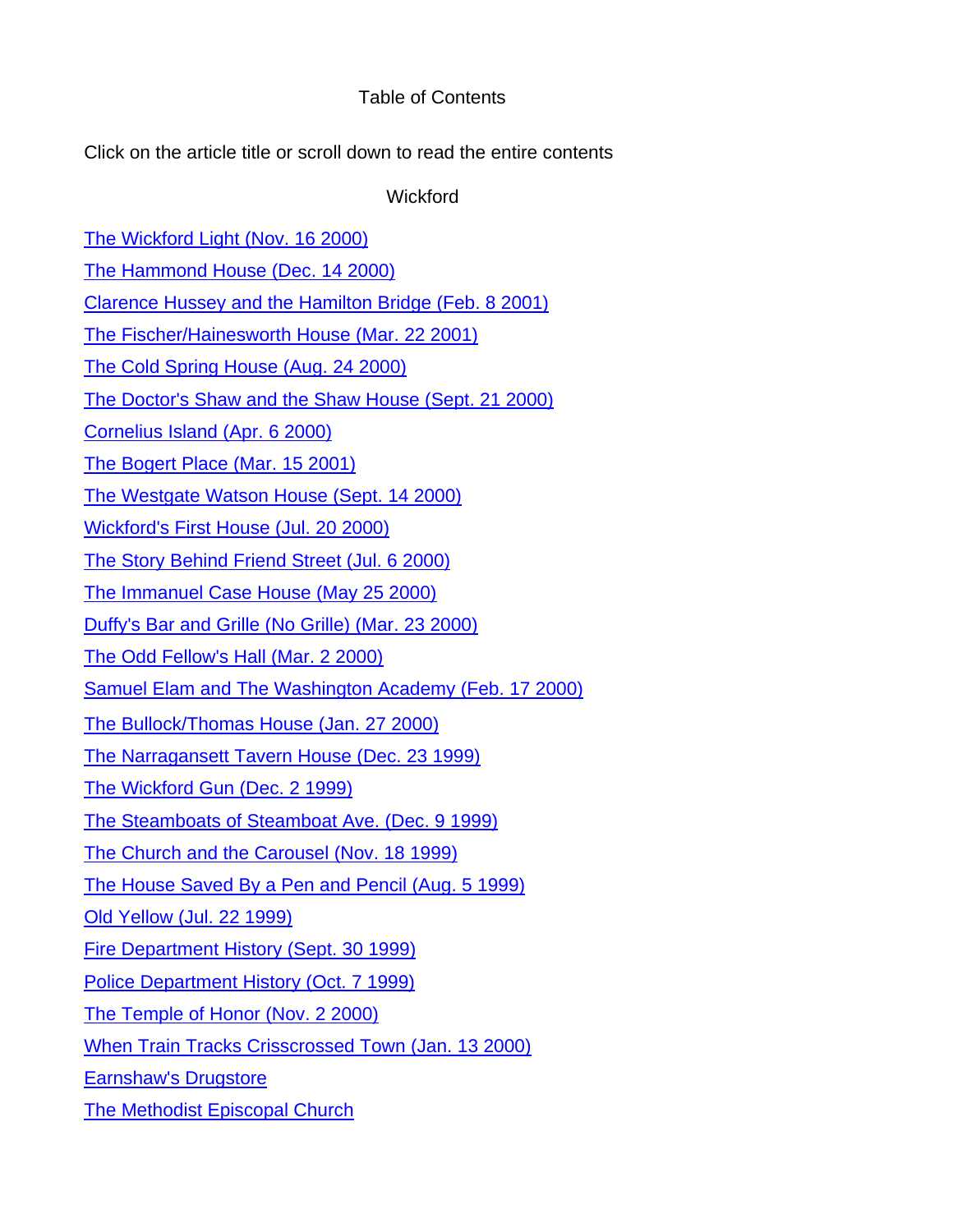**[The Elamsville Bridge](#page-57-0)** [The Stephen Cooper House](#page-58-0) [The History of Today's Bank Buildings](#page-59-0) [The Narragansett Bank House](#page-59-0) **[The Thomas Store](#page-60-0) [The Avis Block](#page-60-0)**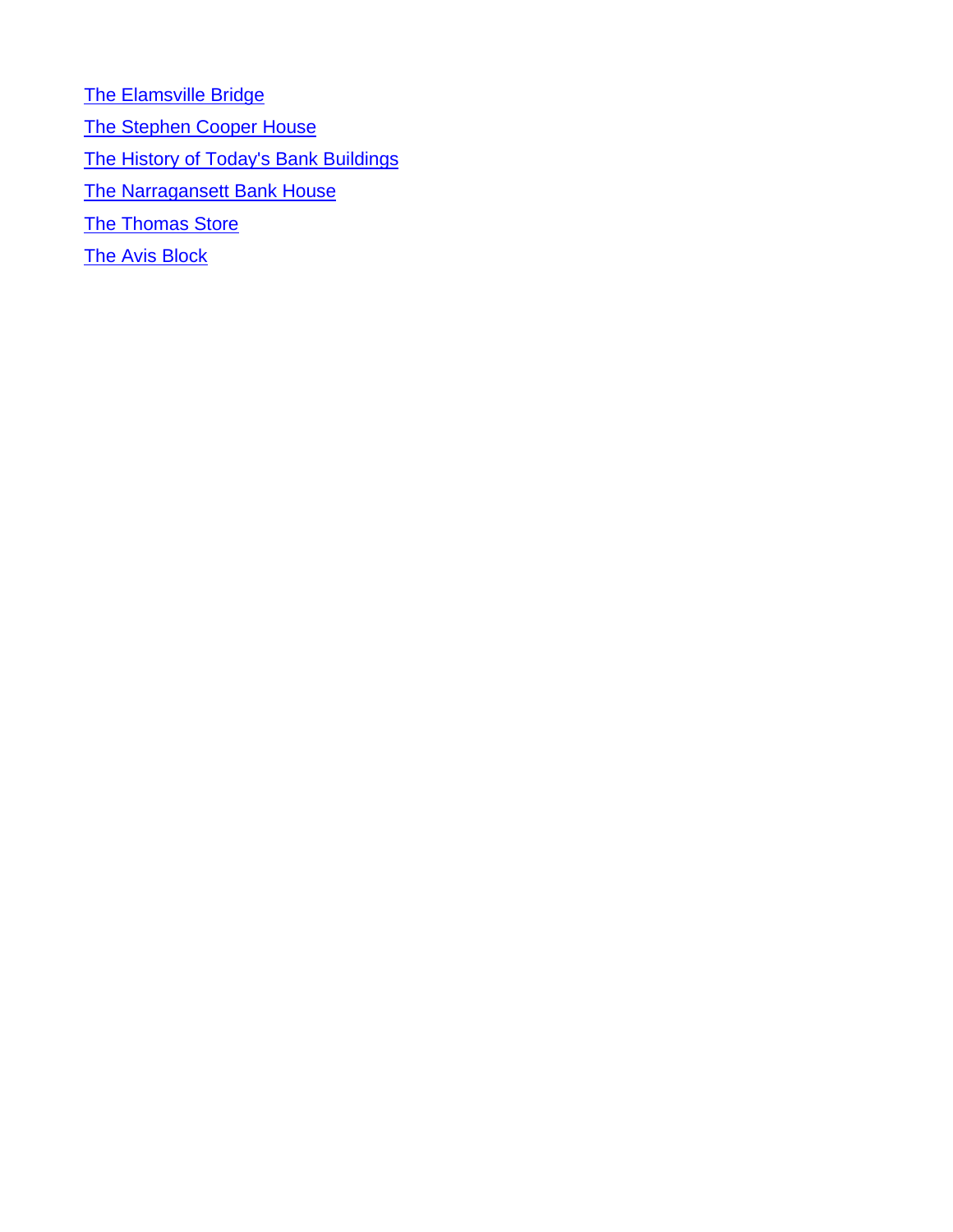## **The View From Swamptown by G. Timothy Cranston** The Wickford Light

<span id="page-4-0"></span>November 1, 1882 was an important day in the history of Wickford Harbor. For it was on that day, that the lantern in the fifty-one year old Poplar Point Lighthouse was extinguished and in its place, the light was lit in the recently constructed Wickford Harbor Lighthouse. After more than a decade of abandonment and neglect, the Poplar Point Lighthouse was sold, at auction, in October of 1894 to Albert Sherman, who began the process of transforming the light and keeper's house into the magnificent private residence that it is today.

The newly built Wickford Lighthouse was a picturesque Victorian structure painted white with a red roof on the keeper's house and a black lantern area and roof atop the tower. It perched, precariously, upon Old Gay Rock, which was located about 300 yards northeast of the previous light on Poplar Point. The light was situated there, rather than on either Poplar or Sauga Points, the two land masses which define the entrance to Wickford Harbor, to better delineate the rather narrow navigable entrance to the channel, which was the common junction to Fishing Cove, Mill Cove, and Wickford Cove. The lighthouse's fixed white lantern stood fifty-two feet above sea level and could be seen, on a clear night, from a distance of twelve nautical miles. The narrow navigable channel was just to the north of the lighthouse.

The new light was a Godsend for the men who sailed out of busy Wickford Harbor during those days long before Loran and radar. But even its presence, no matter how valuable, did not bring to an end the sad sight of a ship run up on the shoals on either side of the channel. Even the most experienced local sea captains were subject to the will of their ultimate master, the sea. It is known that Wickford's own, Captain David S. Baker, the master of a ship which ran between Wickford, Newport, and Providence, during an especially nasty winter storm, ran his famous and locally built sloop "Resolution" right up on the rocks surrounding Old Gay Rock and the lighthouse. Thankfully, the "Resolution" survived the mishap and lived to sail again. But others were not so fortunate.

1930 was a great year for progress, but not for manned lighthouses such as the Wickford Light. It was in that year that the light was replaced by an automatic signal placed adjacent to it. Sadly, the attractive landmark, which had defined the harbor for nearly fifty years, was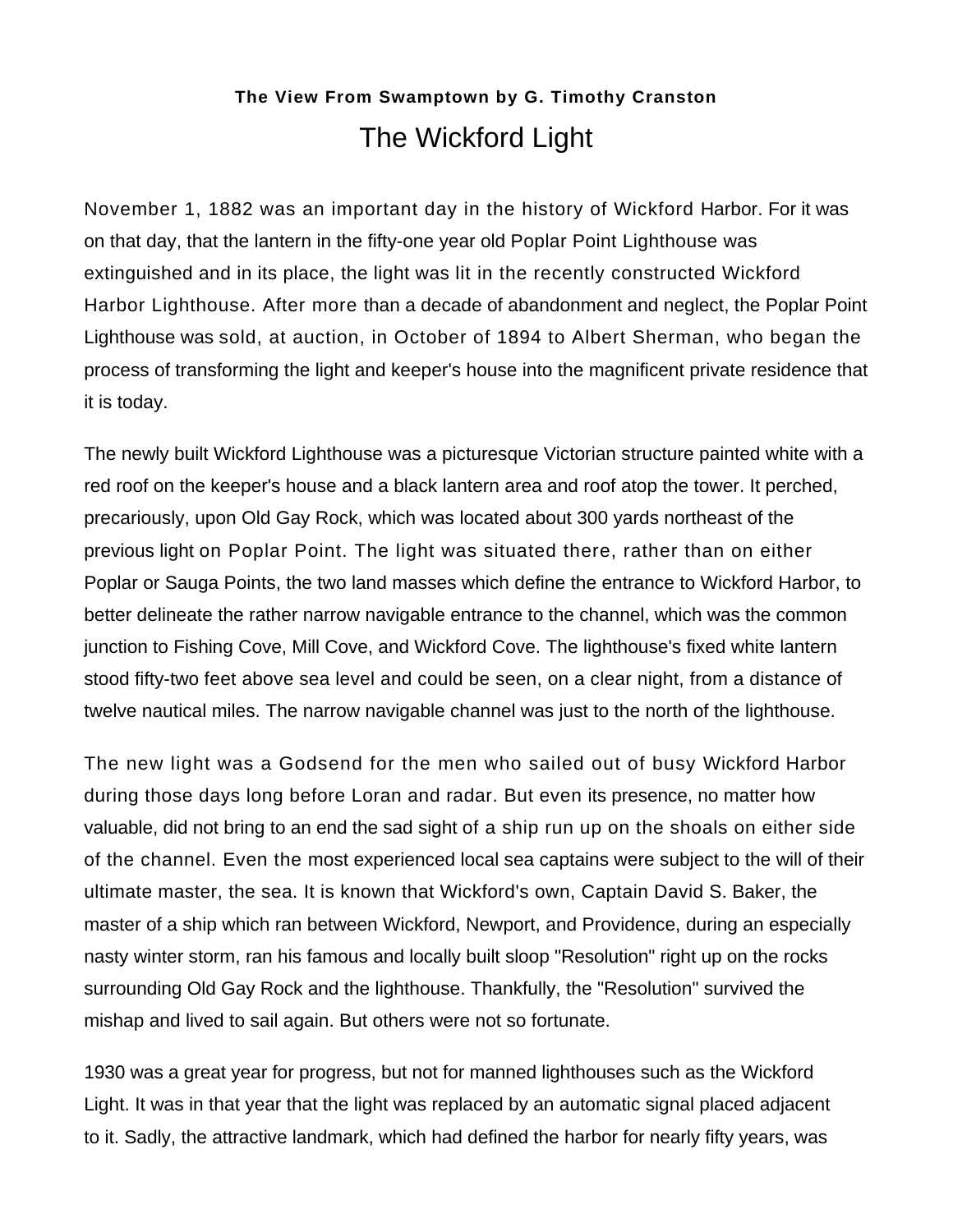demolished later that same year.

The former location of the Wickford Lighthouse is very near to the Poplar Point end of the breakwater which now defines the channel and protects the harbor. The breakwater, too, was a Godsend to the men and women who now sail in and out of the harbor and whose boats are safely anchored therein. Captain Baker and his cohorts would think it a marvel of modern construction and truly appreciate the protection it affords, but I feel certain it would not stir their hearts the way the welcoming sight of the Wickford Harbor Lighthouse did as they ended each day sailing towards home.

(November 16, 2000)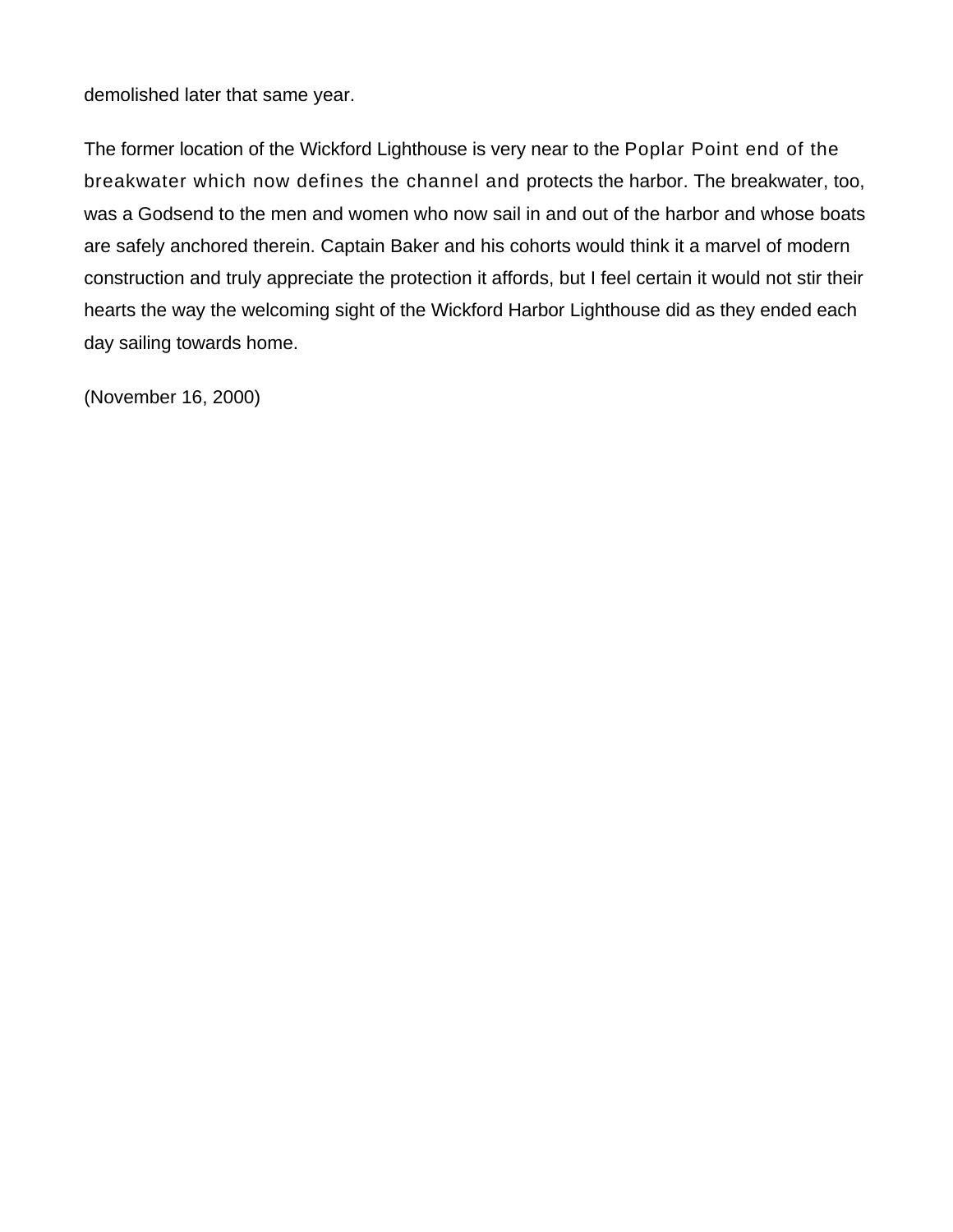## **The View From Swamptown by G. Timothy Cranston** The Hammond House

<span id="page-6-0"></span>Loyal reader, Larry Ehrhardt, E-mailed me recently to ask about his new place of residence, the William Hammond House at 49 Main Street here in quaint historic Wickford. His request fits in nicely with my on-going project to tell the real story behind the wonderful homes of this picturesque village. Much has already been said about the architectural details and the construction dates of the fine collection of colonial homes that make up N. Kingstown's showcase hamlet, but little has been recorded about the stories behind the houses. For these buildings are more than just a collection of dates and architectural adjectives, each house is a home, and homes always come with a tale to tell, courtesy of the people who lived and died there. So on with what we know about the Hammond House.

The William Hammond House was built in 1798 by William Hammond Jr. Hammond purchased his lot on the corner of Main and Gold from the Brown family. One can tell from the slightly asymmetrical - look of this center chimneyed colonial that the Hammond family, over the years, required more room and added on to the original home more than once. William Jr. who was born-on March 3, 1766, spent most of his early years at the Hammond Homestead on Hammond Hill (the present-day intersection of Tower Hill and Gilbert Stuart Rds.) in the southern part of town. The Hammonds had settled there some two generations earlier when Joseph Hammond had moved from Swansea Ma, via Newport to the land in the King's County which would forever bear his family name. William Jr., the second son, had to move from Hammond Hill when his older brother Joseph's family got larger, and he chose Wickford as the home where he and his bride, Alice Tillinghast would raise their seven children. William was a merchant and banker by trade and kept a general store in Wickford for many years. He stocked his establishment, in part, through the fruits of his engagement in the West India trade, a venture which was speculative at best but which often brought great rewards to those who invested their capital in it. Hammond's experiences in this type of trade were highly regarded, so highly in fact, that in 1816, he was appointed by President Madison to be the Customs Surveyor for the Port of Wickford and its surrounding areas. Around about the same time, he became a partner with Benjamin Fowler, another Wickford merchant, and others and opened the first financial institution in the area, The Narragansett Bank, which they operated out of Fowlers home at nearby 99 Main Street. He was also a partner with Noel Freeborn and others in the formation of the area's second bank,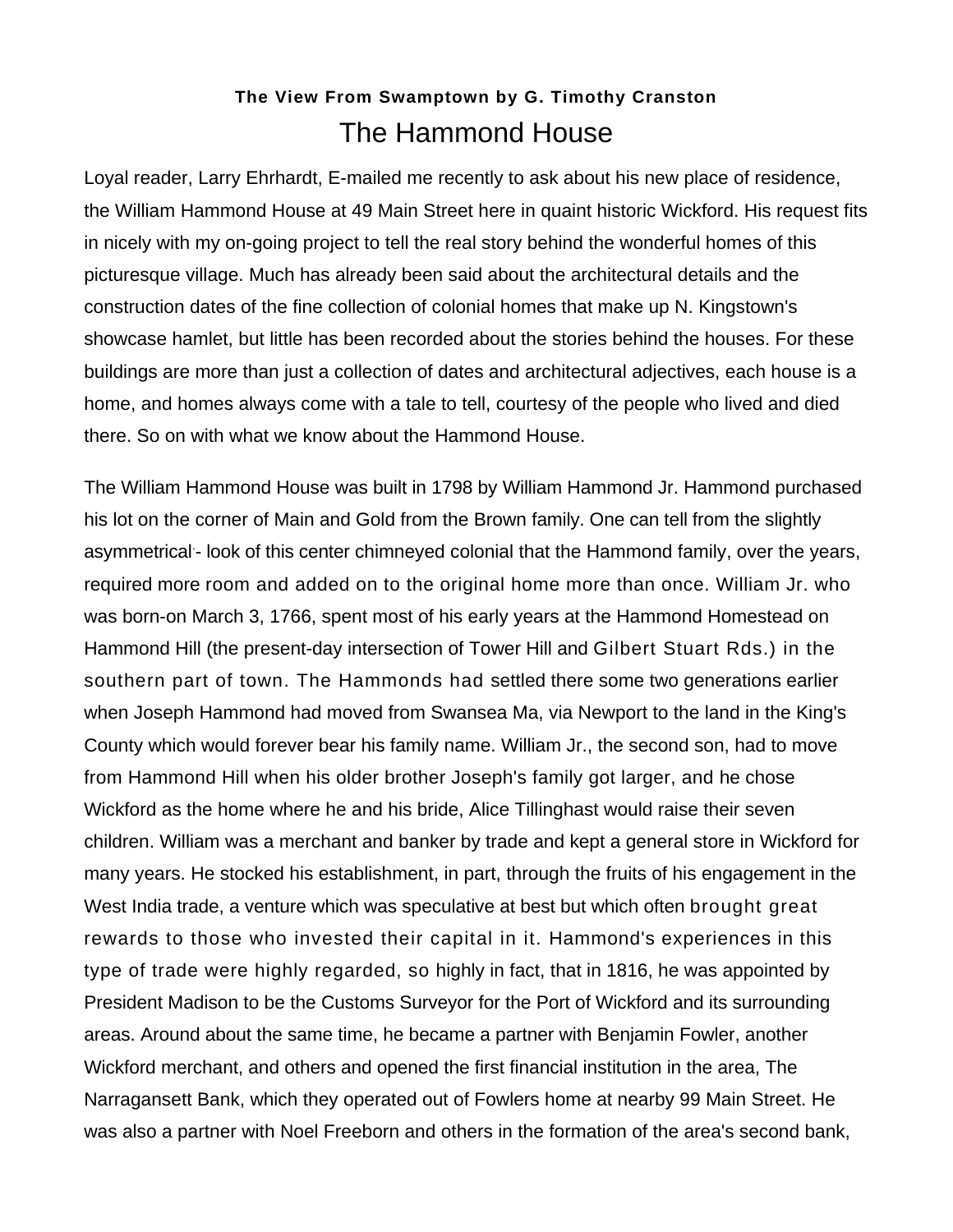The North Kingstown Bank, which ran out of Freeborn's home also on Main Street. The two banks were eventually combined into the Wickford National Bank, under the guidance of Fowler, Hammond and the rest and ultimately (although it was well after Hammonds demise) ended up housed in the building now occupied by that other local paper; the banks original home having been destroyed by fire during a bungled burglary attempt. But that's another story for another time.

Hammond died in his home in Wickford, on September 24, 1827. He and Alice were buried at the Hammond Hill Homestead, which by then he owned and ran as a gentleman's farm, in the family graveyard. His large estate was settled by his eldest son, Pardon Tillinghast Hammond, who eventually lived, with his family, in the Wickford "mansion house" built by his father. Pardon was required by his father's will to keep a room available for each of William and Alice's children as long as they remained unmarried. A specific room was appointed to each child and Pardon kept true to his parent's request. The old saying in the Hammond family lore was that the latch string always hangs on the outside of the door at the Hammond house, for any Hammond, and the old time hospitality dwells within". This house was, until fairly recently, always in the hands of a Hammond descendant. So, Mr. Ehrhardt, should you hear a peculiar knock on the door one lonely night, a knock which seems to come from an unseen hand, you'll know that you ought to have the latch string out for the spirit of a Hammond come to claim his birthright.

As a final aside to the story of the Hammonds, I find it interesting to note that William Jr. 's brother Benjamin, married a lovely woman by the name of Sarah Cranston, of the Wickford branch, they were so proud of their combined heritage that they named their first-born son, Cranston Hammond; a name which descended through the Hammond family for three more generations. Now can you think of a better name than that!

(December 14, 2000)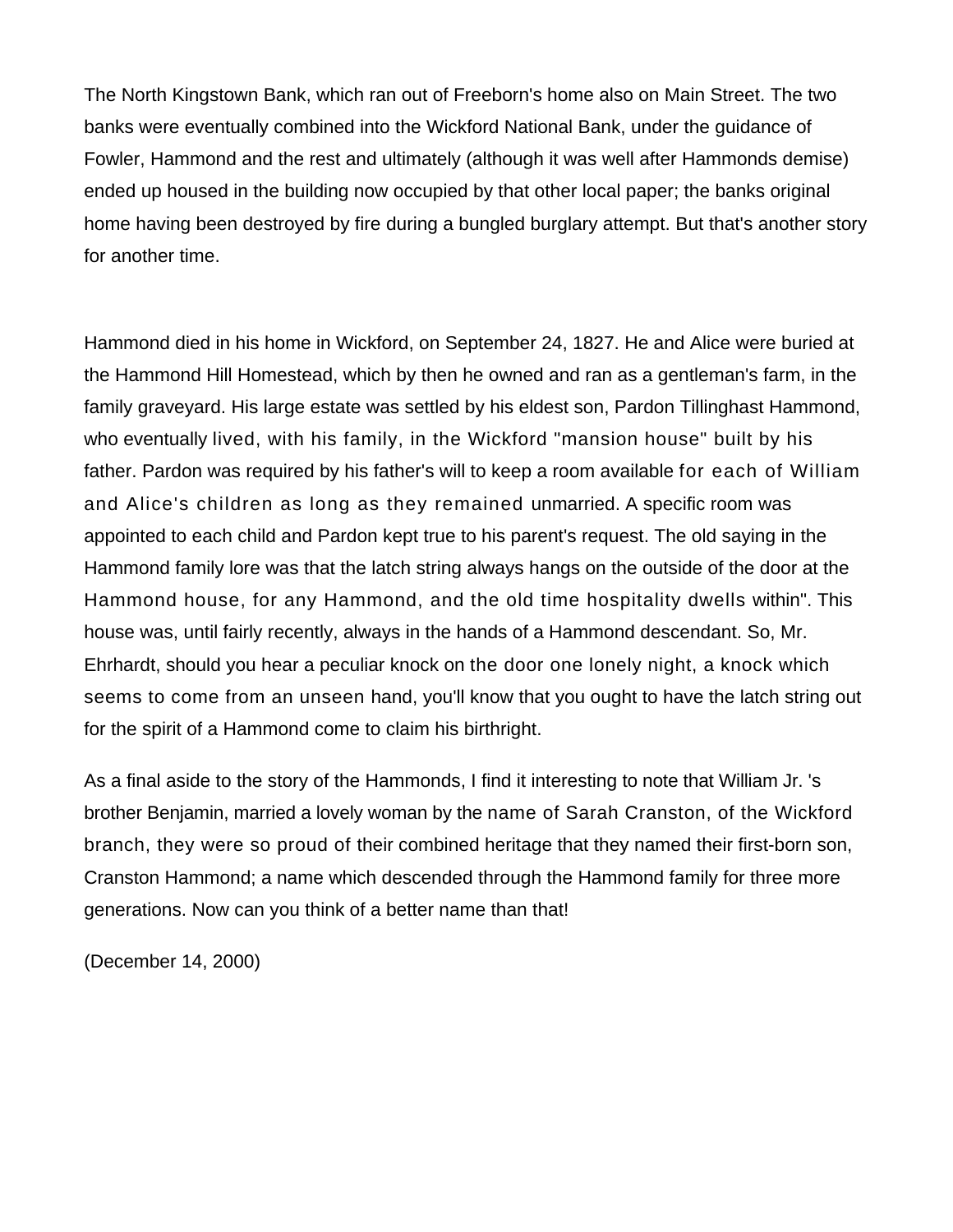## **The View From Swamptown by G. Timothy Cranston** Clarence L. Hussey and the Hamilton Bridge

<span id="page-8-0"></span>Prior to 1843, if you needed to go the short distance from Wickford to Hamilton, you were required to take the lengthy route up Phillips Street to the Post Road and then down Annaquatucket Road to Boston Neck Road and Hamilton itself. This long roundabout way to go, what was, as the crow flies, a very short distance was a source of aggravation to the good citizens of our fair town who lived on the south side of Wickford Cove. So, in 1843, a group of well-to-do Wickfordites, headed by Judge Pitman and his son General Joshua Pitman (The die-hard loyal readers amoung you will remember that the Pitmans were the founders of Duck Cove Farm at the end of present-day Earle Drive.) and including; Alfred Reynolds, John Sherman, William Brown, and Beriah Lawton raised the then princely sum of \$1,000 to fund the building of a bridge over the channel, adjacent to the Gregory Mill, between Wickford and Hamilton. The resulting bridge would come to be called simply, The Hamilton Bridge.

The construction of the sixteen foot wide wooden bridge, which rested on numerous pilings sunk into the mud of the channel, caused quite a little construction boom along the edges of the Boston Neck Road. Many of Wickford's wealthier residents purchased large lots along either side of the road and had fine homes constructed there. The new Town Hall and the St. Paul's Guild Hall were built as a direct result of the ease of passage the bridge afforded. In 1849, the town assumed control of and responsibility for the bridge from the Pitman's. They widened it slightly and repaired it as needed until 1889 when the road and the bridge, by then the responsibility of the state, were rehabbed and rebuilt. The resulting iron bridge can be seen in the accompanying photograph taken a short while after the bridge was rebuilt.

Unfortunately, in 1889, the folks at the state department of roads and bridges, like everyone else at the time, never dreamed of the impact which that new-fangled invention, the automobile would eventually have upon, among other things, the lifespan of the state's bridges, and by 1912, when Clarence Hussey, the other focus of our story entered the scene, most of the state's bridges were bordering on unsafe, and the Hamilton Bridge was no exception. Hussey was a hot shot engineer, straight out of M.I.T., when he was hired on by RI as its first state bridge engineer. He was given a tiny office in the basement of the Capital building and virtual carte' blanche to get the state's bridges up to snuff. He decided that the first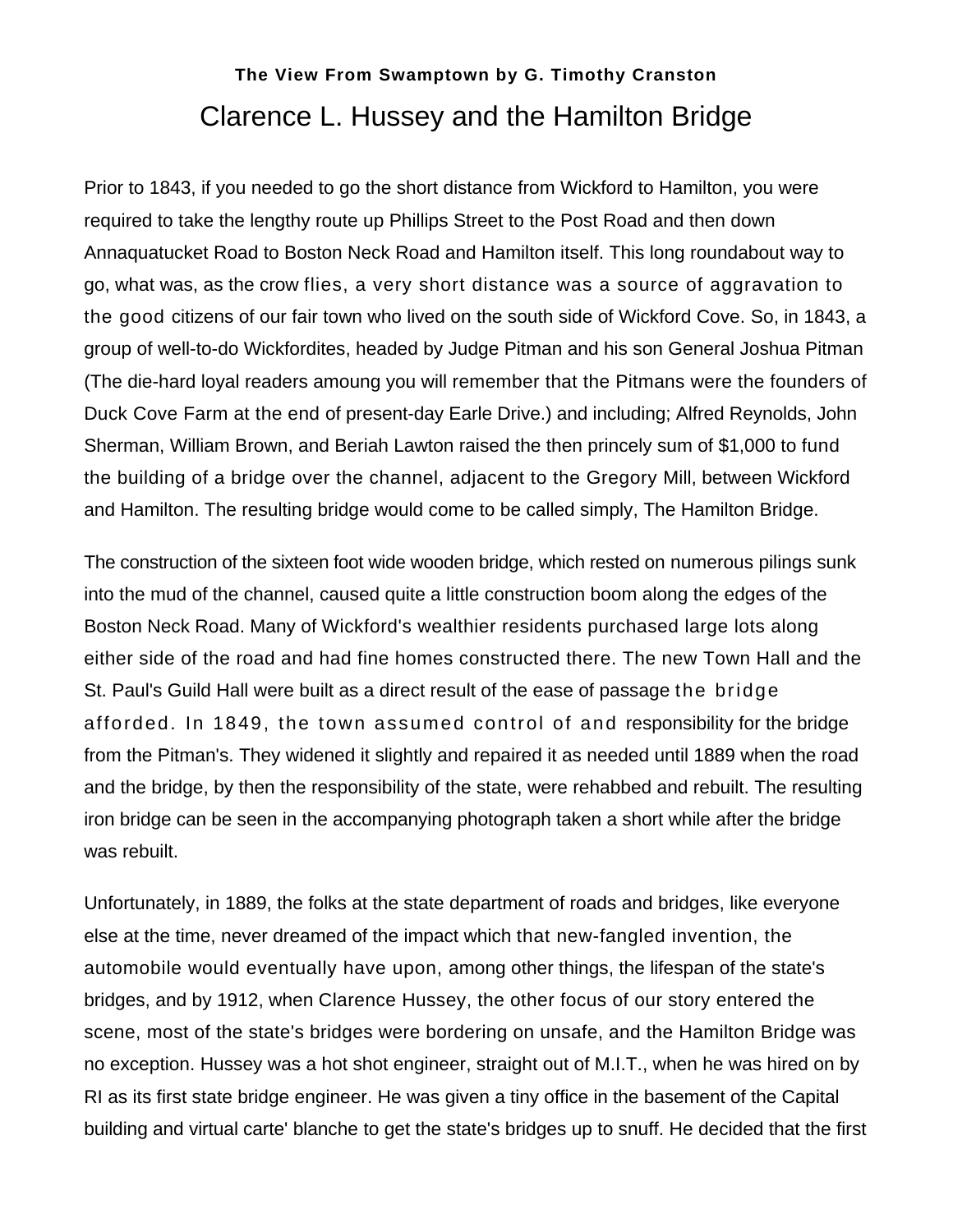thing he needed to do was photograph and evaluate each and every bridge in the state of Rhode Island and that is just what he did, and the resulting collection of 45,000 images, which is still existent to this day in the state archives, is universally acknowledged to be the most complete record of period bridge construction in the world. Hussey used his photographic inventory to prioritize his bridge rebuilding schedule and quickly got underway with it. He personally designed each bridge as he went and for the most part, used his favorite construction material, concrete, for each of them. Hussey, in fact, loved concrete so much that he had an all concrete home built for himself in North Providence, the house still stands today at 100 High Service Avenue.

By 1925, when Hussey's priority list brought him to the rapidly deteriorating Hamilton Bridge in little Wickford, he had already compiled for himself a long and impressive list of bridge building accomplishments, chief among them were; the Barrington and Warren Bridges along Route 114, the Elmwood Avenue Bridge in Cranston, the Washington Bridge in Coventry, the Oakland Bridge in Burrillville, the Centerdale Bridge in N. Providence, and the Sprague Bridge on Boston Neck Road in nearby Narragansett (torn down in recent years). For the Hamilton Bridge he decided upon a reinforced concrete through-arch design, the only one like it in the state. It is 84 feet long and 38 feet wide. Sadly, this was to be Hussey's final bridge, for in 1925, just prior to its completion, Hussey died at the age of 42 years old. His obituary noted that he was known across America as a premier designer of bridges. It also spoke of the fact that, due to his untimely death, the formulas for concrete mixing, which were known only to him and which allowed him to build bridges which lasted much longer than the rest, were carried to his grave. In honor of Hussey, the state of Rhode Island forever changed the name of his final project, the Hamilton Bridge to the Clarence Hussey Memorial Bridge, and rightly so.

Unfortunately Clarence's bridge is looking a little shabby now. He would definitely not approve of its condition and would have a few ideas about how to straighten it out. This columnist hopes that the state of Rhode Island will get on the ball and treat the former Hamilton Bridge a little less like an insignificant little bridge and a little more like the viable monument to an extraordinary man that they deemed it to be.

(February 8, 2001)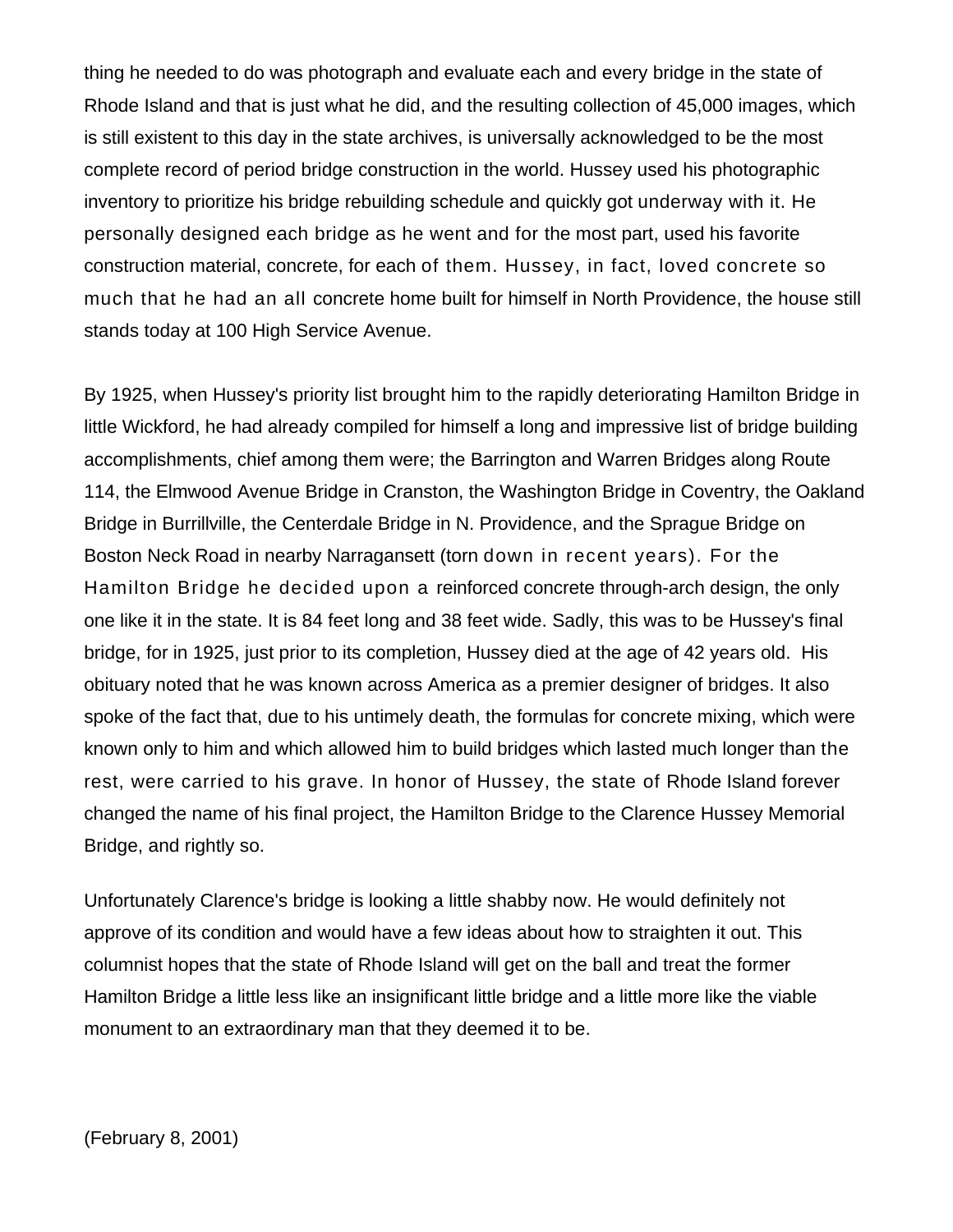## **The View From Swamptown by G. Timothy Cranston** The Fischer/Hainsworth House

<span id="page-10-0"></span>One of the questions I am most often asked is, "What's the story with that big cellar hole next to the library?" Many people erroneously assume that it is the foundation to a house. But, the truth is, it is all that remains of the great barn that, along with a carriage shed and a fine two story home, Alfred Chadsey had constructed for his youngest daughter, Deodata and her new husband Joseph Fischer, and this is the story of that home.

The name "Deodata" means "'gift from God" and I am sure that that is how Chadsey and his wife Susan looked upon their youngest daughter, as they had tried for a very long time to have another child after their first daughter Ellen. Ellen had grown up and married well, her union with the son of Lt. Governor *J.J.* Reynolds surely must have made the Chadsey's proud. And now, in August of 1886, Deodata, too, was marrying a man of great promise, for Joseph Fischer was the priest at the Wickford Methodist Episcopal Church (now occupied by G.Willakers, a gift shop), just down the hill from the Chadsey's great home at the top of "Quality Hill" (West Main Street). He had been born in Germany, but had immigrated with his parents to the United States and had grown up and been educated in and around Scituate, Massachusetts. How he met and courted the daughter of one of Wickford's most devout Baptist's is unclear, but whatever the circumstances, it must have made the very religious Chadsey's happy to know that their daughter would be assisting in God's work. Rev. Fischer was already well liked in the community, and since his recent arrival at the Wickford M.E. Church, attendance had increased dramatically and the church, which had been considered likely to fail soon, was having a renaissance of its own. Chadsey had the grand house constructed for his daughter and son-in-law shortly after their marriage. The building of the house also entailed the design and construction of an access road to the property, and anyone who has walked up to our present day library from West Main Street and taken note of its construction can see that this was much more than a simple driveway. But Chadsey, the gentleman farmer and agricultural scientist, loved a challenge, he was more than up to the task and before long the house, barn, and drive were completed. Alfred Chadsey retained ownership of the property until 1895, at that time he transferred it to his daughter and son-inlaw. Perhaps he was doing them a favor and not subjecting the newly wed couple to the burden of paying the taxes on their home. One can imagine the young priest and his wife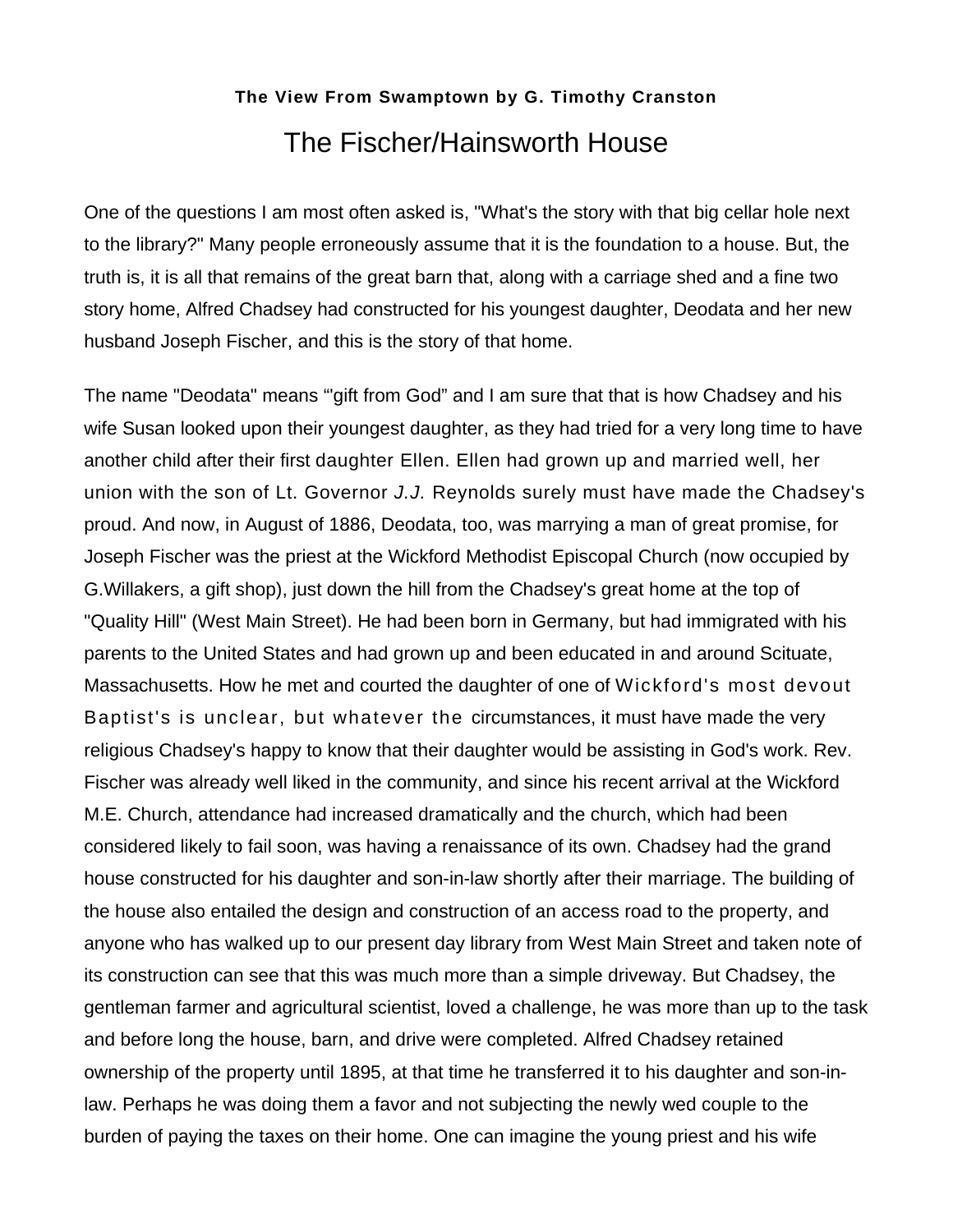entertaining church vestry members, as well as, their families in the fine home. It was just a short walk, each day for this "preacher of the Gospel" (as he described himself on his marriage license) to get to his parish; it must have been the perfect home for them. They lived there until 1909, when Fischer's successes at his small church caused him to be reassigned to a new and larger church in Burrillville, RI; the Laurel Hill Methodist Episcopal Church. I'm sure, it was with great reluctance, that they left their home of twenty years, but they were doing God's work and it would not be the last time that the up and coming priest would be reassigned. Just two short years later, he would be writing his former parishoners in Burrillville from his new church in Ducor, California; a town in the northern part of that state.

In 1910, the Fischer's, who were already living in Burrillville, sold their home to an up and coming local plumber, pipefitter, and sheet metal worker from Wickford, John W. Hainsworth. Hainsworth was married to Sarah Milner and eventually had two children, Albert and Ethel. John can be seen in the accompanying photo with his children in front of the business he purchased from John Congdon. John and Sarah had a good life at the Fischer's old home. Their children grew up and went to school nearly right next door, John's business grew and was quite successful. All that changed in 1922, when Sarah died suddenly and left John to raise their son and daughter alone. John was devastated, but he had a business to run and children to raise and he carried on. Son Albert, had a love of music and a god-given natural ability to go along with it, and he grew up to be a musician of some note locally. Daughter Ethel fell in love with another local boy with the unusual nickname of "Skitty". Skitty Wilson, a Rodman mill worker, had a dream to run his own clothing store in town and he and his wife Ethel Hainsworth fulfilled that dream. They passed their store "Wilson's of Wickford" down to their son Paul, and the rest is, as they say, History. John Hainsworth died in 1938, and his family home became the property of his son Albert. Albert lived in the home for a time, but eventually found it too big for a single man and too full of memories and moved out.

This marks the third and final phase of the house's existence, and brings it to the point where your loyal columnist remembers it. We children of Wickford of the fifties and sixties grew up knowing nothing of the house's storied past; to us it was the "haunted house", a place of mystery up on the hill behind the grammar school. By then the house stood alone, the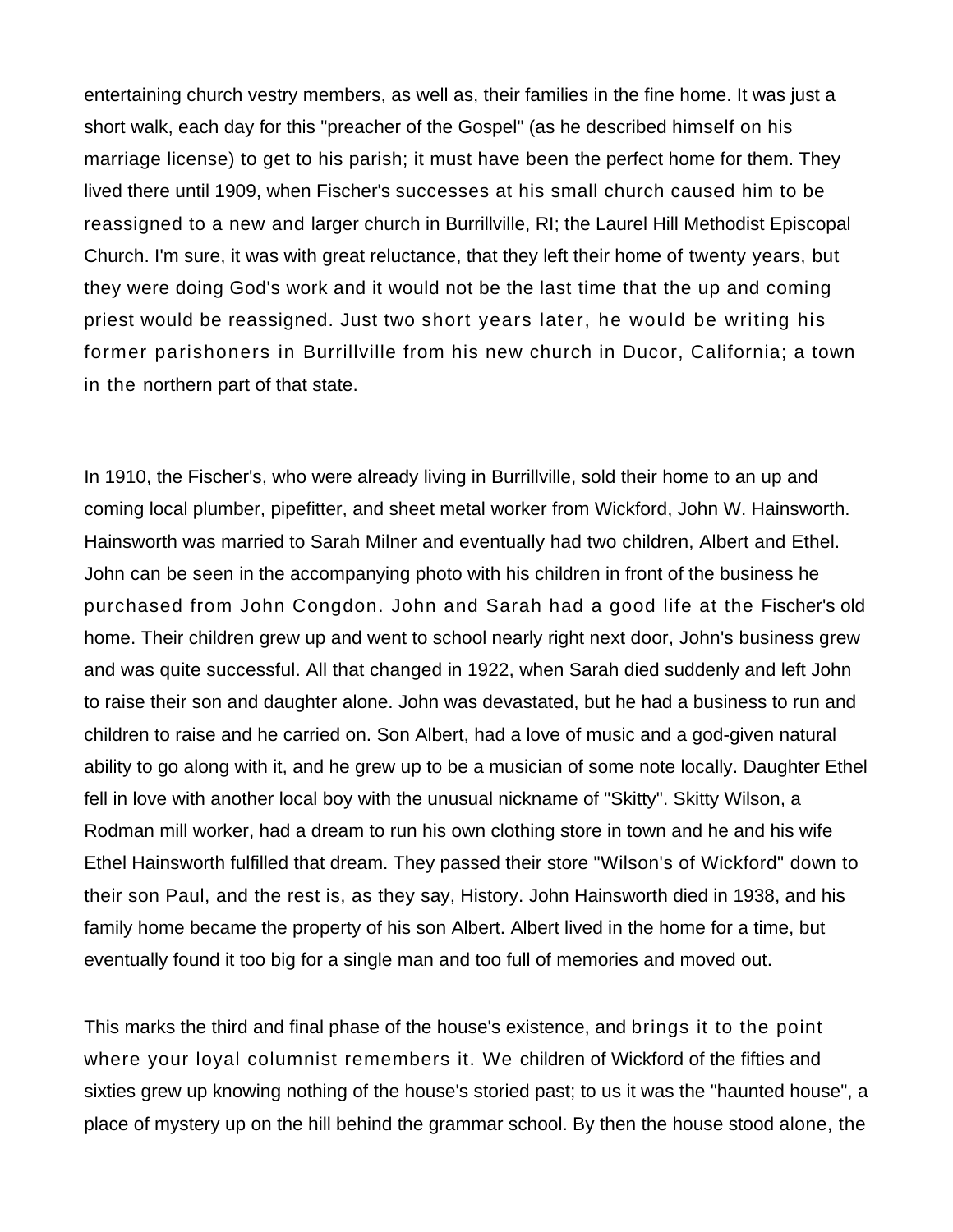carriage house and barn long gone; burned down somewhere near the turn of the century, by the look of the huge trees which grew up in the foundation. The gardens of Deodata Fischer and Sarah Hainsworth had long gone wild; each spring the ground was a virtual blanket of flowers, mostly lilies of the valley, which did well in the cool shade of the tree-covered property. Many a mother's day bouquet were hastily picked from these very grounds. None of us could imagine why a house so big and wonderful had been abandoned there in the middle of town. Few of us could resist carefully walking in and imagining what must have transpired there. Sadly, this fact was the final nail in the coffin of the Fischer/Hainsworth house. You see, Paul Wilson, the house's owner at the time, knew full well that the house was a magnet for the local younguns; he also knew that it was a dangerous place, unmaintained for many years, it might have cost a child an injury or worse. So some time around 1972, he had it burned by the town fire department, who used it for training purposes. With that the house that Alfred Chadsey had lovingly built for his daughter, his "gift from God", was gone. But the "gift" part of this story lived on; for in 1973, Paul Wilson, North Kingstown's greatest philanthropist since Robert Rodman himself, gave the parcel of land to the town for the construction of a new library. In one of the town's greatest ironies, the old library, built by a donation from C. Allen Chadsey, was to be replaced by a library built on the land of his cousin, Alfred Chadsey.

If your kids are anything like mine, they can't resist running down into the old foundation of the barn built for Deodata and Joseph. Some day when you're sitting there in the cool shade of the trees which sprang up from the barn floor tell them the story of this place. It's easy to see that it is essentially a story about gifts and giving and there is nothing more important you can pass on to your children than that.

(March 22, 2001)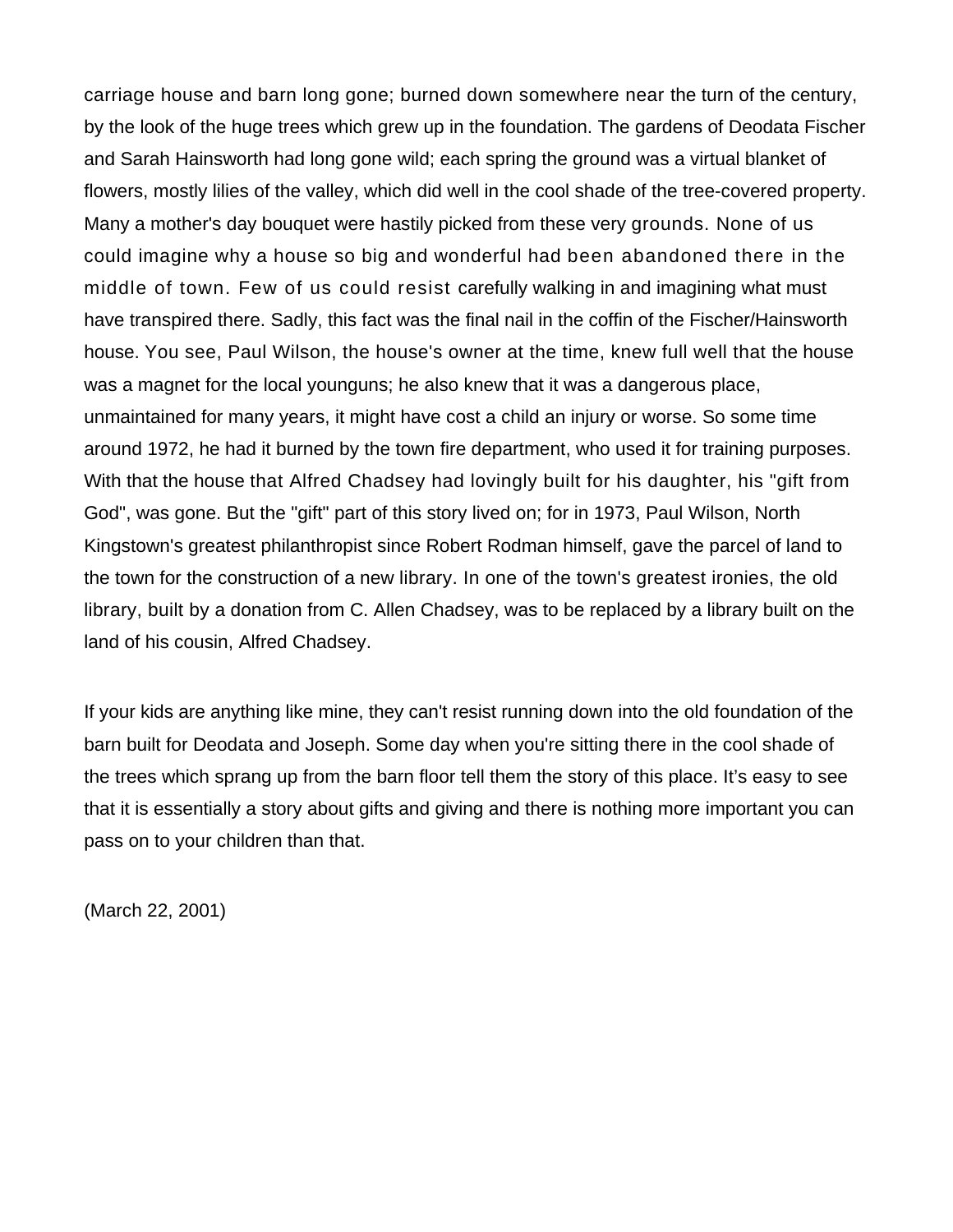## **The View From Swamptown by G. Timothy Cranston** The Cold Spring House

<span id="page-13-0"></span>Back in 1881, fifty-two year old Thomas Peirce, against the advice and counsel of his many friends, decided to risk it all in a daring new venture. Pierce figured that the many well-heeled individuals who passed through Wickford on their way to Newport on the Newport and Wickford Rail Lines train and steamship transportation system would be more than happy to take a break from their long travels; some journeying from as far as St. Louis and Chicago, as well as New York and Boston, to spend a night or two in a comfortable bed in the almost idyllic setting of Cold Spring Cove in Wickford. After all, the train station/steamship dock was just around the corner. With that in mind, he gave up the farming game and began construction of a wonderful hotel at the end of Beach Street, just west of Beechwood - the summer home of Governor Elisha Dyer (present day N.K. senior center), he called his new hotel simply, The Cold Spring House.

Tom Peirce was no stranger to risk taking. Back in 1849, Tom and his older brother John, dropped what they were doing and joined the many men who took the somewhat dangerous voyage around South America to participate in the Great California gold rush. He came back to North Kingstown some two years later, richer only in the experience of the adventure that he and his brother had undertaken, and began a more mundane life as a farmer. Along the way he gained the respect of many, serving in town government as well as a stint in the RI General Assembly. But, I guess by 1881, Tom was ready for some more adventure and although he was a failure at gold mining he was an unmitigated success as a summer resort operator. It was said that his seventy-five rooms were booked twelve months in advance; not only was the hotel a way point for people travelling to Newport, it became a destination unto itself. This columnist wishes that the guest register books from those days were around for perusal; imagine the signatures which might be found within those pages, everyone who was anyone spent time in Newport during those years and many probably spent a moment at the Cold Spring House.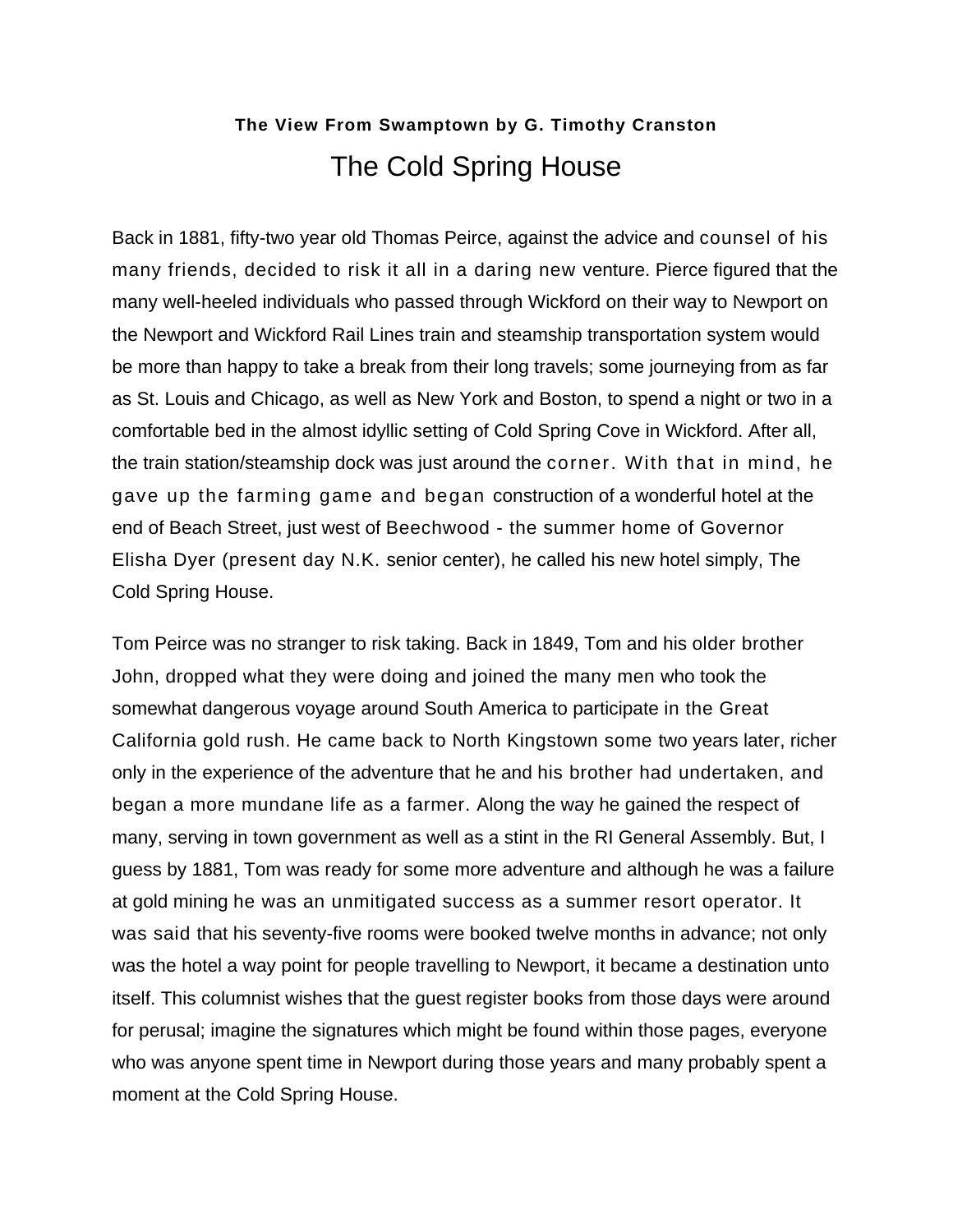In 1909, a now eighty year old Peirce, decided to lease his successful enterprise to three young private school teachers, who had decided it was the perfect enterprise for someone with his summers off. The teachers, Henry Carpenter, Ray McOrmand, and Stephen Wright, were just as successful as Peirce was and Carpenter and Wright, minus Mr. McOrmand, re-leased the property each summer from then until 1913. In 1914, they purchased the property outright from Peirce. By 1933 Carpenter, with the assistance of his son, Henry Jr., was the sole proprietor of the hotel, as Mr. Wright, who continued to live nearby, retired from the hotel business to more fully devote his time to his first loves, education and travel.

During his forty-three years at the helm of the Cold Spring House, Henry Carpenter made many changes to his charge. In order to bring the resort up to the modern standards of the day, (when he took it over it had only one inside bathroom which guests had to pay an extra quarter to use) he reduced the number of rooms from the original seventy-five down to a manageable thirty-six. He also presided over the full electrification of the facility as well as the installation of a screen porch to placate his mosquito tormented guests. But he didn't change what continued to bring guests back year after year, Yankee hospitality and good home cooked food made fresh each day. As a matter of fact, Carpenter continued the tradition begun by Tom Peirce and had his own garden for use by the hotel. He made a tradition of getting the hotel open at the same time each summer, that is except for the summer of 1941 when he opened it a few months early to help alleviate the housing shortage caused by the influx of workers who were rushing into the area to construct the Quonset/Davisville base.

At the end of 1957, Henry Carpenter sold his hotel to the family of Loring Records. The Records family intended to continue the long standing traditions which had made the hotel such a success; they also hoped to cash in on Wickford's burgeoning reputation as a summer art colony to help fill the rooms. They were successful at this for another decade, until the inevitable time when, due to changes in the travel habits of America's citizens and increased operating costs, especially during the winter when the big building was not generating an income, the doors closed for the last time. It was during those last years that your faithful columnist developed an affection for the Cold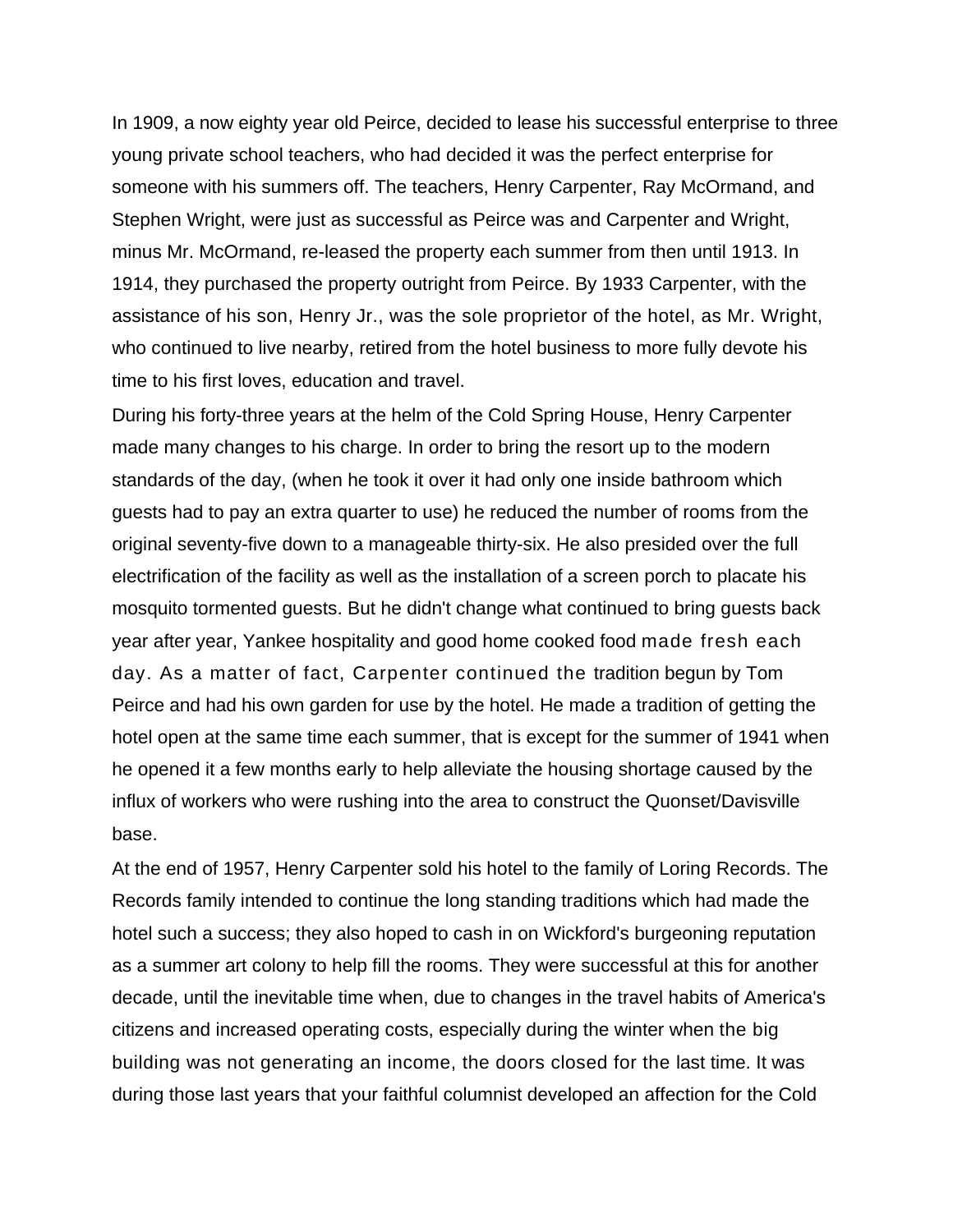Spring House which outlasted the venerable old building. As a friend of the Record's youngest son I spent a good chunk of time roaming the stairs and hallways of the "grande dame" of Wickford Hotels. I was convinced it was the biggest and fanciest place I would ever see. We concocted a plan to skip school the day that the town of North Kingstown, the buildings final owner, planned to have it torn down, but we chickened out at the last minute. As I look back I'm glad I wasn't there to see her go; this way I'll always remember her the way I should, as the biggest fanciest place of my childhood.

The Cold Spring House sat just about where a concert-goer might like to sit as he listens to the Lafayette Band play at the town band shell on Beach Street. The hotel does live on in a fashion, as the hotel's carriage house has been converted into the N.K. Community Center. So the next time you are down there, close your eyes and try to imagine the Astors or the Vanderbilts sitting in big rocking chairs on a grand porch waiting for the steamship to whisk them to Newport.

(August 24, 2000)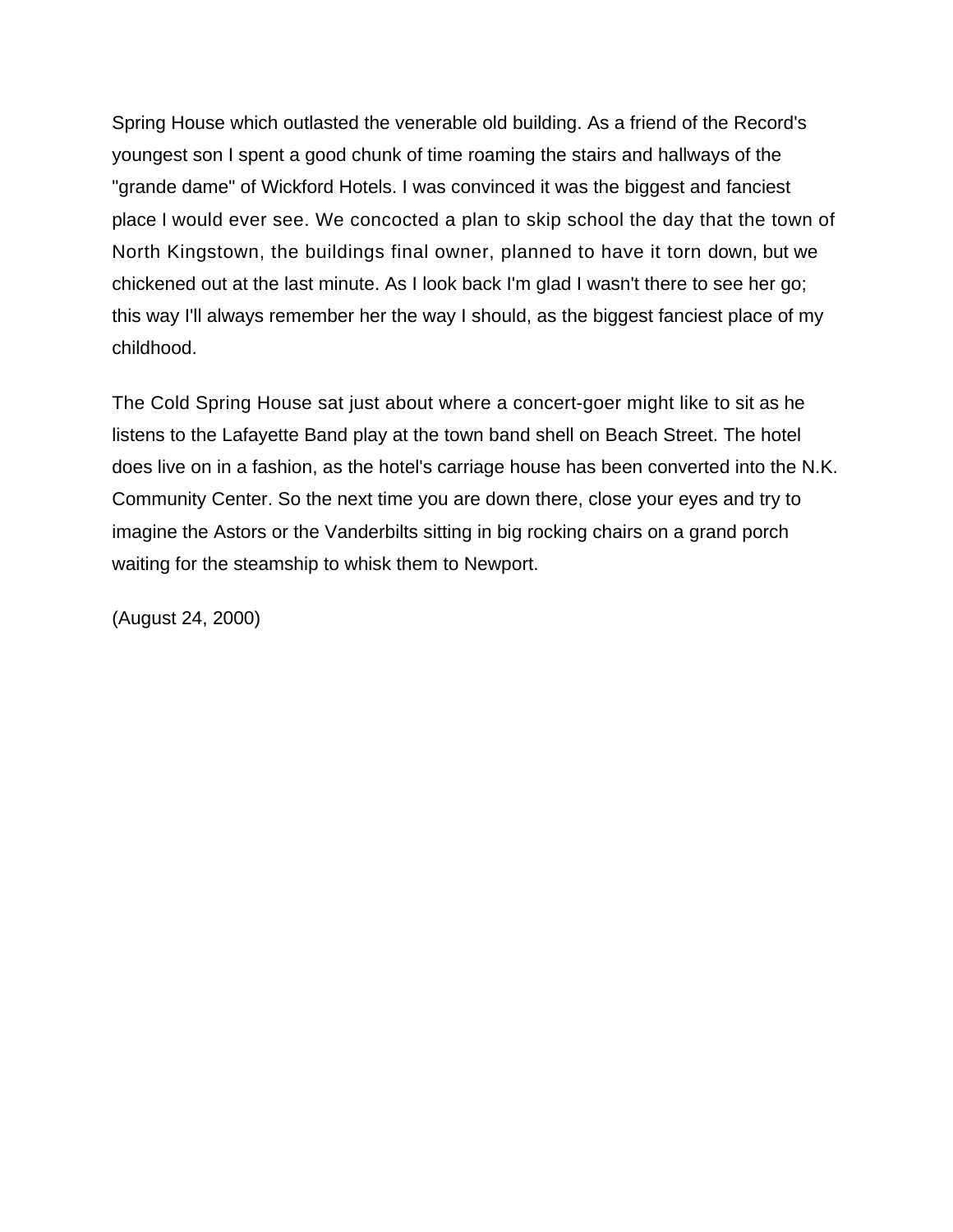## <span id="page-16-0"></span>The Doctors Shaw and The Shaw House

Throughout most of the 1800s the medical needs of North Kingstown and its surrounding communities were met by the father and son team of Doctors William G. Shaw (Doc Shaw) and William A. Shaw (young Doc Shaw). Between them they practiced medicine locally for more than seventy-five years. The "Doc Shaw" era ended in 1879, when young Doc Shaw joined his locally famous father in the great beyond.

The practice of medicine in those days was quite a bit different than it is today. Doctors then generally travelled from house to house on horseback or in a horse drawn buggy. They collected their fees in cash when they could, but many times offered up their services for bartered payments. The account book of William G. Shaw for 1807-08 notes many instances of this type. For instance: Huling Gardiner paid on his account - 1 load of black heart Walnut, Philip Tilinghast by 1 barrel flour - \$6.75, Nicholas Northup credited for 9 chickens at 9 cents each. It even appears, by the entries in the good doctor's log, that regular patients even built up credit on account during the good times to be used when needed in this fashion. In these early days of medicine, a country doctor was also the dentist and the pharmacist. Doc Shaw pulled many an aching tooth and mixed up many medicinal potions which, according to his prescription book went by exotic (and foul-sounding) names such as aniseed cordial, hemlock liniment, syrup of sarsaparilla, and wine of aconite. As a matter of fact, most physicians of the time grew their own herb garden to be used for the preparation of these concoctions. The historical record also shows us that Doc Shaw was not without a sense of humor, an attribute which would be a requirement in a profession such as this. Witness the dear physician's prescription for pickling cucumbers for an example of his wry sense of humor.

> Peel rather thick. Slice not too thin. Soak in cold water for an hour. Pour off water and add vinegar, salt, and pepper. Throw the whole mixture to the hogs.

Obviously, Doctor Shaw was more fond of his many patients than he was of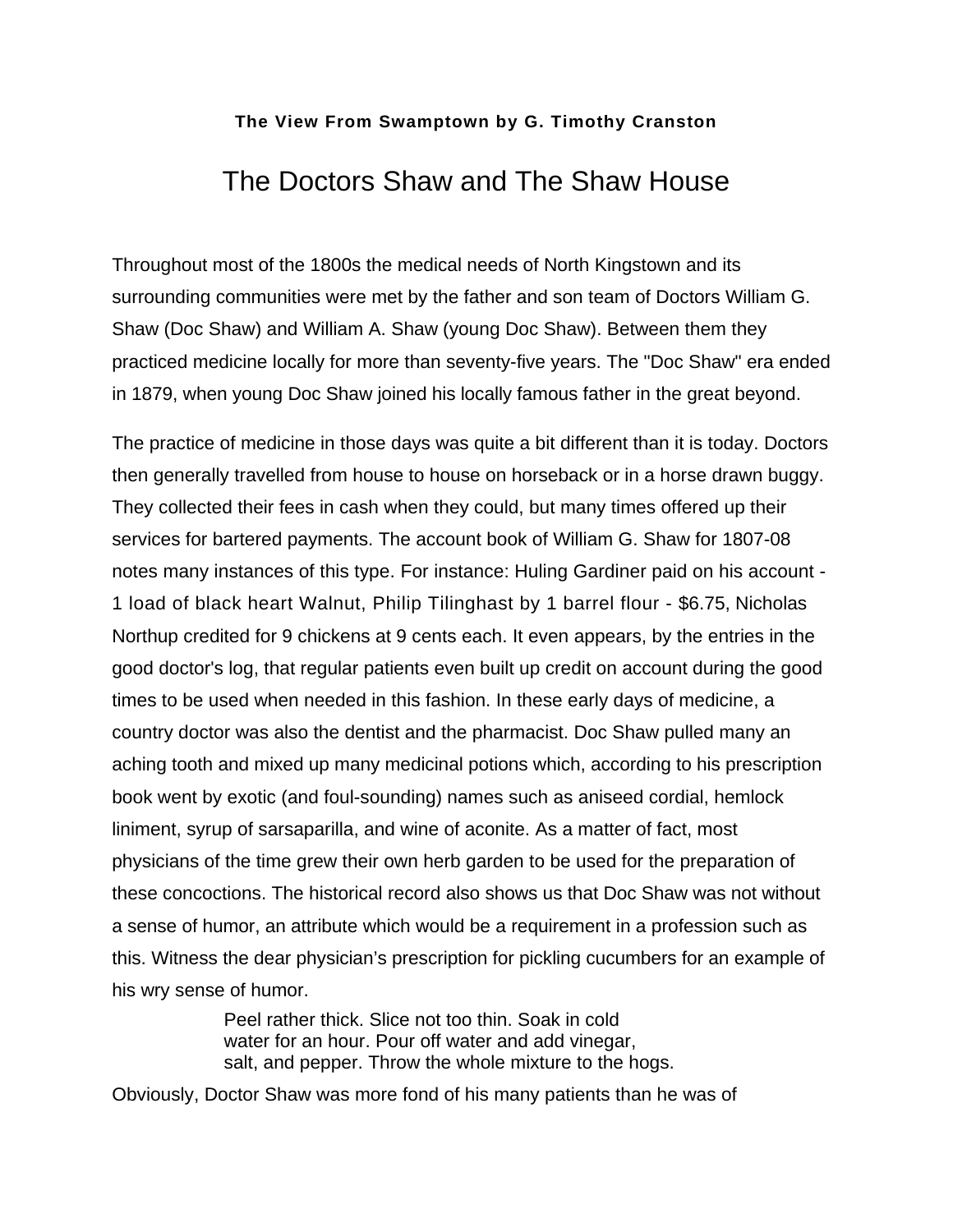cucumbers.

Both of the Doctors Shaw lived their lives in the Shaw House which could be found at 39 Brown Street in the village of Wickford. The two story central-chimneyed colonial home was built in 1803 and was one of the first homes built in the new portion of the village known as Elamsville. With its gardens and lawns running from Brown Street all the way to the cove, it had to have been a delightful place for the tired doctors to come home to each evening. Over the years, though, with the change of the village's business center from Main Street to Brown Street, the fine home was virtually surrounded by commercial establishments. Thankfully, due largely to the sensitivity of its final Wickford owner, J. Paul Wilson of Wilson's of Wickford, and the vision of local contractor Dean Saglio, the house did not meet the fate of its many neighbors along Brown Street. It was not demolished; rather it was disassembled and painstakingly rebuilt at a new location in nearby Charlestown. It has resided there, delighting and sheltering another generation of Rhode Islanders, with an altered roofline to allow for a third floor, since 1972. The land which the Shaw house had rested upon for more than 170 years is now occupied by the large addition on the east side of Mr. Wilson's popular clothing store. Although, he probably would have liked to see it stay in his beloved-Wickford, Doctor Shaw, a practical man, would doubtlessly be pleased.

(September 21, 2000)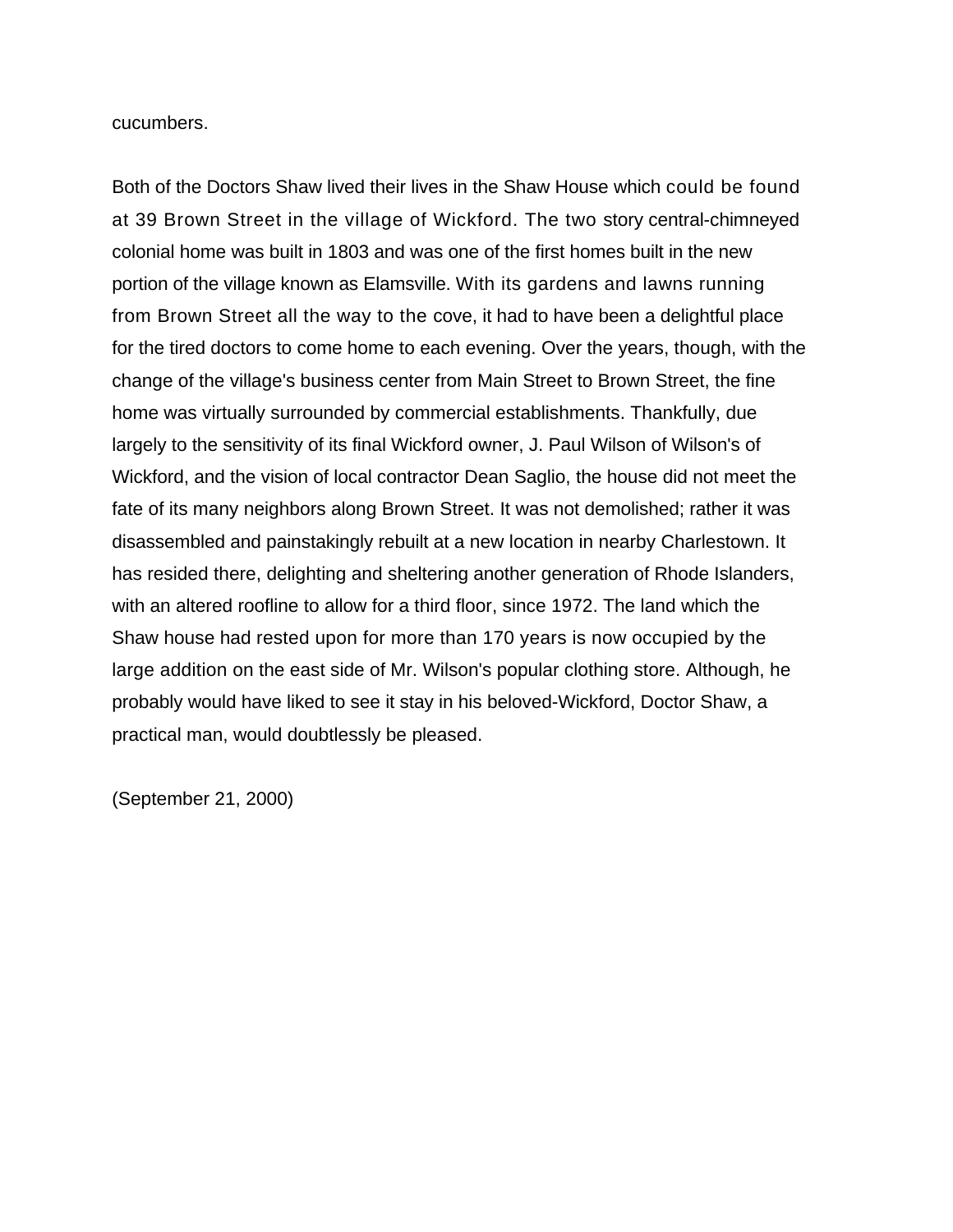## **The View From Swamptown by G. Timothy Cranston** Cornelius Island

<span id="page-18-0"></span>The next time you take a stroll through Wickford, swing by the end of Pleasant Street and take a gander at the little stone building across the harbor on Cornelius Island. This unassuming little stone house was a part of the smelliest business in the history of North Kingstown; a business which was closed down by a vote of the citizenry who considered it a public nuisance.

In November of 1865 a company known as "Wilson Bros. of Fall River" purchased Cornelius Island from the then owners, the Gray family, and opened up a new business called the "Wickford Oil and Guano Company". This outfit purchased "junk" fish caught by local fishermen and ran them through a fish press to extract fish oil. The fish residue was then incorporated with guano (bird droppings, for the uninitiated) and sold to the local farmers as fertilizer. Both products of this odiferous enterprise were in high demand back in the late 1800s. Fish oil was used for the manufacture of soap and as a base product for paint. It was also considered to be a "poor man's" whale oil and lit many a home in those pre-electricity days. Wickford fish oil was also casked up and exported to Germany where it was used for the tempering of fine German steel.

The fish mash/guano fertilizer, a recipe which harkens back to the days of Squanto and the Pilgrims, was excellent for growing crops and was in such demand that a road, of sorts, was fashioned from the mainland to Cornelius Island. This road was only passable at low tide, and the farmers would line up during planting time at each low tide and hurry across and back with a cart load of this precious commodity before the tide came back in and closed the road.

As you can imagine, this operation was not a pleasant one to reside next to, and the complaints were both numerous and loud. I'm willing to bet that the yearly procession of horse and oxen drawn carts of fish and guano fertilizer traversing the roads of our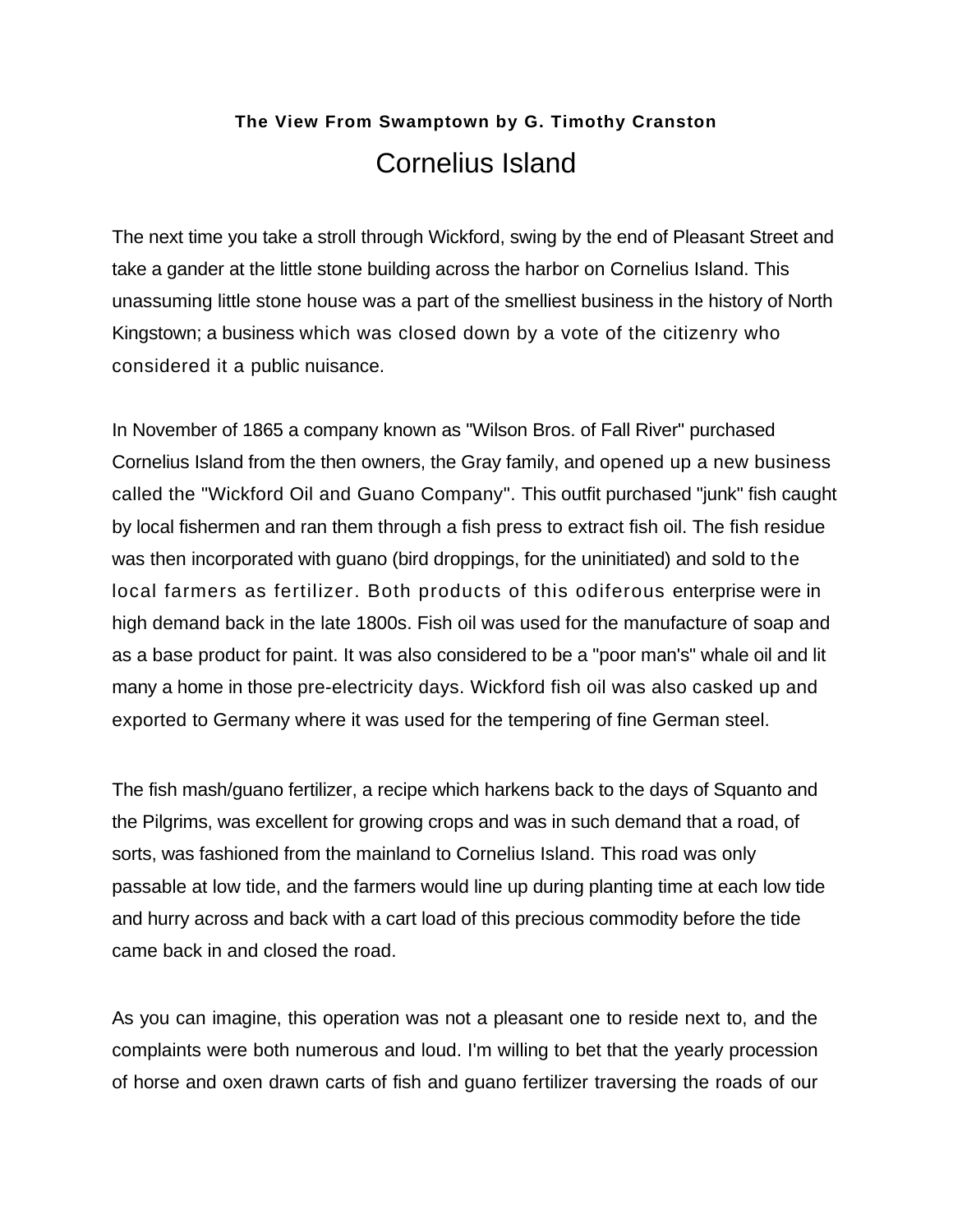fair town didn't help the company's cause when, in 1873, the local residents of the area voted it a public nuisance and demanded its closure. The owners of this noxious, but profitable, enterprise were incensed at being forced out of business. It was said at the time that they refused to sell the island to anyone, for many years after that, strictly out of spite. But finally fiscal sense prevailed and in 1897, Cornelius Island passed out of the hands of the fish oil people and into the hands of a local Wickford owner, Captain Rollin Mason, thus ending the saga of Cornelius Island - the smelliest place in North Kingstown.

(April 6, 2000)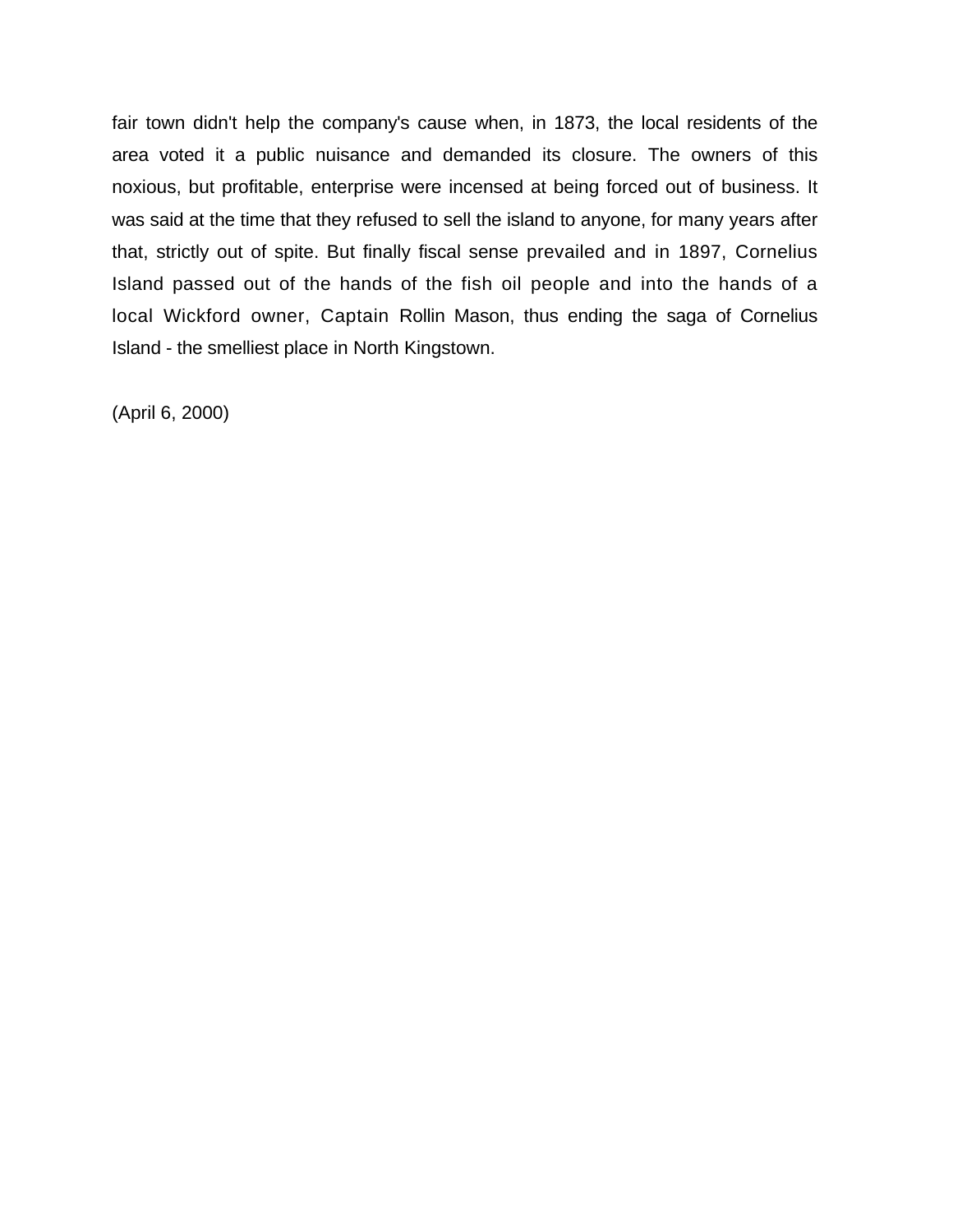## The Bogert Place

<span id="page-20-0"></span>For a fifty year period or so, stretching from the 1880's into the 1930's, Wickford was one of THE places to have a summer home along the east coast, for folks who couldn't quite afford Newport or the Hamptons, but were a financial step or two beyond summers at the Jersey shore. Our quaint little village, along with her sister community, Watch Hill, to the south, were happening places back then and proudly claimed many "movers and shakers" of the time as loyal summer residents.

One couple who proudly called Wickford home during the warm months was Alice W. (Danielson) and Theodore P. Bogert. Mr. Bogert was the vice president of an up-and-coming new enterprise known as the Providence Gas Co. His wife was a socially active woman who had a hand in the formation of Pembroke College as an early member of the "Society for the Collegiate Education of Women". The Bogerts main place of residence was on beautiful Blackstone Blvd, but in 1905 they purchased a sizeable chunk of land on Hamilton Avenue (now Boston Neck Road) from Wickford matriarch, Abigail Updike Reynolds. Perched on the peak of the hill of Miss Reynold's "orchard lot", as it was then commonly known, the Bogerts built an extraordinary 5000 sq ft summer home which rivaled many of the smaller mansions across the bay in exclusive Newport. Their spacious wrap-around porch was second to none in the village and many wonderful summer parties must have begun on the expansive front lawn with it's view of the nearby bay. The location, right between the combined Sea View Trolley and Newport/ Wickford rail station and the placid shores of Cold Spring Beach with its wonderful nearby hotel and restaurant made travel to and from Providence easy and a trip to the beach a lark. The Bogerts even cut a unique deal with their neighbors on the orchard lot hill and had a windmill-powered deep well installed to supply a never-ending supply of cold fresh water to all of their homes.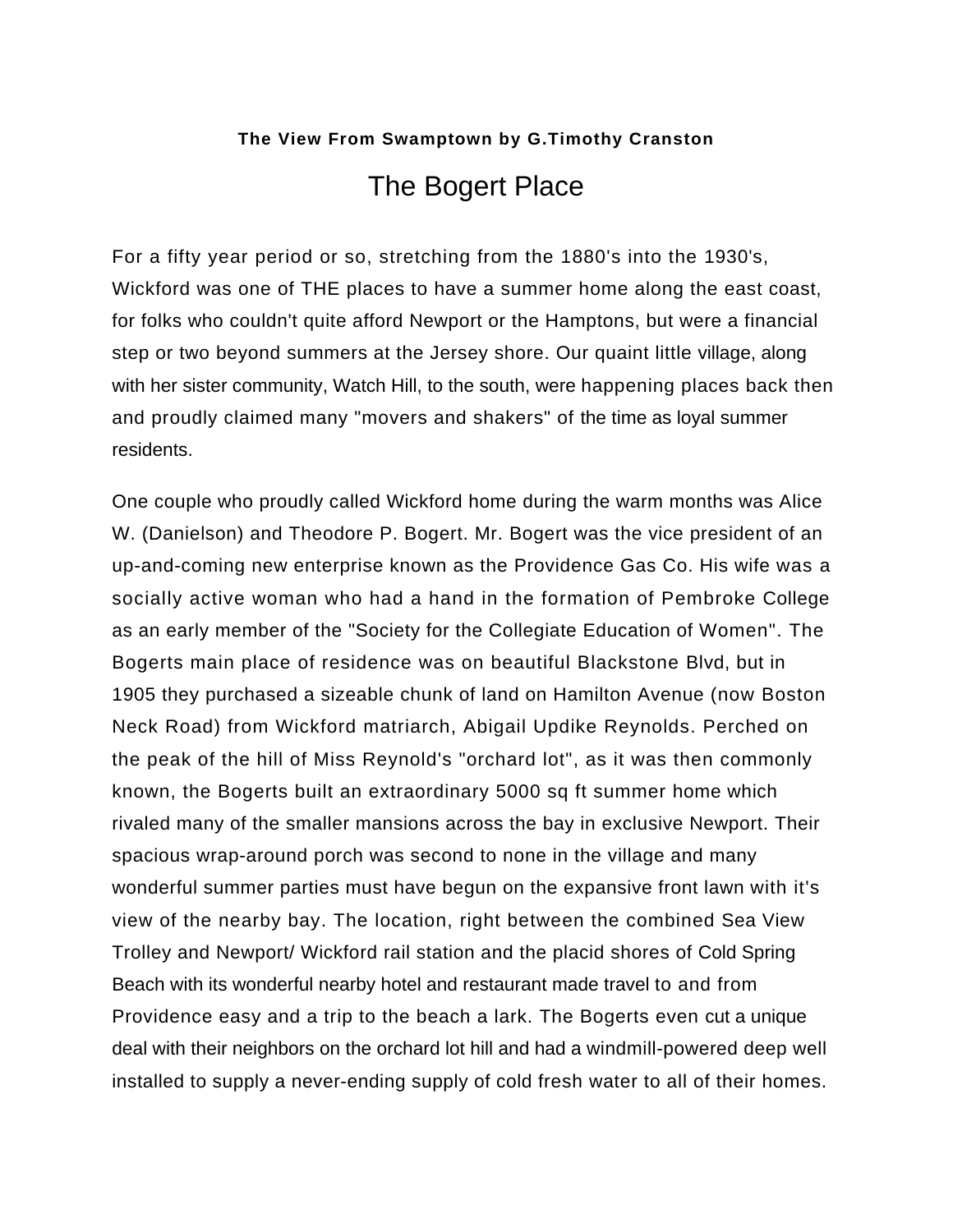Life at "The Bogert Place" must have been wonderful each of the 35 or so summers that they lived there. But with Theodore's death in 1940, Alice sold the place to Eastman and Addie Page.

During the time that the Page's owned the Bogert Place it was split up into a main family residence and a number of apartments. This was largely due to the opportunity and the need for housing for the rapidly expanding Naval Base just up the road at Quonset/Davisville. The government put out an emergency call for housing in the area and as an incentive gave respondents to the call larger shares of certain necessities like coal, gasoline, and heating oil during the wartime rationing program. During the war, the Page's sold the house to William and Rose Morin, who turned around shortly after the war, in 1946, and sold it to long time owners, Melville and Elizabeth Davey.

The Davey's tenure as owners of the home saw its name changed from "The Bogert Place" to "The Spinning Wheel". "The Spinning Wheel" was a combined boarding house and apartment house that the Davey's operated out of the old summer home. Additional renovations occurred during this time and a great kitchen with a giant cook stove and spacious refrigerator was installed to aid in the feeding of the Davey's family, residents, and guests. The Davey's ran the place like that for nearly twenty years, until 1966 when it was purchased by the McCrae Family.

The McCrae's owned "The Spinning Wheel" for nearly ten years and ran it as an apartment house with four apartments and two single rooms rented out, primarily, still to military folks and their families from the nearby base.

In the beginning of 1975, the house was again sold, this time to an association of active and concerned members of St. Paul's Church in Wickford. The Spinning Wheel now became sort of a halfway house primarily for women and their children in need of shelter and a sense of community. So, in an ironic twist of fate, the house that was built,in part, by a woman who played a role in assisting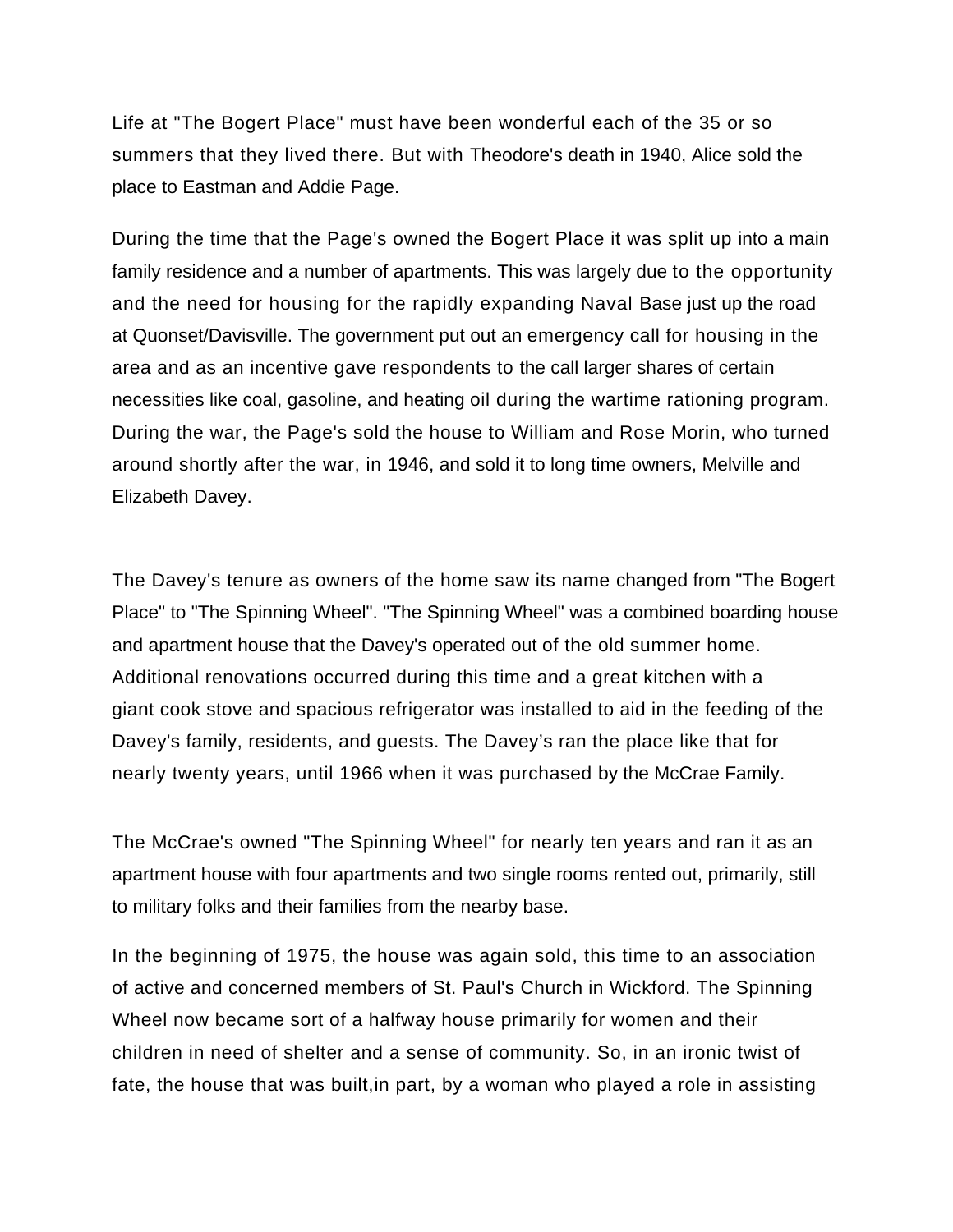her fellow women in getting a college education was now being run by another woman, Jean Cranston, as **a** place to help her fellow women to get a leg up on life. My mom, and her partners, ran the Spinning Wheel in this fashion for three years and I was able spend some time in the house built by the Bogert's. It's a memory I treasure.

The Bogert Place/Spinning Wheel is now a private residence and apartments.

(March 15, 2001)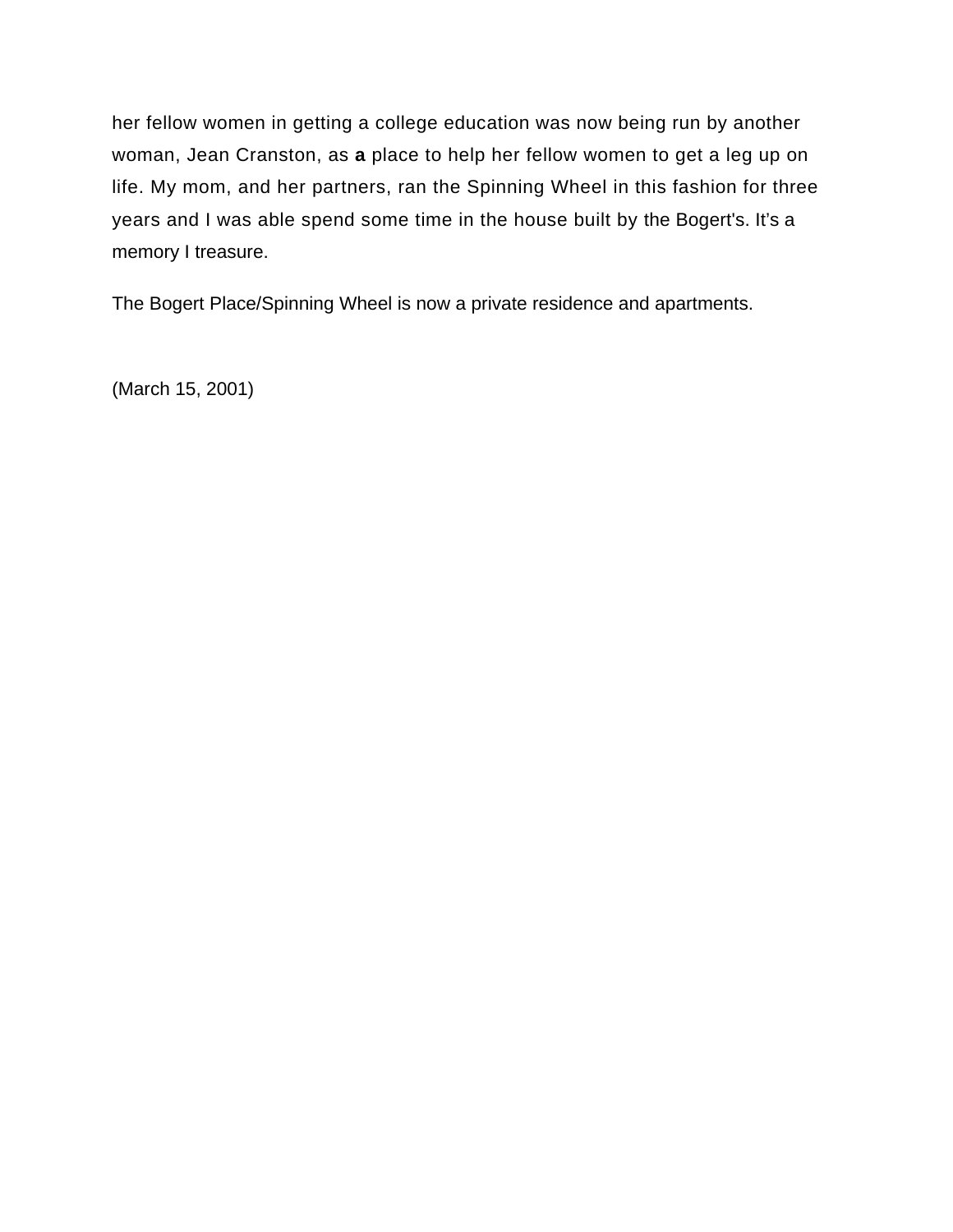## <span id="page-23-0"></span>**The View From Swamptown by G.Timothy Cranston** The Westgate Watson House

As any local artist will tell you, Wickford is a "paintable" place. From its beautiful harbor scenes to its seemingly unending supply of classic colonial architecture, there is no shortage of subjects for the painter to tackle. The Westgate Watson house, as seen from West Main Street, is probably North Kingstown's most "painted" piece of property.

The house, built in 1806, was the fourth home built in this new area of town, then known as Elamsville. Watson's substantial home, at that time, was equipped with a large central chimney. Unfortunately, the chimney was subsequently removed in a later remodelling (as was the case in many homes throughout New England) and replaced with two smaller ones, in order to increase the home's interior space. The house, like its neighbor across Champlin Street (now Elam Street) the James MacKenzie house faced the approach to the now destroyed Champlin Street bridge which connected the road to West Main Street some five years prior to the construction of the still remaining Brown Street Bridge. Even without its central chimney the house is a fine example of its period and worthy of every artistic rendition ever done of it.

So the next time you are at an art festival, show, or gallery keep you eye open for a piece of art which includes a view of Mr. Watson's "humble" home. Purchase it, and you'll own your own little piece of Elamsville. Now how many people can say that.

(September 14, 2000)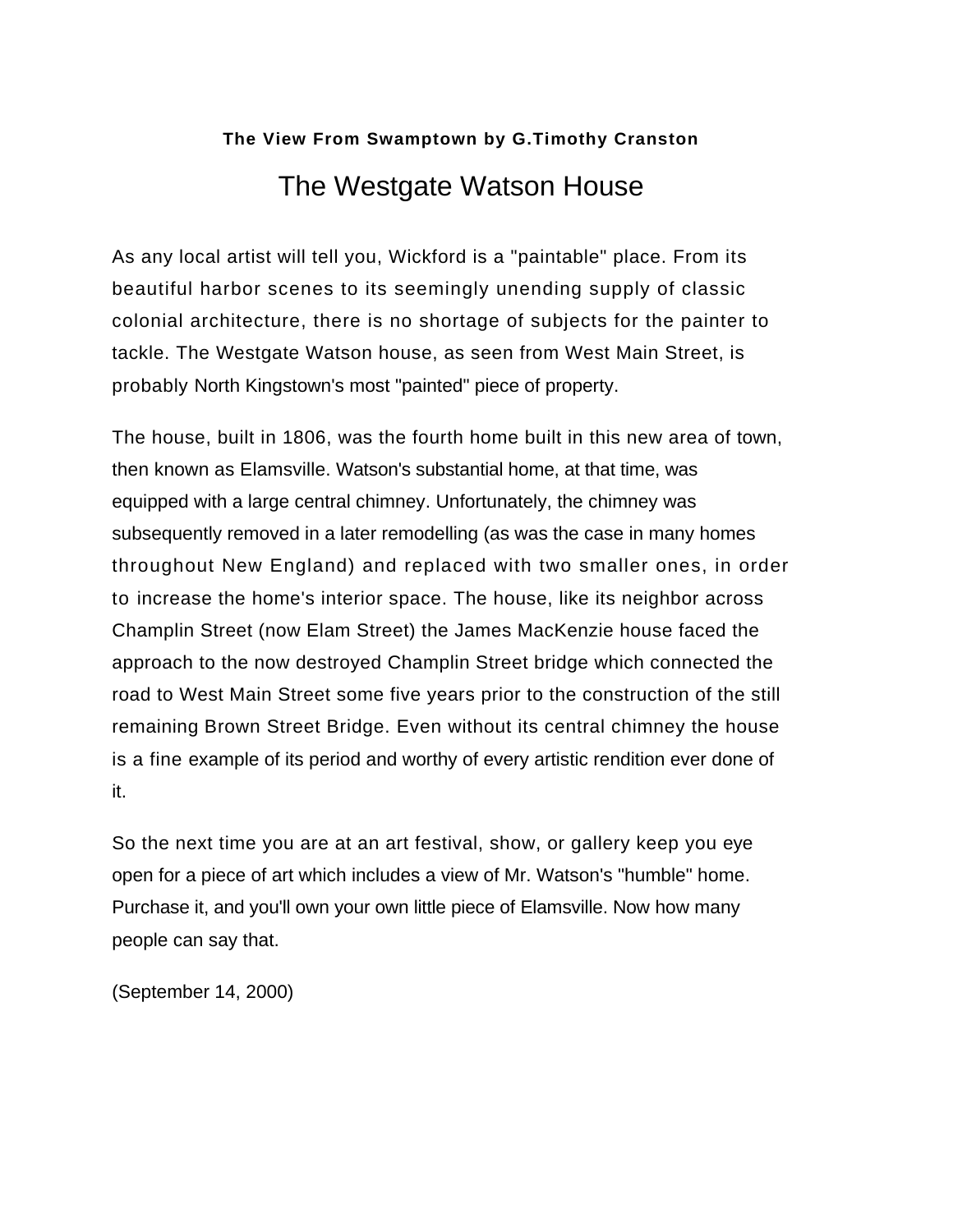## Wickford's First Home

<span id="page-24-0"></span>As we have noted in a previous article, the oldest home still standing in Wickford is the house at 6 Bay Street; fondly known as "Old Yellow". But, it is important to remember that this was not the first house built in Wickford, it is most likely among the first seven or eight, but it was not the very first one. So, that begs the obvious question of where was the first house in Wickford located and what do we know about it?

Along about 1709, Lodowick Updike, of Smith's Castle fame, decided to found a town on the piece of land he owned, a little south and east of his blockhouse. With that in mind he had the land surveyed and platted out; he then commenced to market these lots in the new town which he called both Wickford (in honor of the birthplace of the wife of Governor Winthrop of the colony of Connecticut) and Updike's New town (Newtown) in honor of himself. He had somewhat limited success; many of the first sales were either speculative in nature or commercial purchases for wharves and warehouses, his new town having a splendid natural harbor. But a few brave souls actually purchased lots and began to construct homes on them. Individuals known to be in this group include Samuel Aborn, Benjamin Mory, and William Hall. William Hall, it appears, according to early town records, was the first to complete his home sometime in 1711, and to him goes the honor of being the first permanent non-Native American resident of what we now know as Wickford.

Hall built his home on the south side of Wickford, along the shore of its south cove in a spot which corresponds with the location of the circa 1803 house at 33 Washington Street. Details about the house itself are non-existent but some sketchy records do exist about its ownership and eventual demolition. It appears that Hall eventually sold his home to a gentleman by the name of Joseph Atherly, sometime before 1737. Atherly, in turn sold the house to Robert Potter sometime later. In 1769, Silvester Pearce purchased the lot from Potter, but the deed of transfer only mentions the frame of a house. It is uncertain whether this is the remains of the Hall house or the start of a new one, but it is obvious that whatever the case, Wickford's first home had ceased to exist by this pre-Revolutionary time frame.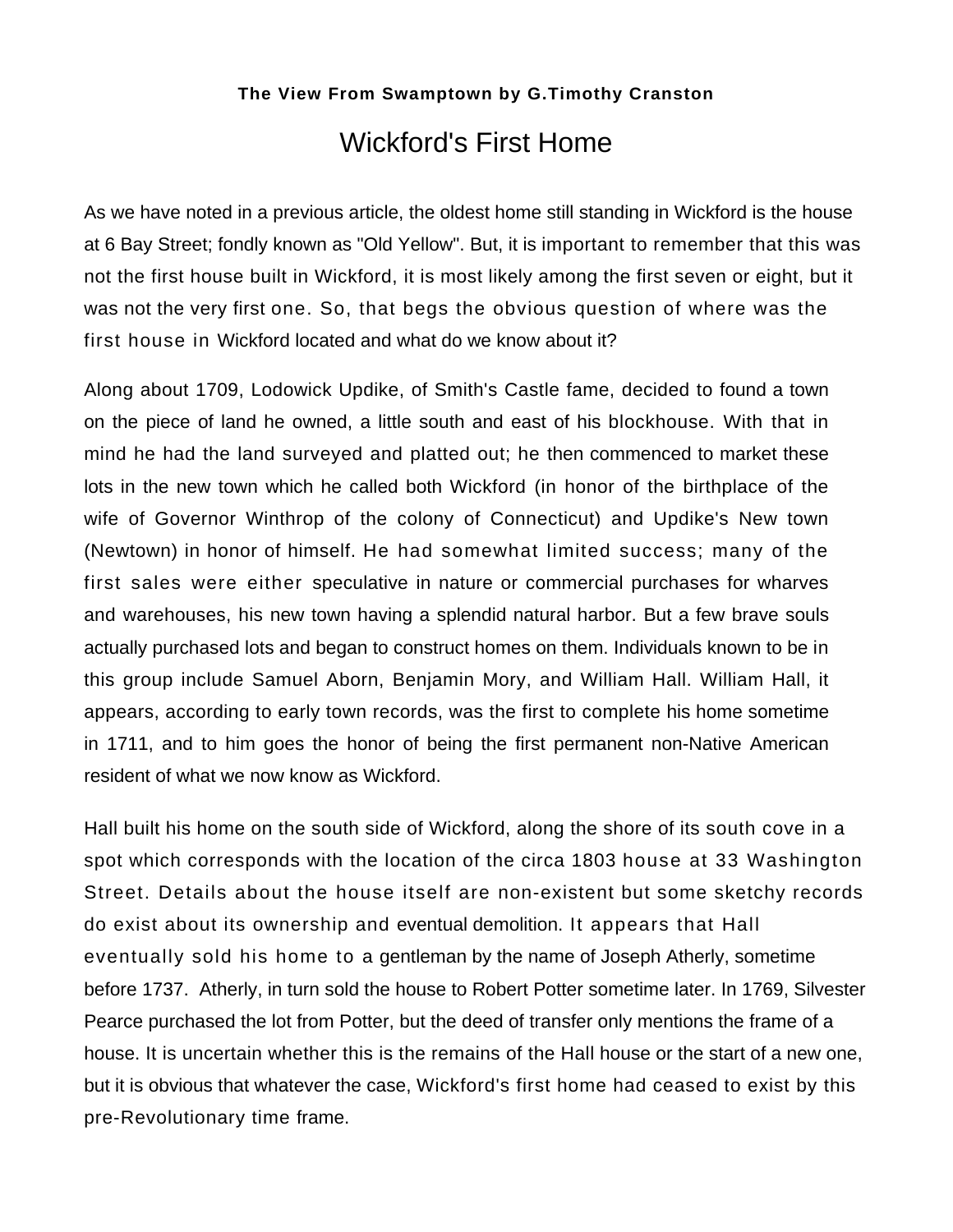The house that now stands on William Hall's original lot was built in 1808, by a descendant of Sylvester - John Pearce. Although this lovely home is not, by any means, the oldest in Wickford and it sadly, did suffer the loss of its central chimney in a remodeling later in its life, it can lay claim to a connection to the very beginnings of the town; for one day, long, long ago, a proud and probably apprehensive young William Hall took a step back from his labors there on that very same scrap of land, wiped his brow and admired his new home nestled along young Wickford's south cove.

(July 20, 2000)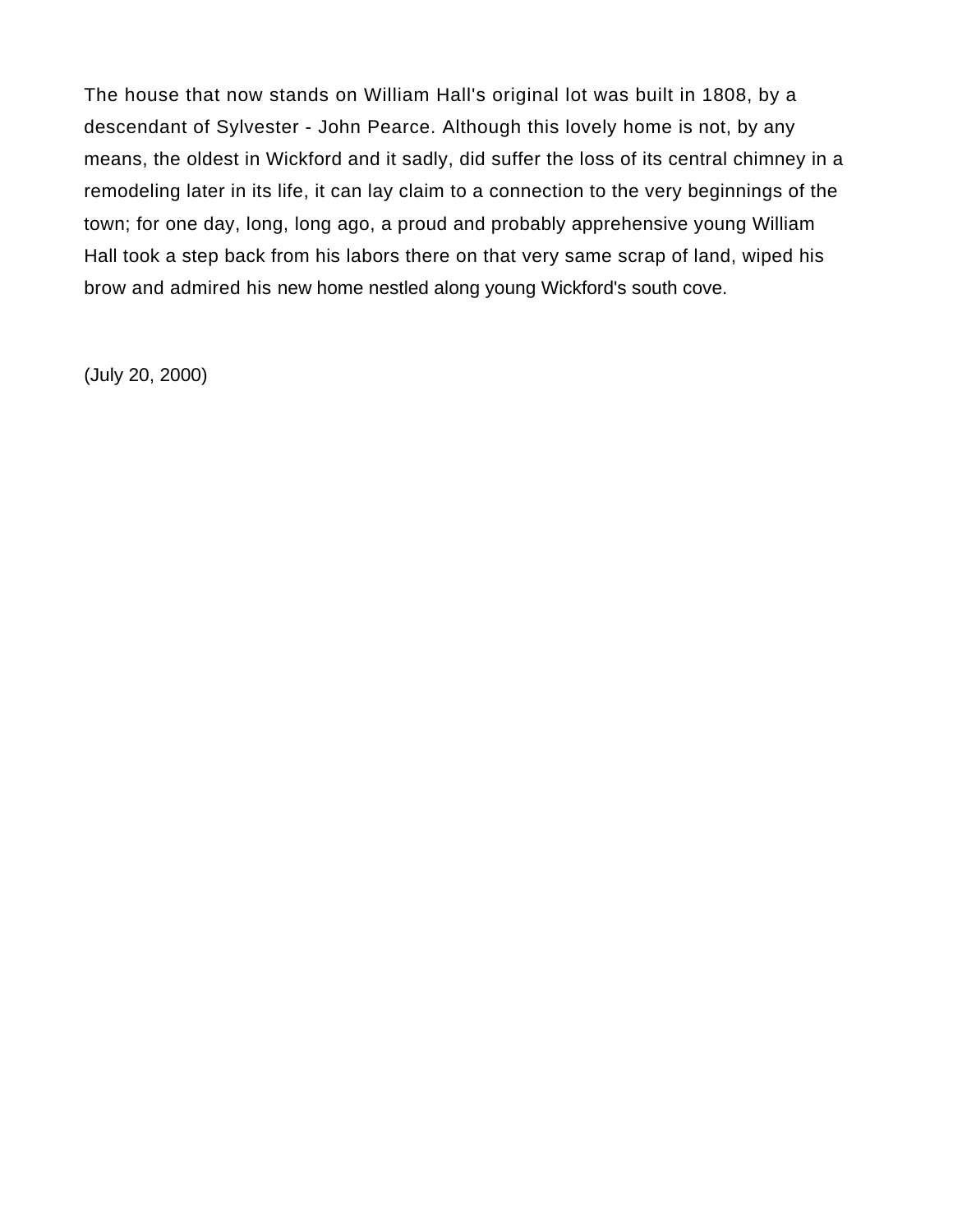## **The View From Swamptown by G.Timothy Cranston**  The Story Behind Friend Street

<span id="page-26-0"></span>Many of the streets of our fair town are named in honor of someone or something who had a hand in shaping the history of the region. As my predecessor, Mrs. Simister, so succinctly pointed out, the streets all have their own story to tell, if only one takes the time and effort to listen. Friend Street, which runs between Pleasant Street and Fowler Street in the village of Wickford, is no exception to this adage.

Friend Street, as one might mistakenly think, is not named in honor of some mysterious unnamed companion or a lofty virtue. It is, in fact, named in honor of a building which, at one time, existed on the northern corner of its intersection with Fowler Street. This building, in turn, can be considered as a symbol of one of the most important groups in the founding- of the colony of Rhode Island. In September of 1797, the Quakers, or "Society of Friends" as they preferred to be known, purchased this lot and constructed the "Wickford Meeting House", and platted out a Quaker Burial Ground. Although the "Wickford Meeting for Worship" was not an overly large congregation, the Quakers themselves played a pivotal role in the very early history of the colony of Rhode Island. As a matter of fact, virtually all of the leaders of the colony, from its inception up until around the start of the eighteenth century were Quakers. Roger Williams, one of the few non-Quaker governors in the 1600's, took his ideas of religious tolerance and personal freedom very seriously; and the Quakers, who were virtually reviled throughout the rest of the New England colonies, settled within his "lively experiment" in great numbers. They brought with them their personal acumen, many thriving businesses, and an understanding of the value of knowledge. Their legacy, if you will, is the Moses Brown School in Providence, the last great bastion of Quaker values extant in the state; although a few meeting houses still remain.

The Wickford Meeting House was, as was usually the case, a plain wooden building measuring thirty four feet by twenty four feet. The local members of the "Society of Friends" met there for forty four years, until June of 1840, when the two remaining members of the congregation - Beriah Brown and Howland Vaughn were transferred to the East Greenwich Meeting for Worship. Brown and Vaughn had been attending the meeting for quite a while up to that time, alone, with no speaker and no other "Friends" with which to worship. It was said that "they sat together in silence , for the usual length of time, and then shaking hands, closed the meeting and returned to their homes." This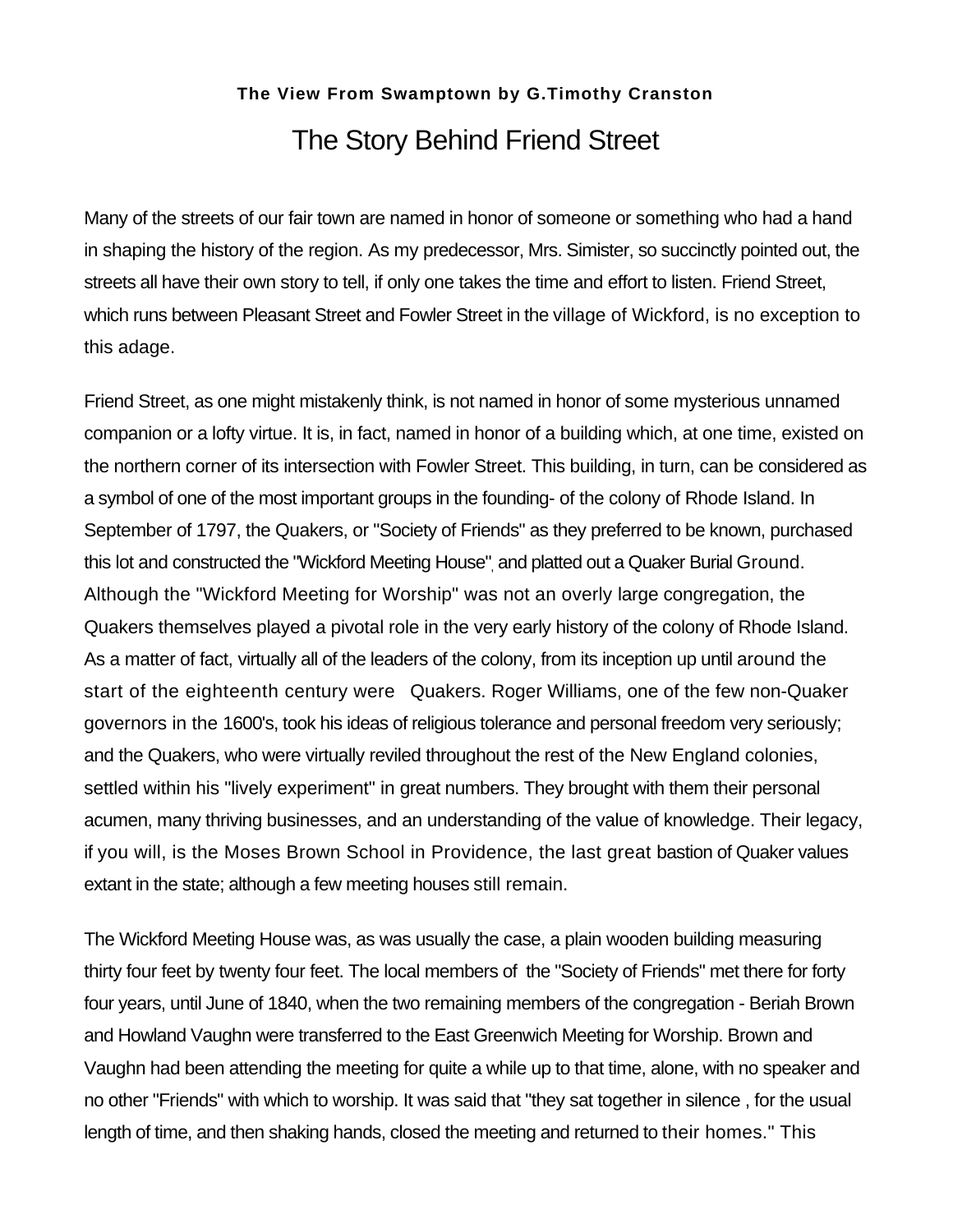somewhat sad scene was playing out all across the region at that time, as an important part of RI history was coming to an end.

In August of 1845, the meeting house and land were sold separately. The building was relocated to Hamilton Allenton Road where it was remodeled into a tenement house. From there, its history is unknown, as of this writing, it appears to no longer exist. But back in Wickford, the old Quaker Burying Ground and the street sign on the corner of Friend and Fowler stand to testify to all those who care to know about the remarkable Quakers of Rhode Island.

(July 6, 2000)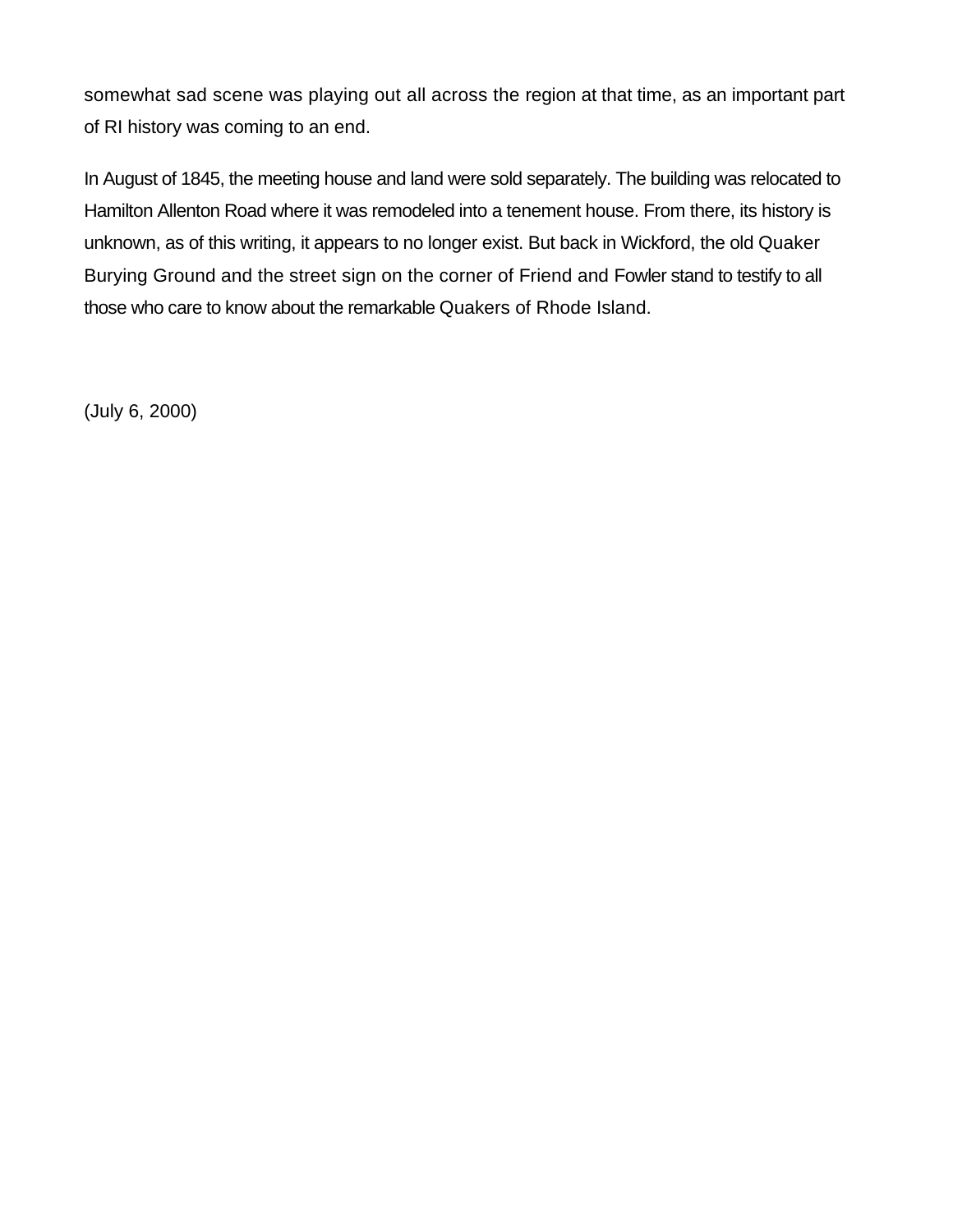## The Immanuel Case House

<span id="page-28-0"></span>In 1786, after a long career as the Innkeeper/Tavern owner of a tavern located in Old Tower Hill Village (near the site of the present-day intersection of Tower Hill Road and Route 138), Immanuel Case had his retirement "Mansion House", as he referred to it, built on "The Grand Highway" (present-day West Main and Main Streets) in the bustling little village of Wickford. This post-Revolutionary War period was a busy one for the little village. At the beginning of the war there were perhaps twenty homes in the entire village, by the start of the new century, as many as forty more homes graced the streets of the little hamlet. Case had purchased his house lot from the reigning real estate tycoon of the period - Richard Phillips. Phillips had purchased the inheritance lands of two of the five daughters of Lodowick Updike outright. Sarah Goddard and Katharine Updike both sold him their entire ten acre parcels. He later purchased portions of Martha Updike's ten acres in a piecemeal fashion. Lodowick's other daughters, Abigail and Esther's portions eventually ended up in the hands of Peter Phillips (a relation of Richard's) and George Fowler respectively. The outcome of all this land swapping and real estate speculation was that, Wickford, which was once owned in its entirety by the Updike family, now was basically the property of the Phillips and Fowler families. It was into this atmosphere of speculation and construction that Immanuel Case plunged when he made the decision to retire to Wickford. His double interior-chimneyed home, situated on the corner of the Grand Highway and Gold Street was built in the Georgian style, a popular motif for the time. The home also featured elaborate and extraordinary interior woodwork and paneling which signaled to the world of the late 1700's that Case was a man of substance and style. His home has survived quite nicely in its long journey from the eighteenth century into the twenty-first. As a matter of fact, in 1934 it was chosen by the U.S. government's Historic American Building Survey as one of a handful of representative houses for its time frame. As a by-product of that nomination, a complete set of measured drawings were made of the house; one of the few in Wickford at the time to be so well documented. The accompanying photograph, taken in 1978, shows the home in near original condition; if Immanuel Case himself, walked up to the front door during that time frame he would be hard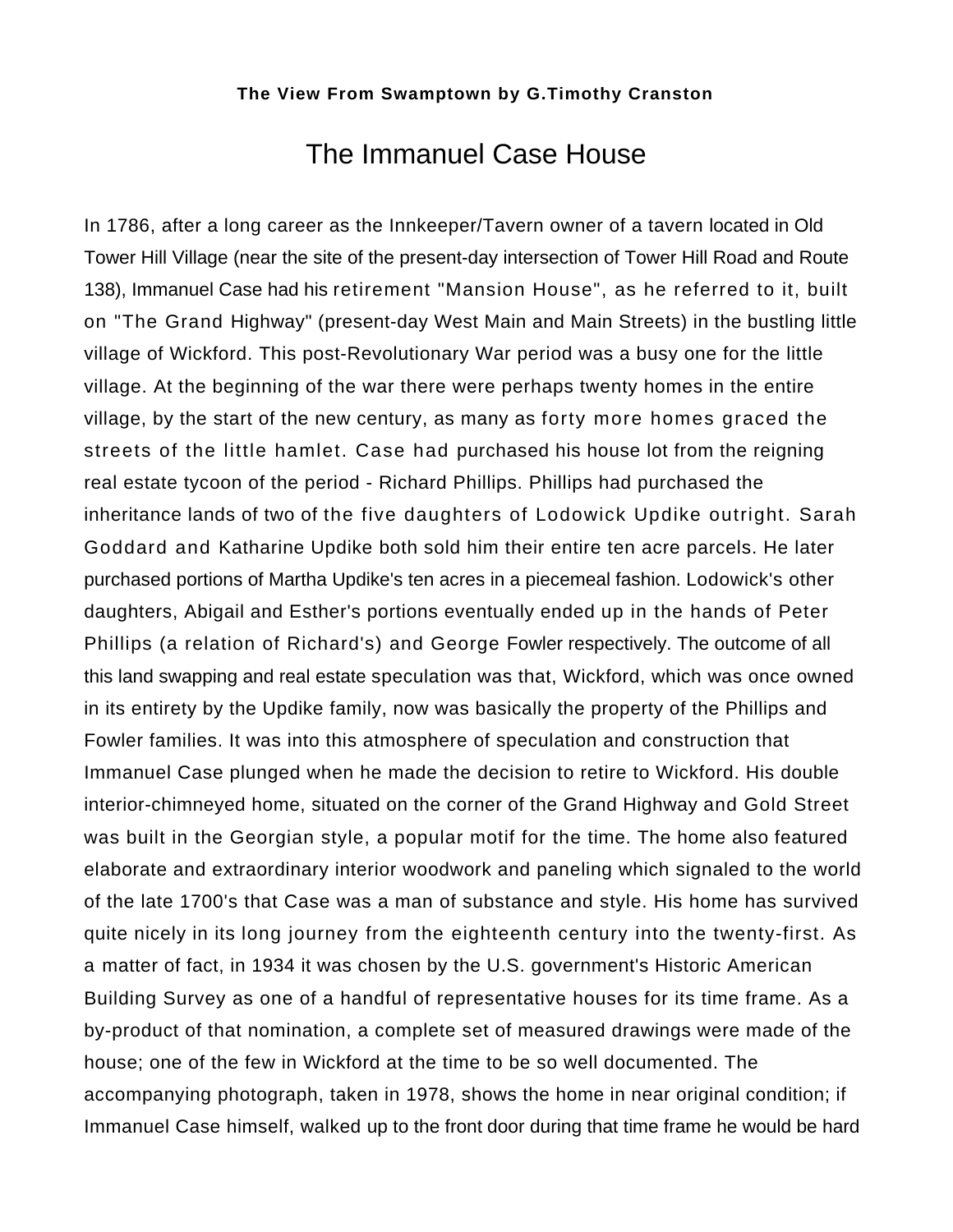pressed to notice any difference: Let's hope that his Mansion house survives for another three centuries to honor his legacy.

(May 25, 2000)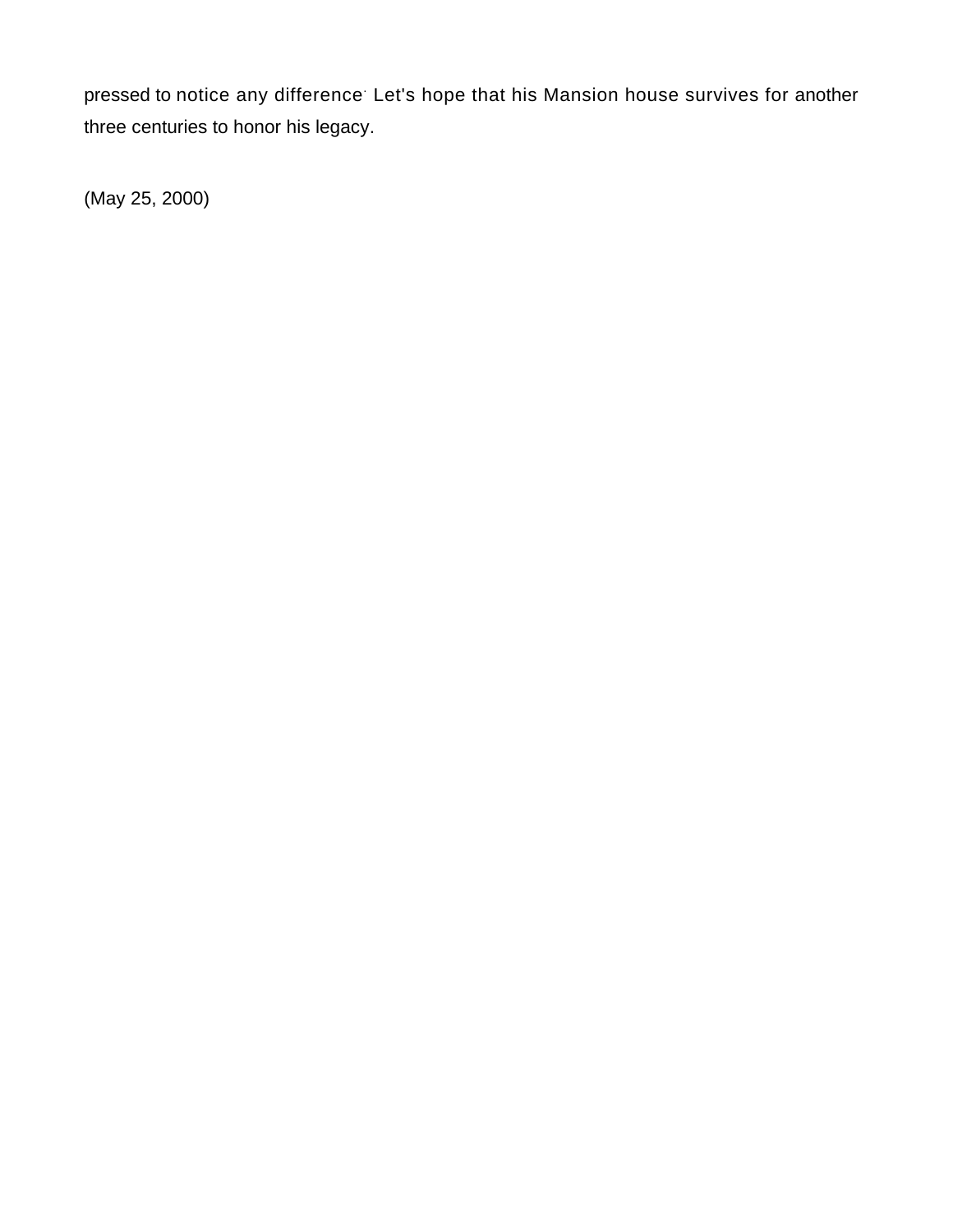## Duffy's Bar and Grille (No Grille)

<span id="page-30-0"></span>This week's column is dedicated to the memory of my dad, Cy Cranston. He loved Duffy's and all the guys there who he hung around with, all those years ago. No names need be mentioned, you all know who you are.

No serious study of the history of North Kingstown can be undertaken without taking a look at one of its most beloved (at least by the male half of the population) institutions, Duffy's Bar and Grille (No Grille). More friendships have been made and more deals cemented here than anywhere else in town. It was always, just simply, a place where a man could go and have a cold beer and enjoy the company of other men. My first memories of Duffy's, which date back to 1963-4 when I would stop there with my dad on a hot afternoon, can be summed up in one sentence. The floor was dirt and the root beer was cold and served up in exactly the same glass as my dad's beer; and never did a seven year old boy feel more like a man than right then and there sitting at the bar trying to sound knowledgeable talking about the Red Sox. And that dirt floor thing - What a great deal - no one ever even gave it a second thought when you spilled something at Duffy's. I've got to tell you, something intangible was lost when they filially installed a wood floor in 1966. Women, although not actually barred from the establishment, were not exactly welcome at Duffy's either. I'm not certain how old I was before I noticed that although the men's room sign was posted on a bathroom door, the only ladies room sign evident was prominently displayed above the exit door. Well, enough reminiscing, on with the history.

The land that Duffy's sits on originally belonged to the Thomas family, a prominent local family with long ties to the area. Along about 1869, George Thomas died and his widow, Sarah lost the land when she couldn't keep up the mortgage. It appears that part of the land was purchased by the Pierce family and turned into the picturesque farm which still exists to this day just south of the tavern. The portion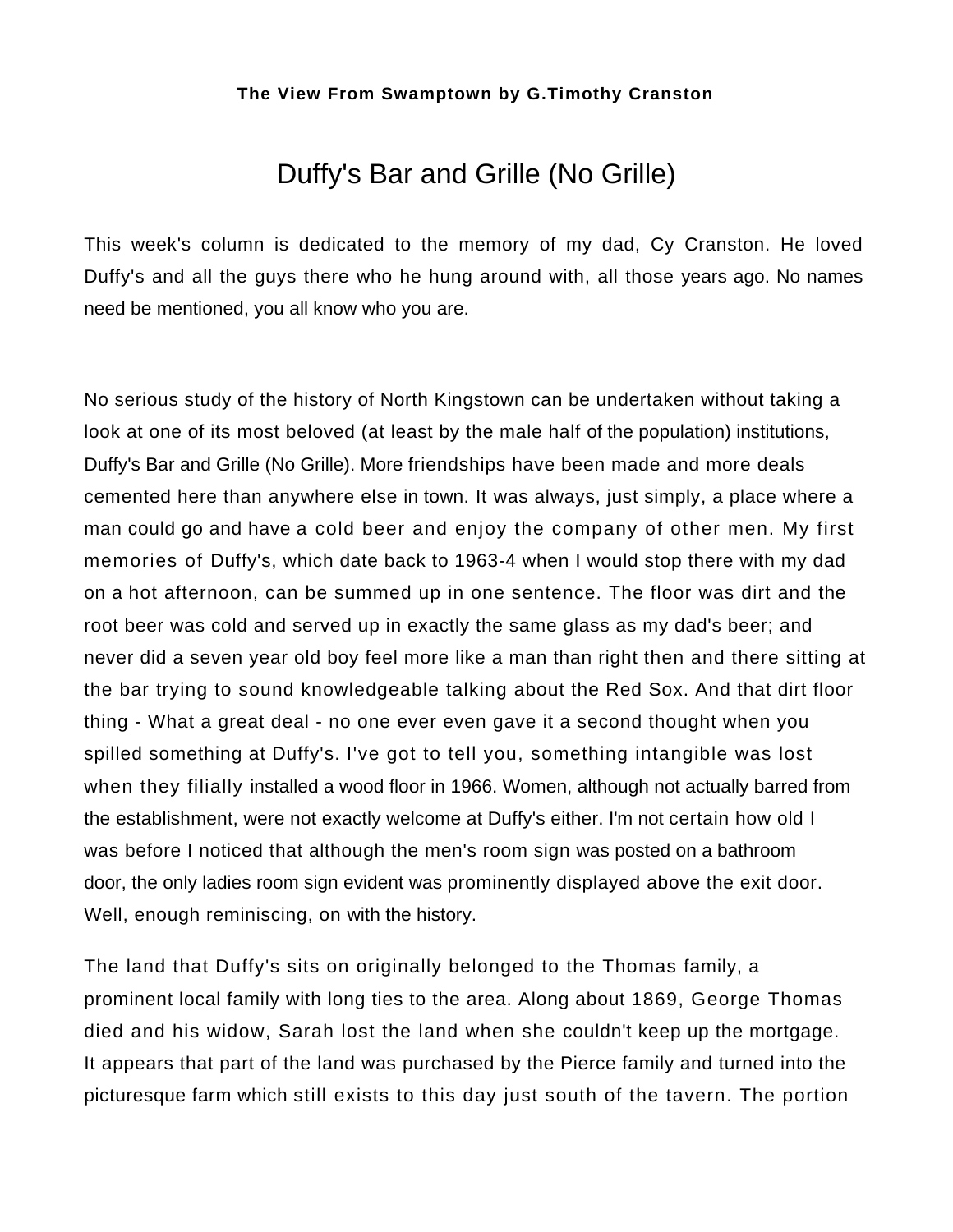that Duffy's is now on was picked up by Horatio Reynolds, a member of another prominent local family, who held it for a time and then sold it to Henry Moore. At the time of the transaction between Reynolds and Moore (around 1894) the property was described to include a home and a small barn. This small barn is more than likely the same twenty foot by twenty-seven foot horse barn which eventually became Duffy's. Some time around the turn of the century Mr. Moore sold the property to Annie Duffy, the first in a long series of Duffys to own the land and the horse barn which has immortalized their name for this last century or so. The "official" word was always that the Duffy's opened their drinking establishment immediately after the repeal of prohibition in 1933, but, if you ask the right old-timers they will regal you with stories of how they waited in wagons and under trees outside of that same little barn while their dads attended to pressing business within, throughout the 1920's. So the truth of the matter appears to be that Duffy's was a busy little "speakeasy" during the days of prohibition as well. The Duffy most associated with the tavern was Frank Duffy, he owned and ran the tavern for many a year, until around 1951 when he gave up the day-to-day running of the bar to Norman "Duffy" Lamoureux. Mr. Lamoureux spent nearly thirty years behind the bar, outlasting even the Duffys, who sold the bar to the Andersons around 1960 or so. He also began an amazing friendship around that same time with the man who would eventually become sort of the "patron saint" of Duffy's, Ted Williams, who happened into the tavern after competing in a fishing tournament at Galilee. Ted liked what he saw, and came back occasionally to visit. He also lent his name and presence to another facet of the Duffy's legend, its prodigious fund raising capabilities. The boys at Duffy's have, over the last sixty years or so, raised literally hundreds of thousands of dollars for various charities ranging from the Jimmy Fund (Ted's favorite) to college scholarships for local deserving students. Ted Williams and Norman Lamoureux kept in touch for years, all the way up until Norman's death in 1979. The death of Norman "Duffy" Lamoureux nearly spelled the death of Duffy's as well. The bar closed and the Andersons wanted to sell, but the town would not allow the transfer of the "grandfathered" rights to operate from the Andersons to anyone else and things looked bleak for Duffy's- But then along came Frank Cain, who had promised Norman he'd keep the bar open no matter what. Through the deft use of statesmanship and with the help of his friend Stu Tucker, who he somehow convinced to take on the task of rehabilitating Duffy's, the deed was done and Duffy's,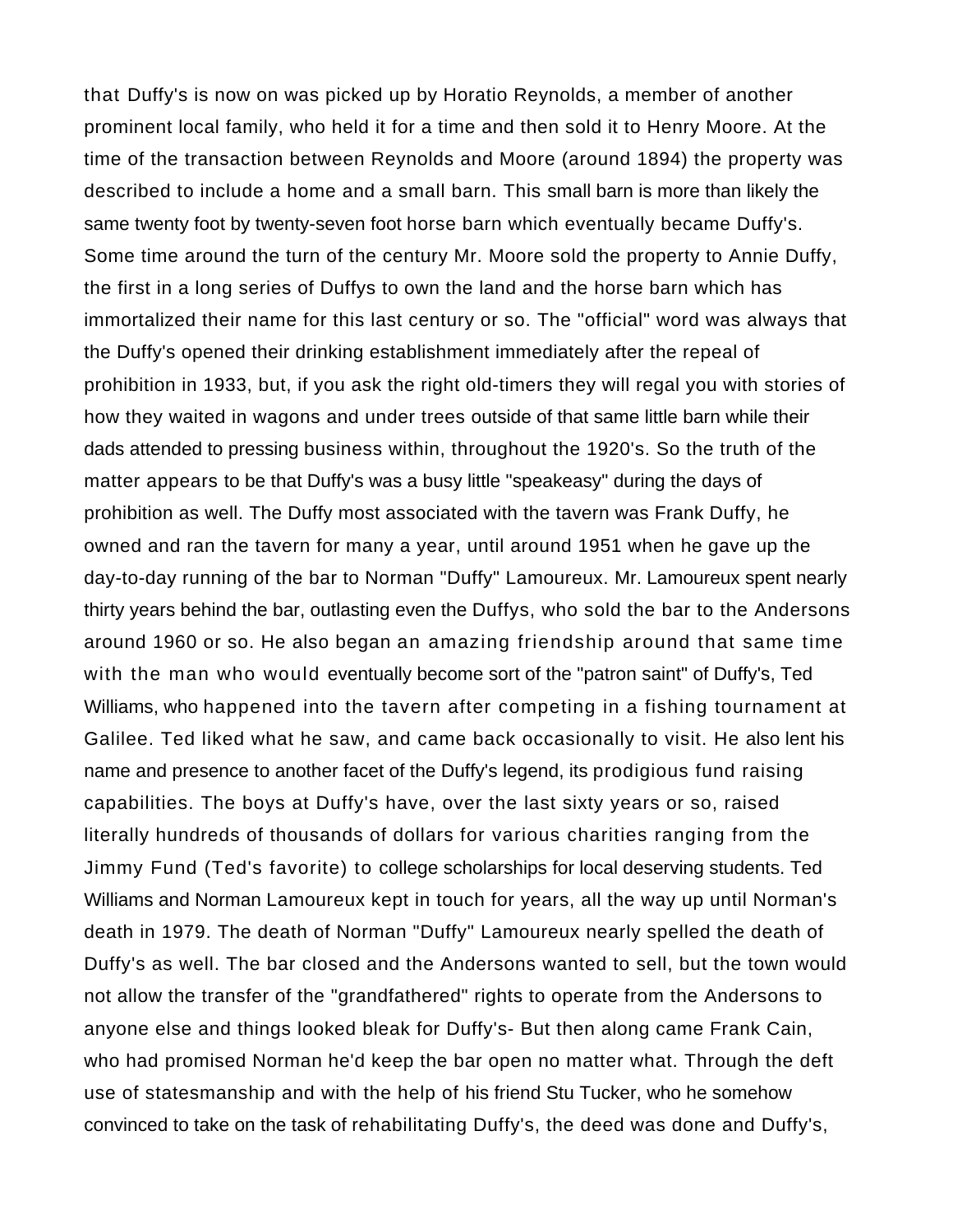although ft appears to be quite a different animal at first glance, was preserved to head on into the next century. The rest is, as they say, history.

I say "appear" because, although the bar is all fancied up, with nice level floors and two rest rooms and furniture that matches, the old Duffy's is still there just beneath the surface. It is still a place where most everyone knows everyone. It is still a place where caring people give back to the community. It is still a place where a man can go and have a cold beer and enjoy the company of his friends.

(March 23, 2000)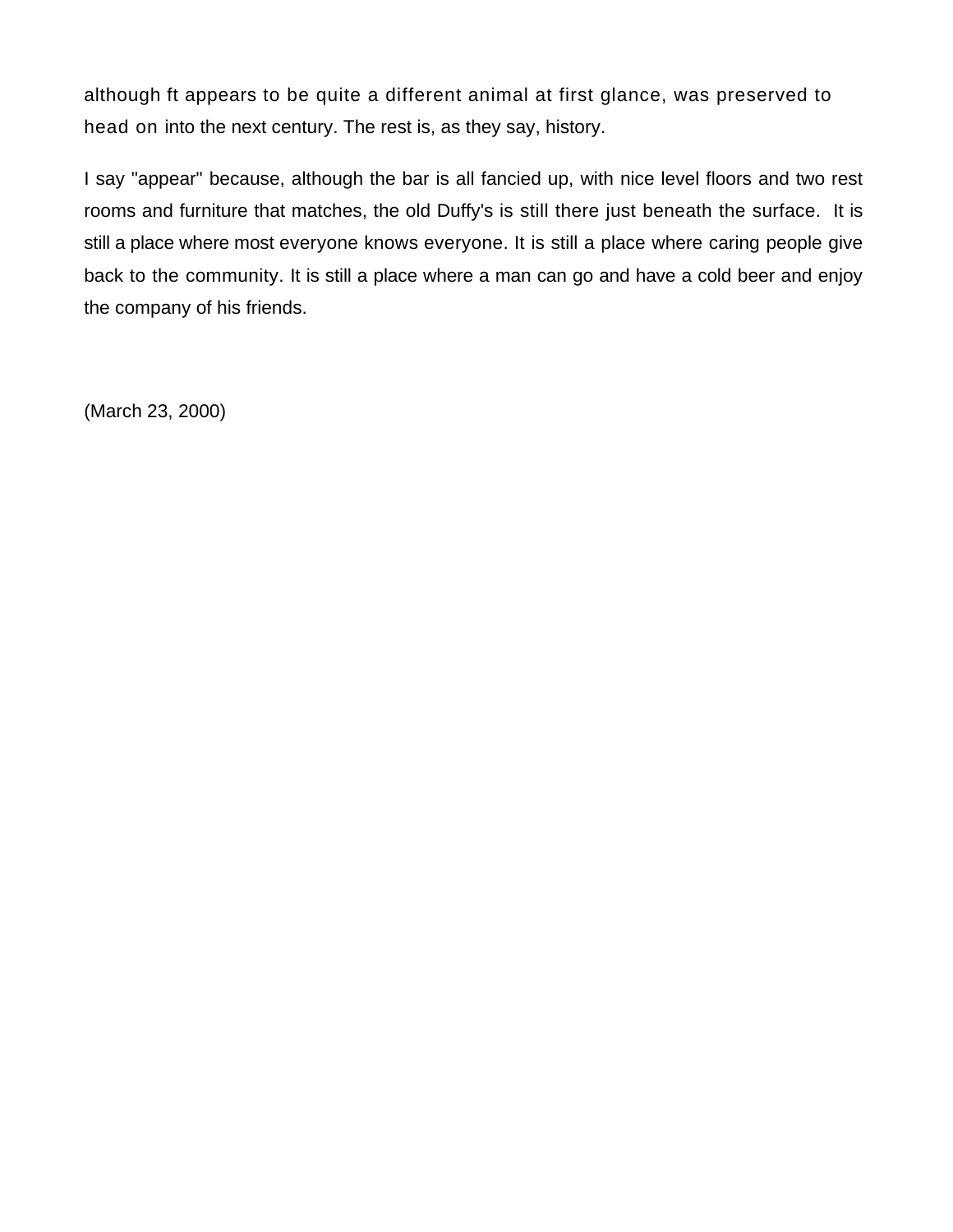## The Odd Fellows Hall

<span id="page-33-0"></span>In 1884 a coalition of fraternal organizations got together and decided to erect a hall large enough to suit their needs and those of the community at large. The "Odd Fellows", "Masons", "Redmen", and "Tall Cedars" would all use the hall for their meetings and varied social functions. Numerous dances, concerts, teas, and strawberry socials would be held here, as well as the regular meetings of these fraternal societies. The hall was known as The Odd Fellows Hall, as Beacon Lodge Number 38 of the International Order Of Odd Fellows was the prevalent fraternal organization of the time. The building was a two story affair, complete with kitchen, dining, and reception rooms as well as offices for each of the involved organizations. As time went on most of the groups either disbanded or opened their own meeting halls and by the early 1900's the hall became the sole concern of the Beacon Lodge of the Odd Fellows. This by no means meant that Odd Fellows Hall stood empty, on the contrary, it was rented out for wedding receptions, luncheons, and dinners. It was also, for a time, the home of the North Kingstown High School Basketball Team, who played their home games in its cavernous main hall; the Wickford Schoolhouse across the street did not, at the time, have a gymnasium of its own. This same fact led to Odd Fellows Hall becoming the preferred site for the school's graduation ceremonies; many a proud graduate received his or her diploma on its stage. Eventually the Odd Fellows, too, disbanded their lodge and the hall was empty for a time, but in the early 1950's the building was reopened as a movie theatre. Contrary to common belief, the Wickford Theatre was only open for a few years and all that remains of it is the familar sign which graces the front of the building to this day. After the demise of the movie house the building was used as an auction hall. It was the auction business which attracted its present owner, Mr. Chris Mercurio, when he purchased the building in 1955. The Mercurios have used the building as an auction hall, a museum, and an antique store, as well as their own home in the forty five years they have owned it. Thousands of curious tourists and locals alike have wandered through the building marveling at the collection of antiques and memorabilia that they have assembled. Why, it is rumored that the collection even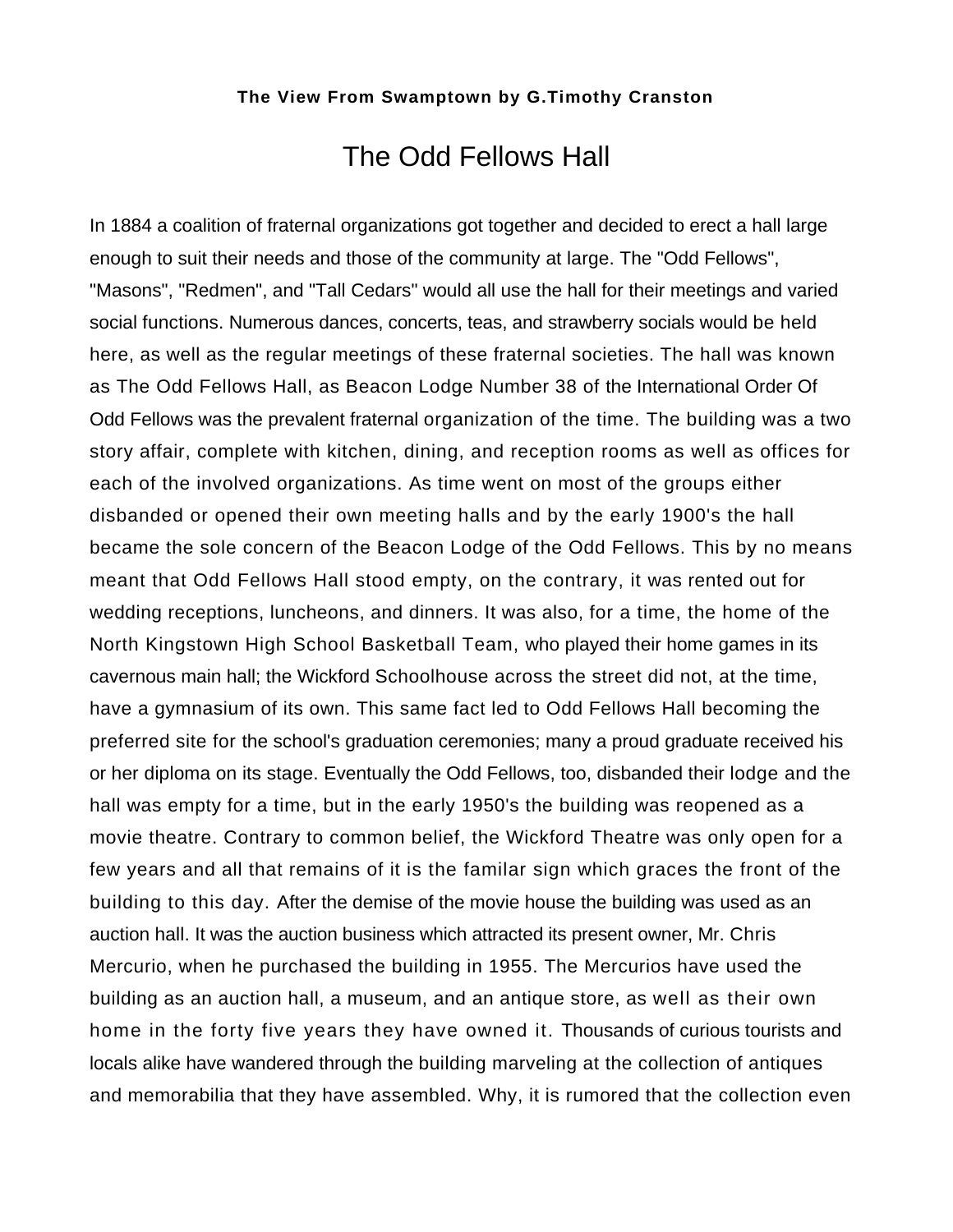includes the baby buggy belonging to the great-grandfather of a certain Swamptown Columnist. North Kingstown owes the Mercurios a debt of gratitude for having preserved this remarkable building, which is "chock" full of history in more than one sense of the word.

(March 2, 2000)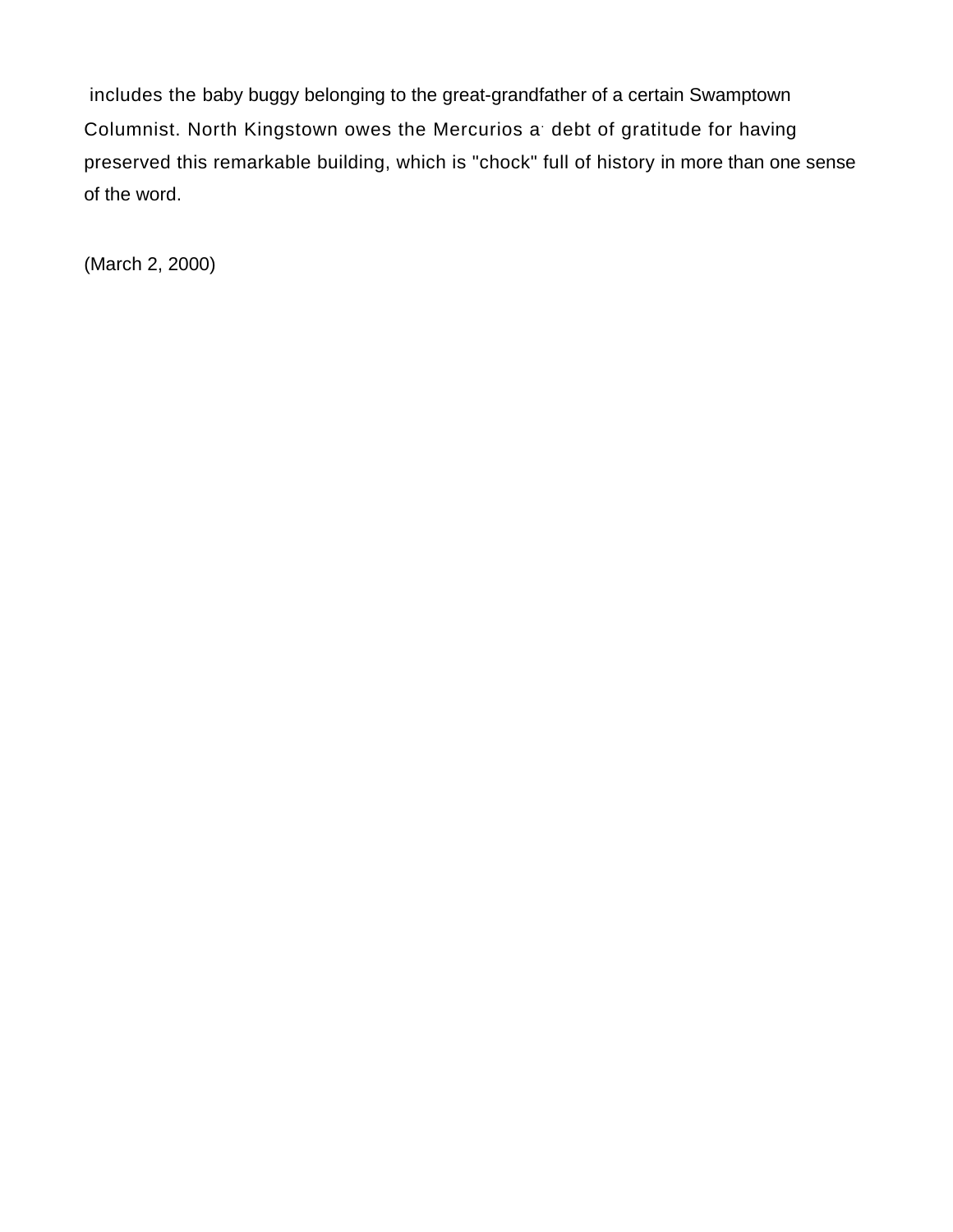### Samuel Elam and The Washington Academy

<span id="page-35-0"></span>Somewhere around 1800 the leading citizens of Newport, Providence, Warwick, and North Kingstown decided that an institute of higher education was needed, where a young man could be trained to be a teacher. This was the beginning of the Washington Academy which stood on the present day site of the Wickford Elementary School. The Academy, which was conceived as a non-denominational liberal arts school, was an almost immediate success. It wasn't long before its name was spoken in the same breath as Brown University. Amoung other things, young men at the Academy were schooled in English, Higher Mathematics, Navigation, Surveying, and Astronomy. Its first graduating class numbered only seven, but before long it had an enrollment of more than one hundred and was turning out qualified teachers by the dozens. A driving force behind the formation of the Academy, as well as its first president was Samuel Elam, a wealthy and well-known banker who hailed from both Newport and New York. Elam was the president of the Rhode Island Union Bank in Newport and lived in a princely mansion near the city-by-the sea known as "Vaucluse". His personal library there at "Vaucluse" was nearly as reknowned as the Anthaneum's. Samuel Elam was a vocal proponent of education and was known to lend his books to any willing student, rich or poor, who expressed a desire to learn; although he expected their punctual return in perfect condition. Elam also kept a home in North Kingstown near the mill village of Annaquatucket, this undoubtably played a role in the town's selection as the site of the Academy. Sam Elam was a man who was used to getting his way, but in one case he did not prevail. It was his desire that the school which he championed and presided over be named in his honor, but local mogul Daniel Updike, a man who possessed his own share of clout, would not hear of it; the school should be named in honor of the founder of our country and it was he who ultimately prevailed. To placate the beneficent Elam the town did eventually change the name of the street nearest the school from Champlin Street to Elam Street and the tiny hamlet which surrounded it was

known as Elamsville. Samuel Elam, one of Rhode Island's champions of education died on October 24, 1813. The Washington Academy, which he had had a hand in founding, outlasted its president, surviving until 1848. Upon closing, the Academy's building was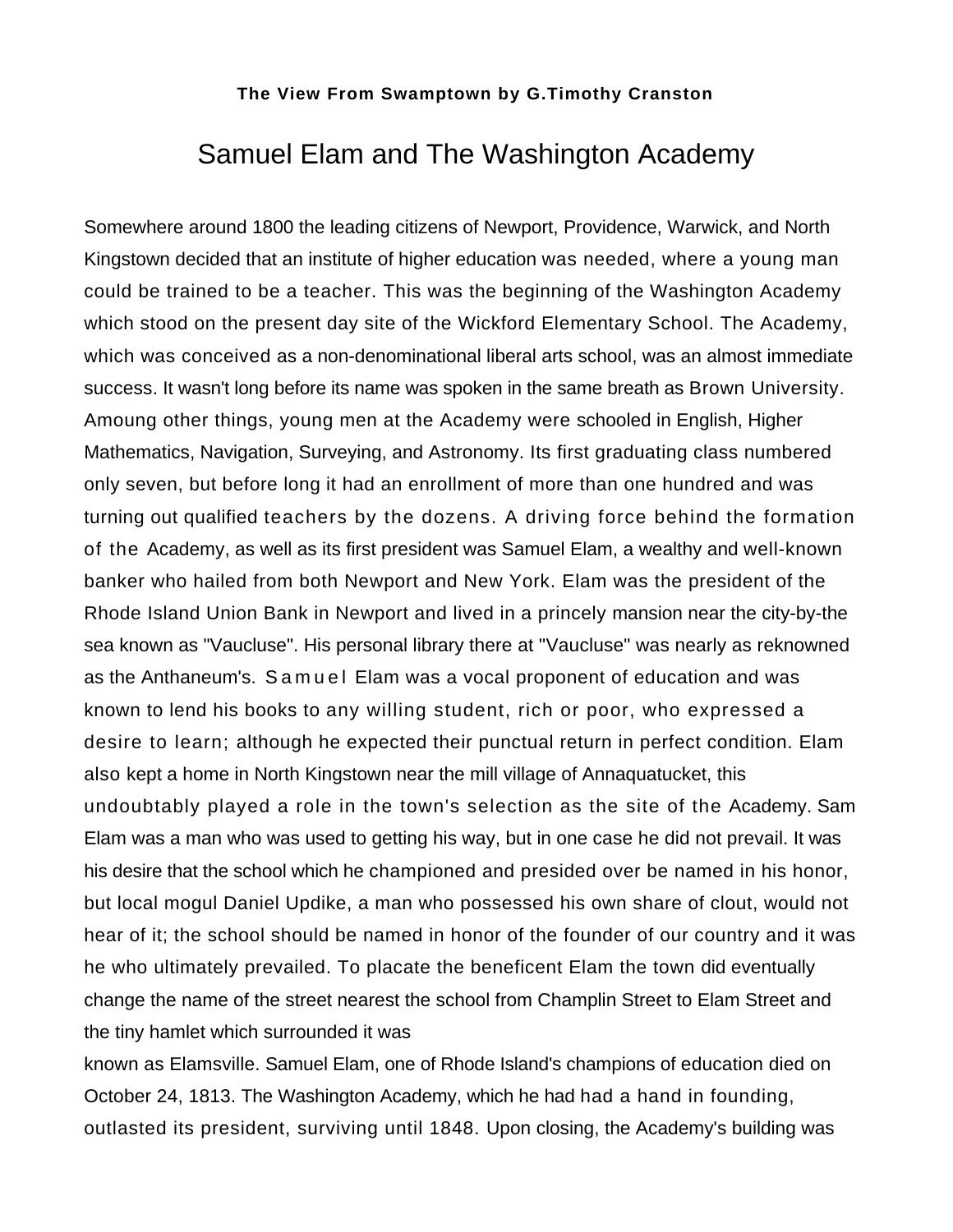leased to the town of North Kingstown and used as the schoolhouse for Districts Three and Four. But sadly, the impressive Federal style building burned to the ground in 1874. Although the Academy and its home are long gone, the legacy of educational excellence attached to this location continues, and as we enter Academy Hill's Bicentennial year with the town government contemplating changing this spot's longstanding educational tradition; it is appropriate to stop and ponder, "What might Sam Elam and Daniel Updike think of all this?"

(February 17, 2000)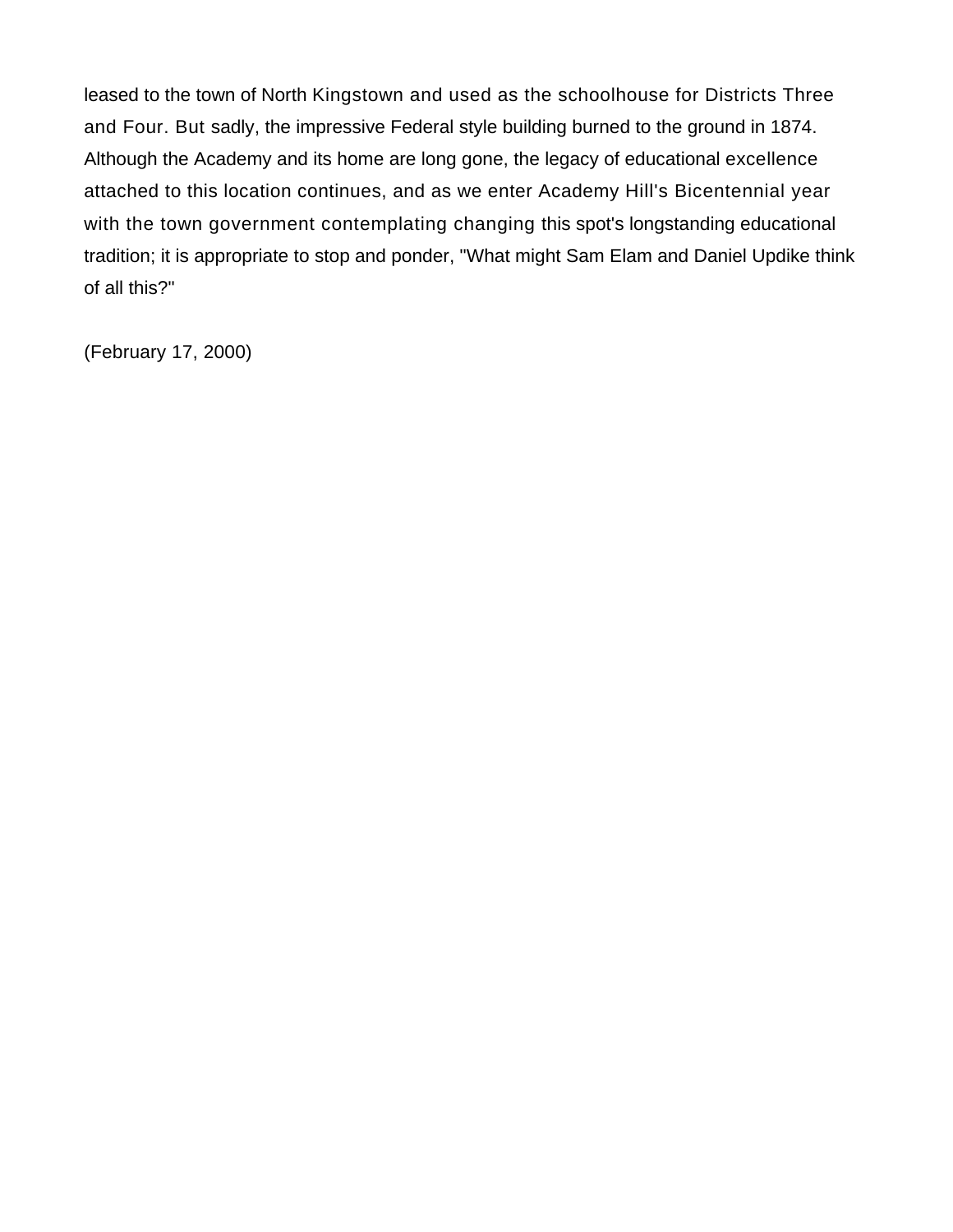## **The View From Swamptown by G.Timothy Cranston**  The Bullock-Thomas House

<span id="page-37-0"></span>In 1825, Jabez Bullock built a magnificent Federal style home on land he had recently purchased from Robert Eldred. The two-and-one-half story home was easily one of the grandest in the village. Its five bay design with a monitor-on-hip style roof was unique in the village then and still is today. Bullock, his first wife, and his family lived there until 1839. Jabez was, at that time, a recently remarried widower and his new bride was uncomfortable taking over the home of her predecessor. With that in mind, Jabez Bullock sold his home to a successful local merchant, Allen M. Thomas, and moved into his new home around the corner at 30 Brown Street. The growing Thomas family extended their new home later in the century, adding on the large wing which is visible behind the home to this day. The home's location, across the street from St. Paul's church was fitting, as Allen Thomas' son, Elisha Smith Thomas, was the second Bishop of the new territory of Kansas. Elisha, in turn, had a son Nathaniel who became the Bishop of the Wyoming Territory. By 1910, the last of the Thomas family had left Wickford and the home fell into disrepair, until 1927, when it was purchased by R.G.Clarke, the heir to the Singer Sewing Machine fortune. Mr. Clarke wanted the house for his summer home; he, like many other wealthy New Yorkers, had fallen in love with Wickford as he passed through on the train and steamship to Newport. Clarke, like his contemporary A.T. Cross, hired renowned architect Norman Isham to supervise the restoration of the fine old home. Isham took great pains, as he had done with Crossholme, to accurately bring the home back to its original grandeur. It stands that way today, in its 175th year, a grand Wickford home with its own unique story to tell.

(January 27, 2000)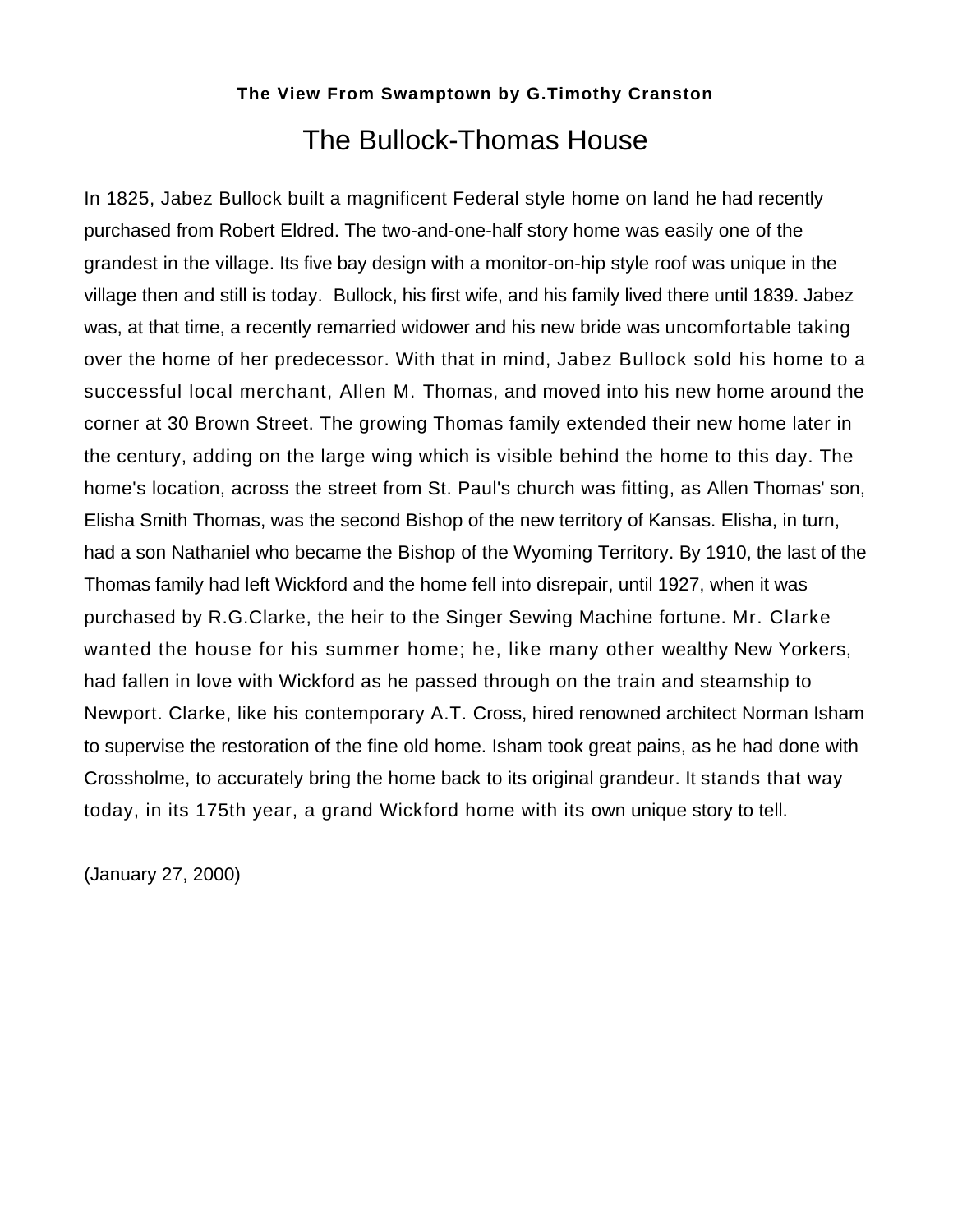## The Narragansett Tavern House

<span id="page-38-0"></span>In 1773 David Potter and Timothy Dean built this large two-story house with its western wall made of brick on the corner of Wall and Main Streets. During much of its early existence this house was used as a tavern and hotel run by the Congdon family. Its sign, which hung near the front door, was a large bunch of grapes, carved out of wood. Many notable individuals of the colonial era, including, it has been said, Benjamin Franklin took advantage of its hospitality. Local men who volunteered for service during the Revolutionary War were mustered into service in the tap room located in the northwest corner of the house. Later, the Providence to New York stagecoach made the Narragansett House its first nightly stopover point on the long journey to New York City via the old New London Turnpike. Passengers received rest and refreshment here, as well as made connections with other coaches travelling to different locations. As the times changed, so did the character of Wickford and the majority of the little taverns and inns closed and became stately homes for the local residents of Wickford, such is the case with the Narragansett Tavern House.

(December 23, 1999)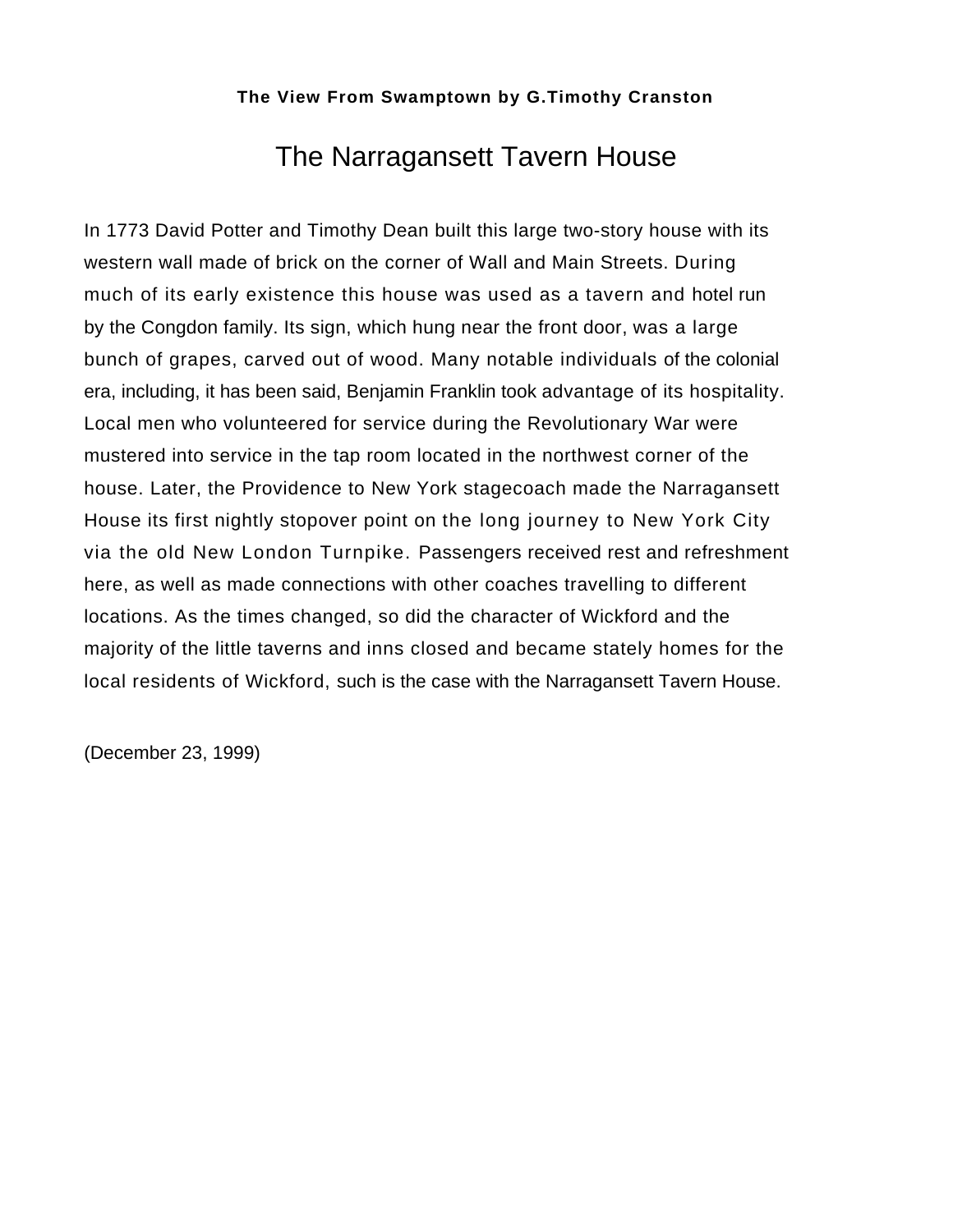## The Wickford Gun

<span id="page-39-0"></span>In March of 1776 the General Assembly of the new State of Rhode Island and Providence Plantations ordered that one of the field cannons that it had previously sent to the town of South Kingstown be transferred to Wickford to protect it from an attack by the British, who were firmly entrenched just across the bay in Newport. This cannon went down in Revolutionary War lore as the "Wickford Gun".

Early in 1777, a company of British regulars was sent across the bay on a barge from the fleet anchored there, to burn the village of Wickford which was thought, by them, to be undefended. The British proceeded, without incident, to the mouth of Wickford Harbor, where they were surprised by a retort from Wickford Gun which was stationed at the present location of the Popular Point Lighthouse. The local defenders managed to score a direct hit upon the barge, killing one man, and causing the British to beat a hasty retreat and abandon their plan of burning down Wickford.

Later in the year, news came from the southern reaches of the state that a British manof-war had ventured to close to shore and had run aground off Point Judith. Excitement ran high and the crew of the Wickford Gun made ready to haul it down to the point and attack the British sitting duck before they could free her. As they were making the gun ready it was, luckily, noticed that Tory sympathizers had sabotaged it. This problem was quickly rectified by a local Samuel Bissell and in a few hours, drawn by a team of four oxen, the gun was on site at Point Judith. The gun was set up behind the rocks along the shore and after firing off a number of rounds, many of which hit their mark, the 166 man crew of the twenty-eight gun frigate "Syrene" surrendered to the assembled local militia and were carried as prisoners to Providence.

(December 2, 1999)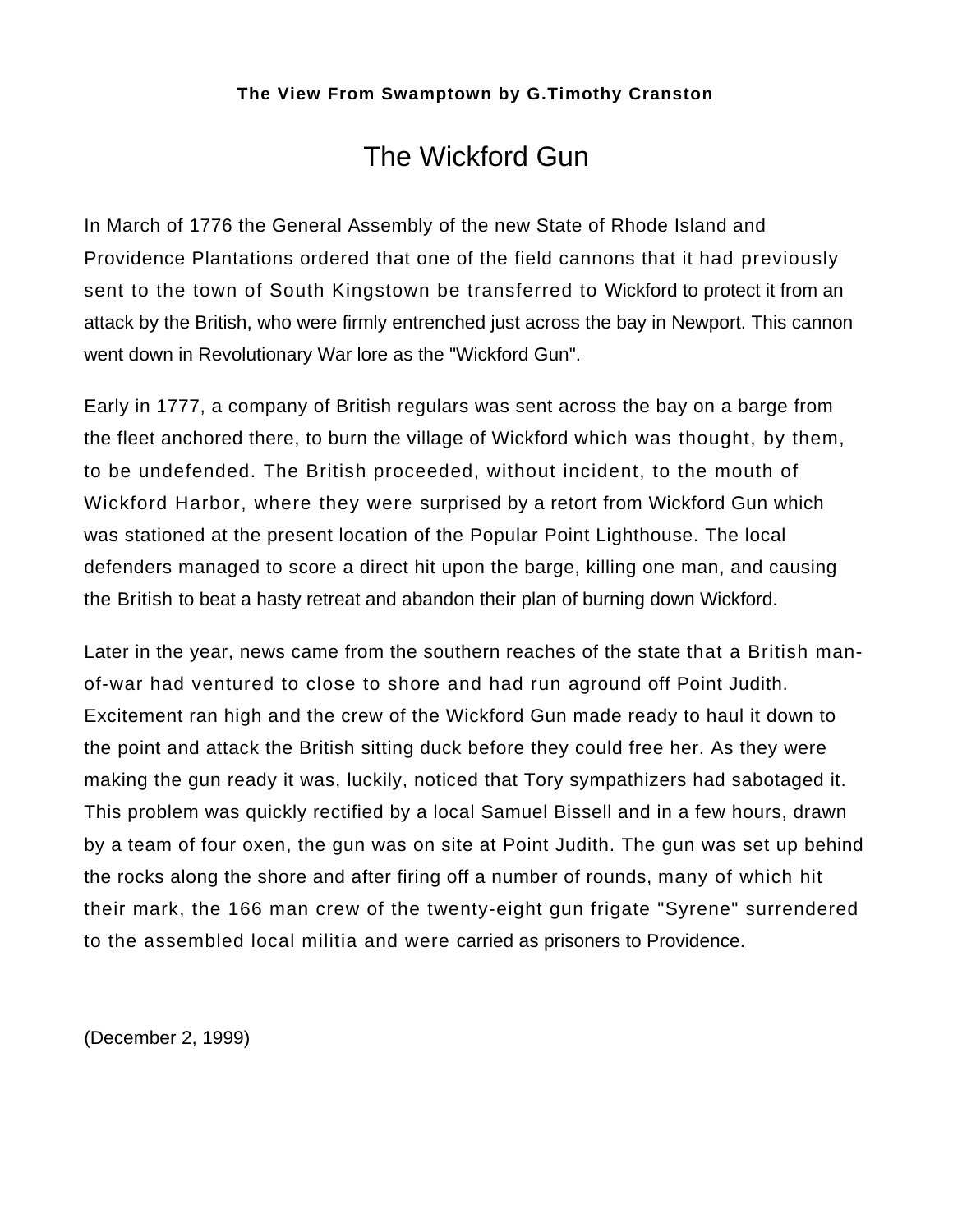## The "Steamboats" of Steamboat Avenue

<span id="page-40-0"></span>Some of you may have wondered about the origin of the name of the street which runs from Beach Street down the spine of Poplar Point until it reaches Wickford Harbor. This street name, along with an abandoned trestle and a few pieces of railroad track hidden beneath the asphalt of some of our town's roads, are all that remains to remind us of the "golden age" of Wickford and the trains and ships which took the well-heeled elite of the day from New York to Newport.

Around 1870 it became apparent to the City of Newport and a number of investors that a more elegant and reliable way of getting the New York aristocracy from their inland estates to their "summer cottages" in the city by the sea was required and stock was raised to do just that.The railroad from Wickford Junction (near the site of the present day overpass on Ten Rod Road) to Wickford Landing (the site of the marina on Steamboat Avenue) was completed in June of 1871. The train ran between these two points for more than fifty four years, ending its service at the end of September in 1925. But, more about the train in another issue.

The other half of this transportation marvel was the steamship which carried the Astors, Vanderbilts, and their contemporaries across the bay to Commercial Wharf in Newport. The first steamer on the line was the "Eolus".The ship, built in the 1860's and christened the "Calypso" had seen service in the Civil War under the Union flag as a coastal patrol boat out of Norfolk, Va. It had captured two Confederate blockade runners, and had had quite a career when it began the Wickford to Newport run in June of 1871. The "Eolus" made the many daily round trips until she was replaced in May of 1892 by another side-wheeler, the "Tockwogh" which, tragically, had a very short career. On April 11, 1893 the nightwatchman at the Wickford Landing where she was tied up discovered a fire on board. Despite all efforts, the "Tockwogh" burned to the waterline. In May of 1893, her replacement and the final ship of the line, the "General" began her career on the Wickford to Newport run. The "General", a propeller-driven steamship, was the most luxurious and popular ship of them all. Her cabins, decks, and hallways were outfitted with every luxury of the day. The cabins were comparable to an elegant hotel. A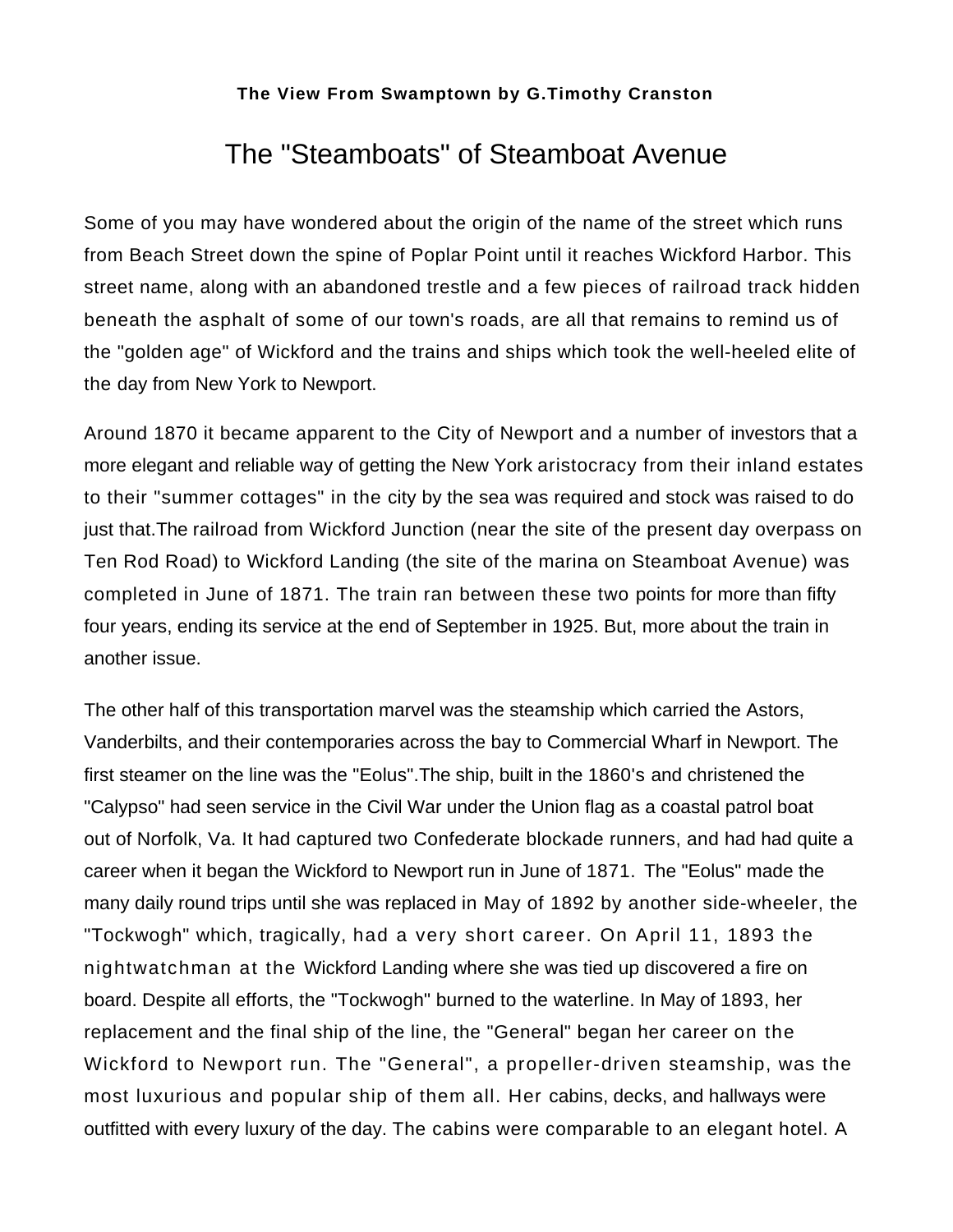brass band played on the upper deck on the evening return trips to Wickford. Sadly, this romantic relic of a bygone era was dealt its death blow by the one thing which struck down so many standards of its time - the automobile. In the fall of 1925 the train and the steamship made their last runs due to a decline in usage.

(December 9, 1999)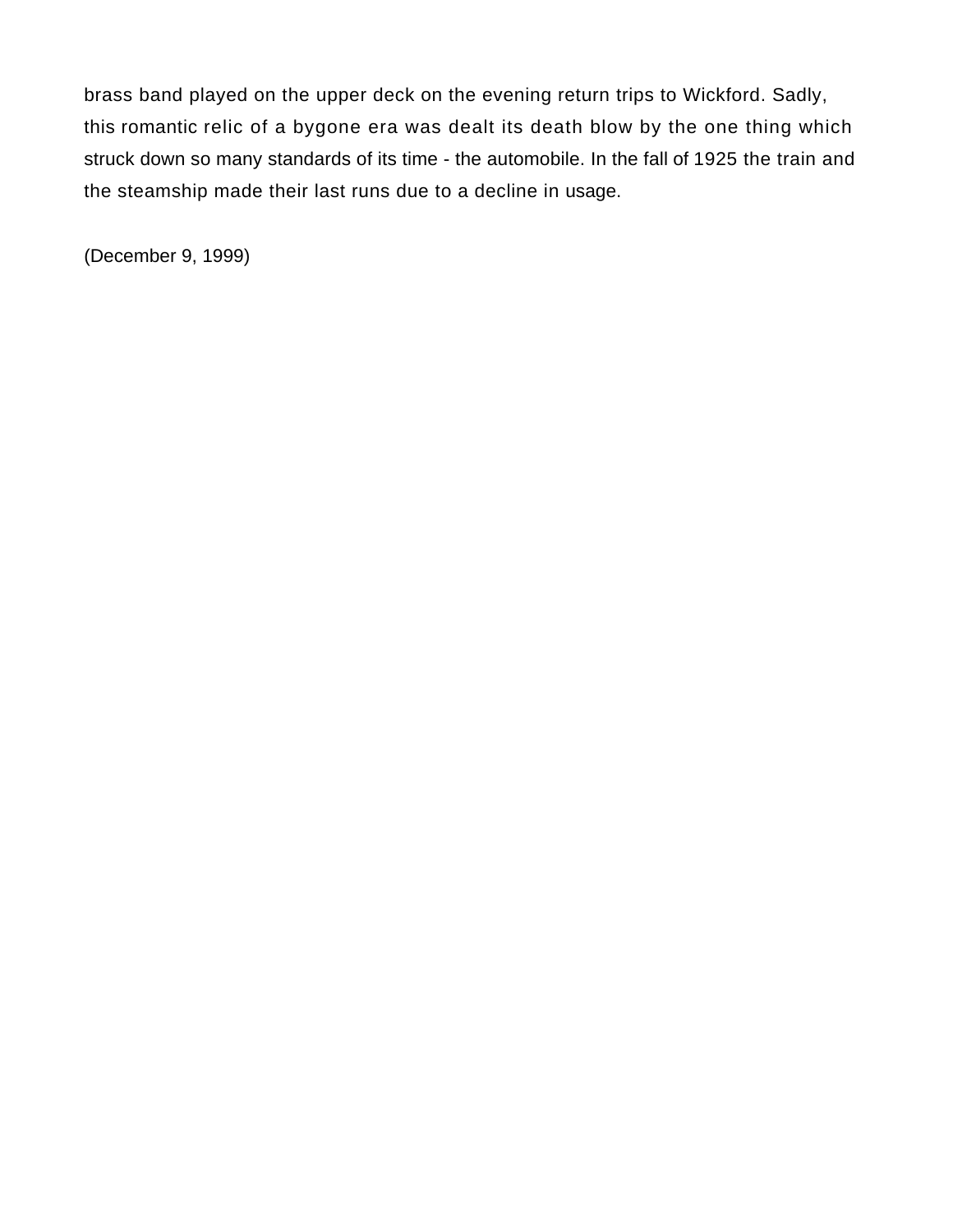## The Church and The Carousel

<span id="page-42-0"></span>Starting in 1938, and running yearly after that for more than two decades, the parishioners of St. Paul's in Wickford held a grand village fair, which was to the people of North Kingstown and its surrounding communities as important an event as the Art Festival is today. It began, innocently enough, as a rummage sale held in July the year before. The sale's success got church Rector Father Harold Whitmarsh thinking about what a wonderful community occasion it had been; perhaps it could become a yearly event, something for the whole church and town to look forward to. He handed his vision off to the right man, Walter Rodman; local businessman and, in this case as in many others, a visionary in his own right. His self-proclaimed slogan for the Village Fair, as it became known, was "Bigger and Better Every Year" and he and the legion of fellow organizers who assisted him held true to this motto as the years progressed.

As the years went by many new and exciting events were added to the three days of festivities. There were concerts and contests, games of skill and games of chance, fireman's musters and marionette shows, dinners and dances, and demonstrations that ran the gamut from sewing skills to flower shows to an exhibition of "modern electrical cooking equipment". In the early years, all the children of the more urban villages enjoyed the pony rides which were an instant hit right from the first. But the advent of World War II and its subsequent shortage of young men made this popular attraction more and more difficult to pull off. Therefore, in the early summer of 1943, St. Paul's Episcopal Church in Wickford became the proud owner of a 36 horse 2 sleigh merrygo-round. Word of this wonder spread quickly, and in a short time seven thousand nickels a day were plunked down to bring joy to young and old alike. The popularity of Wickford's merry-go-round spread quickly and before you knew it Kate Smith (yes, THE Kate Smith) was discussing it with Ted Collins on his popular Radio Show. Money raised by rides on the carousel, for the most part, paid for the construction of the parish house which still sits to this day next to the Greenway on Main Street.

From 1943 to 1952 the church operated the carousel every summer to the delight of the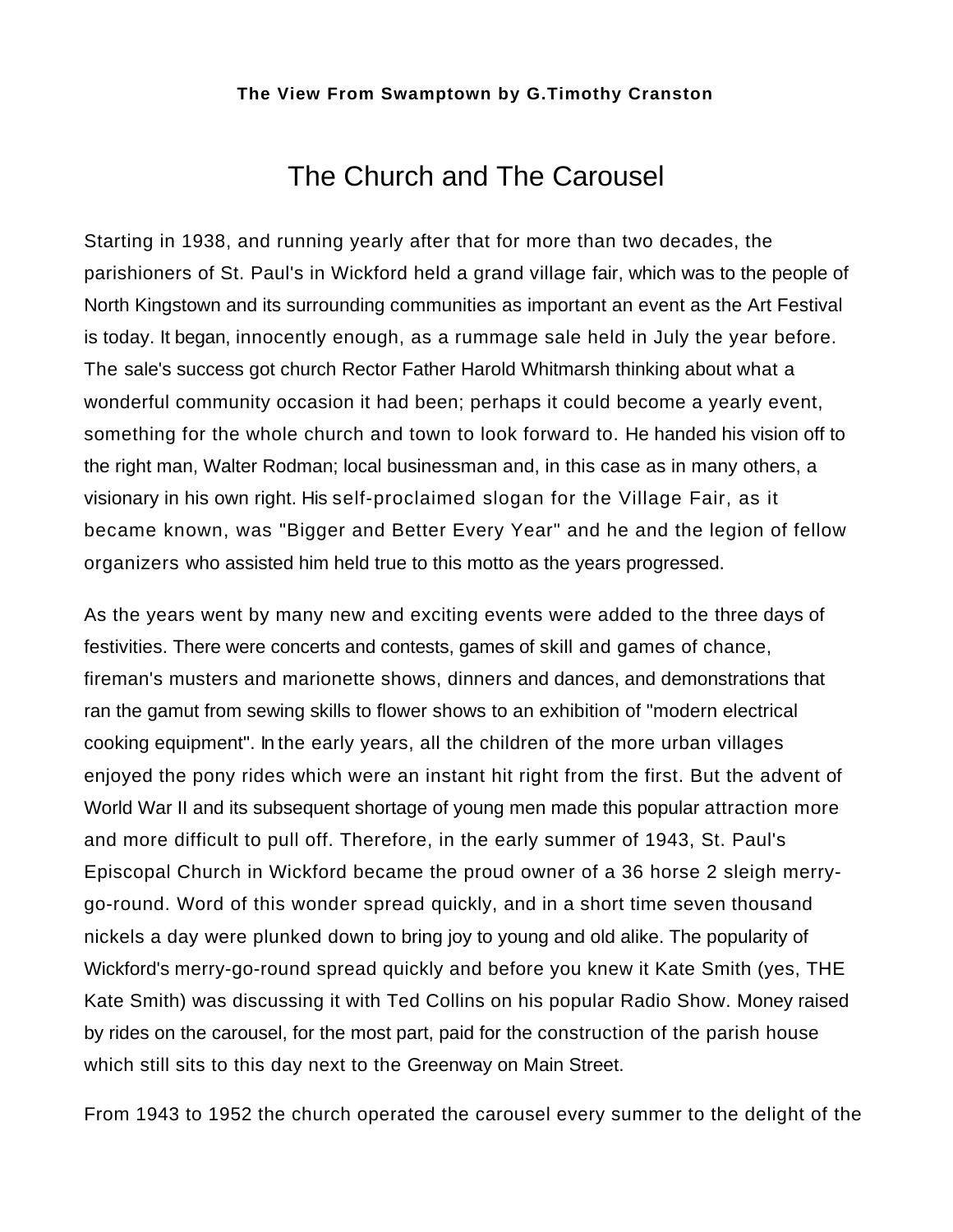local children. For a time it was even run each Saturday afternoon and evening. In 1952, the church vestry, in response to the increasing costs and time involved in running the popular amusement, voted to sell its merry-go-round and hire an outside concern to provide rides at the fair. With that vote an era ended, but the parish hall's existence serves as a reminder of a time before movie multiplexes, video games, and the internet; to a simpler time when a ride on a painted pony brought a smile to a child and temporarily eased the worry of a mother or grandparent concerned about young men fighting a war a world away.

(November 18, 1999)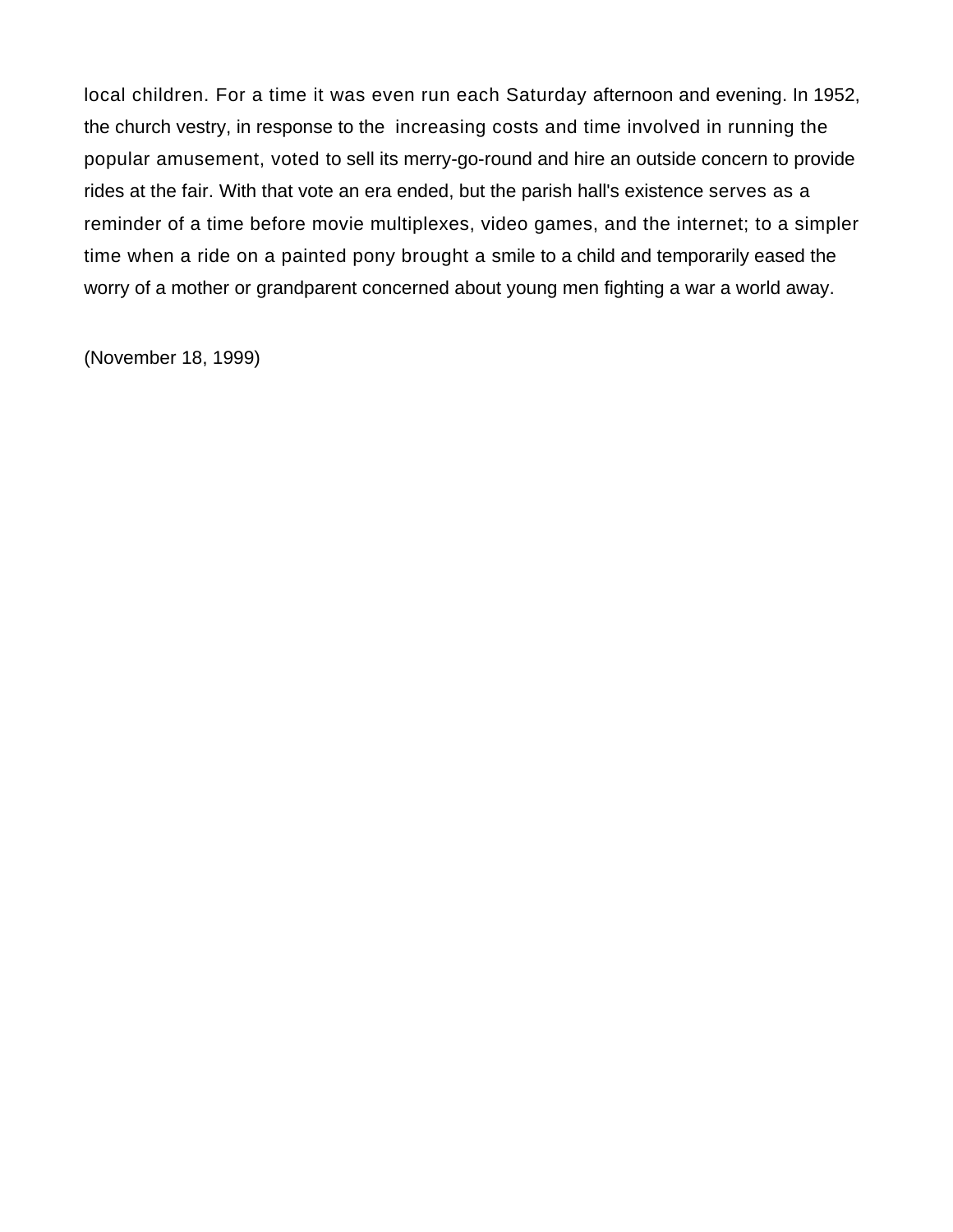## The House Saved by a Pen and Pencil

<span id="page-44-0"></span>This week's column concerns the John Updike House on Pleasant Street in Wickford. This fine home, the second oldest in Wickford, was built in 1745 by John Updike; the grandson of the village's founder, Lodowick Updike. The land was platted out in 1709 and, prior to the construction of the house, held a wharf and warehouse. John Updike's house was, and still is, the grandest house in Wickford built in the style of some of Newport's smaller mansions; a house truly worthy of the richest family in the area.

After being sold by the Updike family the house eventually came into the hands of Thomas Cutler. He owned it until the time of the Revolutionary War when, because he was an ardent Tory, the house and its properties were confiscated by the fledgling Rhode Island government and sold at auction.

One hundred years later the house was in the hands of the Westcott family. They in turn sold the home to Alonzo T. Cross in 1920. The house had, sadly enough, fallen on hard times. Mr. Cross, the inventor of the famous Cross pen and pencil, came to its rescue like a knight in shining armor. He hired renowned architect Norman M. Isham to supervise its restoration and had it moved from its original location right on the sidewalk back to where it sits today. The house has since been known as Crossholme, a fitting name which reminds us of the man and his world renowned writing instruments - the saviors of this beautiful colonial gem.

The John Updike Home (or Crossholme, take your pick) is now run as a bed and breakfast inn.

(August 5, 1999)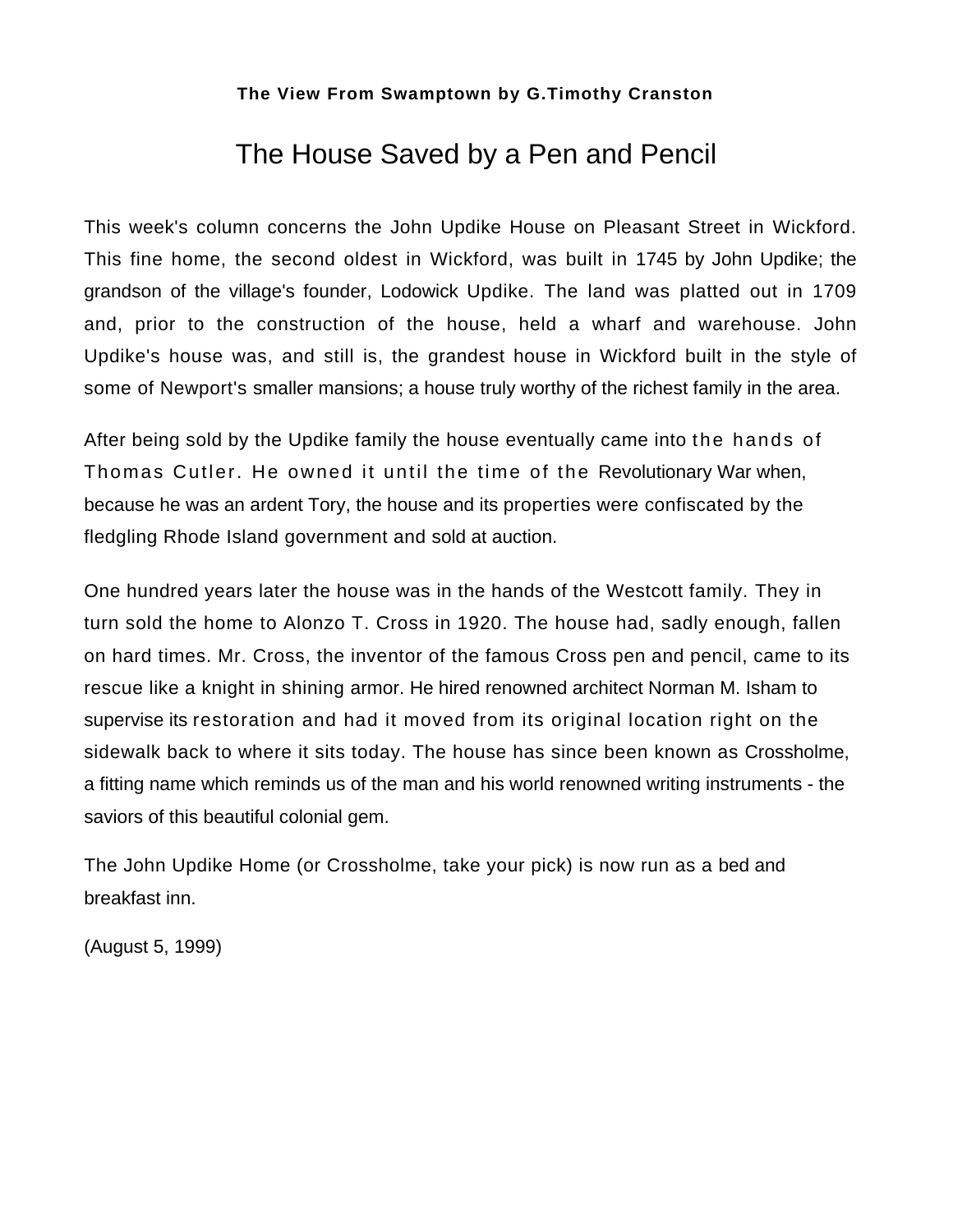## Old Yellow

<span id="page-45-0"></span>This week's column concerns Wickford's oldest home, The George Thomas house,fondly known as "The Old Yellow", on Bay Street, built in 1735.

What makes an old home truly unique is not the architecture or the number of years it has managed to survive; it's the stories and the history which has happened within its walls. Old Yellow, has built up an interesting history in its 264 years. Prior to the construction of the house the land was owned by Thomas Newton and James McSparran. It was then a portion of a parcel of land upon which John Mumford built a wharf and a warehouse. In 1735, George Thomas purchased the land and built the house which stands there to this day. Coincidentally enough, the next two owners of Old Yellow were the great grandsons of two different colonial governors of Rhode Island. The first, Samuel Brenton Esq., great grandson of Governor William Brenton of Newport eventually sold his home to Thomas Cranston (yes, that's right another Cranston story) great grandson of Governor Samuel Cranston also of Newport. Although the exact time frames are unclear it is quite probable that the following little piece of Revolutionary War history may have happened in Old Yellow. It seems that Thomas Cranston's father, also named Thomas, of Newport was a bit of a Tory sympathizer. Many men of rank in the colony wanted to run him out on a rail or worse. But, in deference to the memory of his grandfather, the very popular Governor of 29 years, a deal was cut which allowed him to stay in the colony under house arrest. So on the first Wednesday in May 1778 it was voted by the General Assembly of the colony that Thomas Cranston of Newport post a cash bond of 2000 pounds sterling and be removed to his son Thomas' home in Kingstowne to remain there until further orders be given. There he remained until the second Monday in June 1779 when it was further voted that Thomas Cranston be permitted to move about the colony as long as he behaves himself as a "good friend to the American cause". Obviously the elder Thomas had a change of heart about his allegiance to his new country.

Samuel Brenton, who died in February 1797, is buried at "The Platform", the former site of the Old Narragansett Church", on Shermantown Road. Thomas Cranston II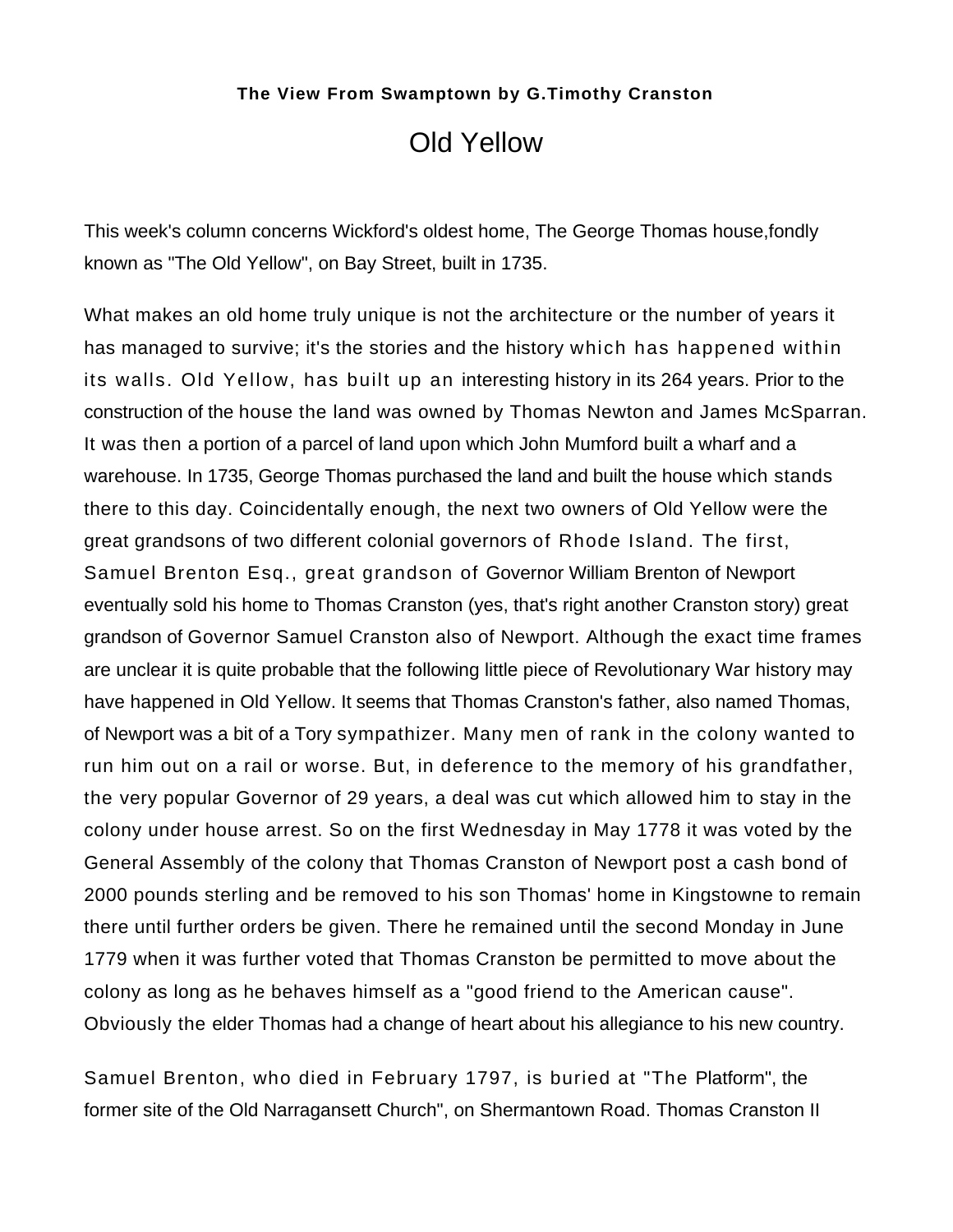died at sea in 1792; his body was not recovered.

(July 22, 1999)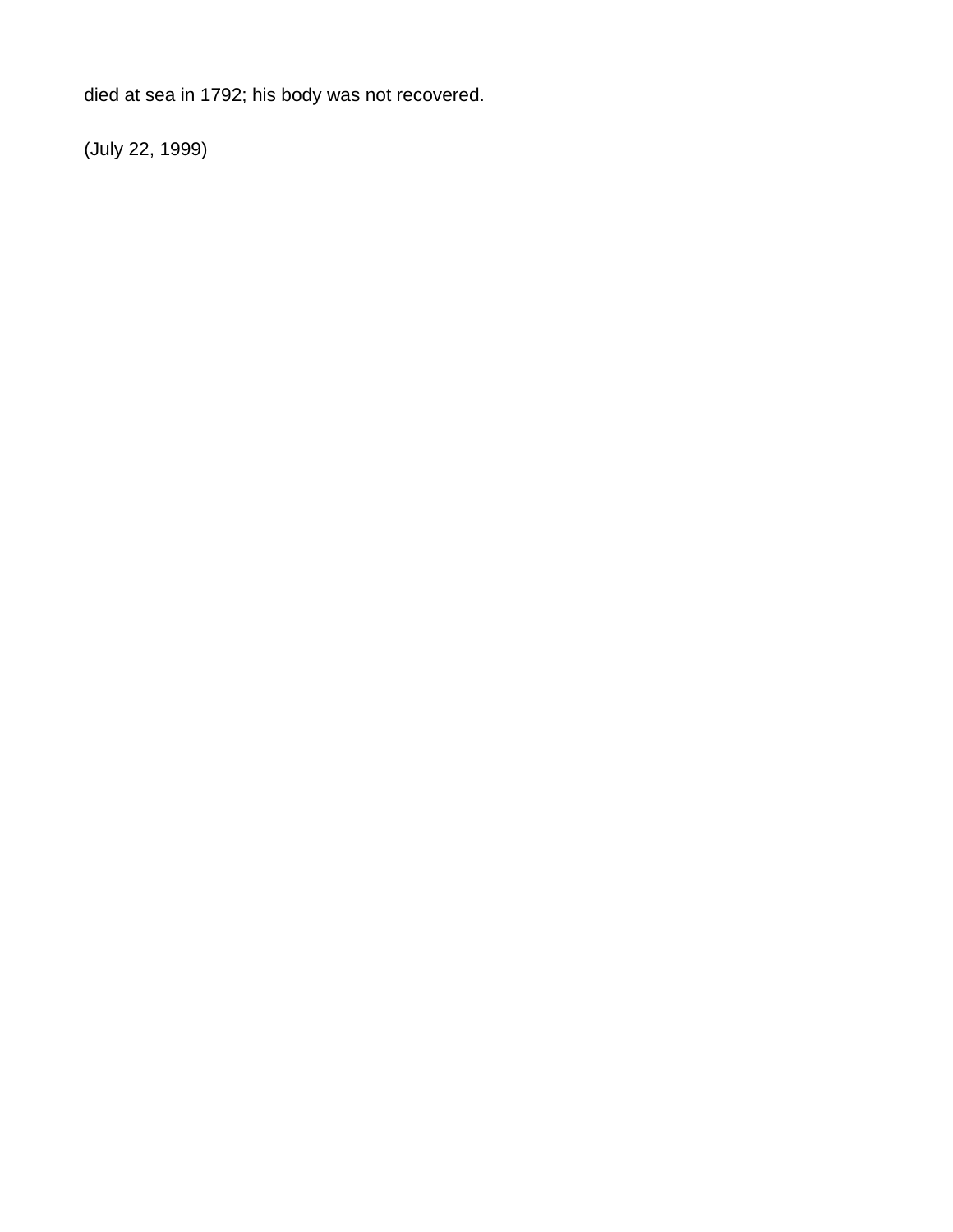## The North Kingstown Fire Department

<span id="page-47-0"></span>Nothing brought more of a sense of dread to the inhabitants of a closely constructed community like Wickford, Davisville, Belleville or any other of the local villages than the thought of a fire racing out of control and consuming homes and businesses one by one. There was no greater agony for a family and their neighbors than to stand by helplessly and watch all they possess being devoured by flames; and, short of hurriedly formed bucket brigades, watch was all the population of these communities could do in the 17th and 18th centuries. With that in mind, the populations of these and many villages like them began to form fire districts and organize themselves against the inevitable - fire.

The origins of the North Kingstown Fire Department can be traced back to April of 1805 when the community leaders of Wickford and its immediate surroundings incorporated the Wickford Fire District and assessed a fire tax against all village property to be used to purchase fire fighting equipment. The all volunteer company elected George Tennant of 180 West Main Street as its first fire chief and purchased a hand engine complete with buckets, ladders, hooks, and ropes. In November of 1806 a vote of the Fire District required all property owners to purchase two leather fire fighting buckets within ninety days. Subsequent votes required residents to clear the streets of all lumber and stones to allow clear passage for the engine, as well as to keep stray livestock off the roads so as not to impede the passage of the hand pumper. In 1847 the district purchased their third engine, a handpumper which some believe is the "Narragansett" which is now housed at the South County Museum. In 1885, the Fire District purchased the handpumper "Washington #1" which was until recent time housed in the Fire Fighting Museum in the building which once was the Methodist Church on West Main St. At some point around that same time the company opened the West Main Street Fire Barn in a building it purchased from Charles Stafford the town treasurer and village blacksmith. The building was next door to his blacksmith shop (now the site of the Wickford Mobil Station) and served the town as its fire station for many years.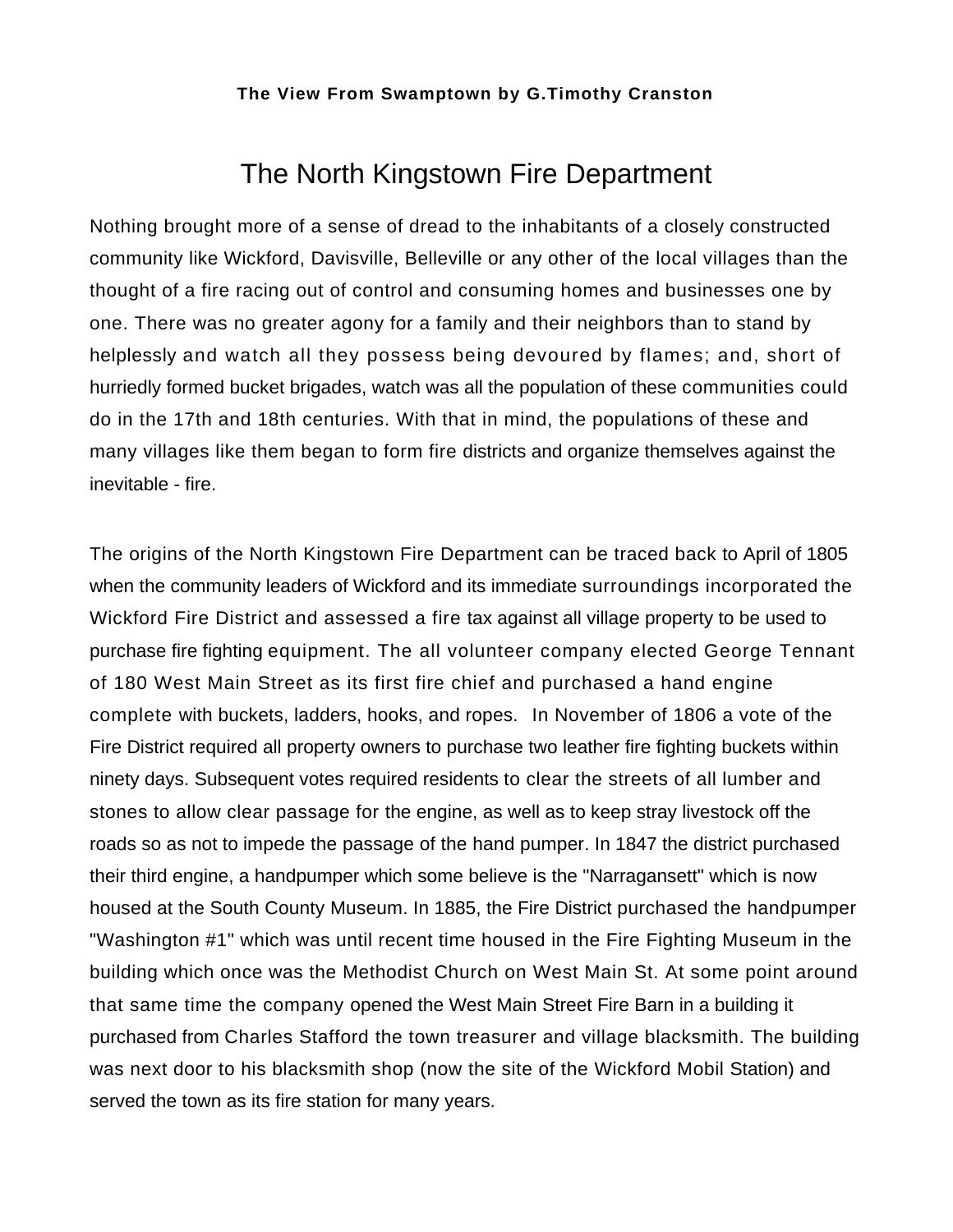At the financial town meeting in December of 1916 the town voters cast their ballots to purchase the equipment of the Wickford Fire District and to use it as the beginnings of a true "town-wide" fire department. This transaction officially occurred on June 1, 1917. The town subsequently absorbed the Saunderstown, Davisville, Quidnessett, and Slocum Fire Districts into this new North Kingstown Fire Department. At the same December meeting it was also voted to purchase the town's first motorized pumper, an American-LaFrance model which cost around \$8,000. Later in 1917 the newly formed Fire Commission voted to pay all callmen (volunteer fireman) \$2.00 for the first three hours of a fire attended and \$1.00 for each subsequent hour. The 1917 financial town meeting voted to approve the expenditure of \$10.16 per month to the Providence Telephone Company for a fire alarm signal system which rang a bell in each callman's home as well as a few prominent businesses such as Ryan's Market to alert the volunteers of a fire. The bells all rang continuously until a callman unlocked the Fire Barn and disengaged the system. Interestingly enough the fire barn's water needs were partially fulfilled by a rain water collection system which gathered the rain which fell on the roof and funneled it in to a huge iron tank on the ground floor of the building. The all volunteer system operated in North Kingstown until 1950 when Arthur Selley, the fourth North Kingstown Fire Chief became its first permanent paid employee, although the majority of its firefighters were still volunteers for many years to come.

(September 30, 1999)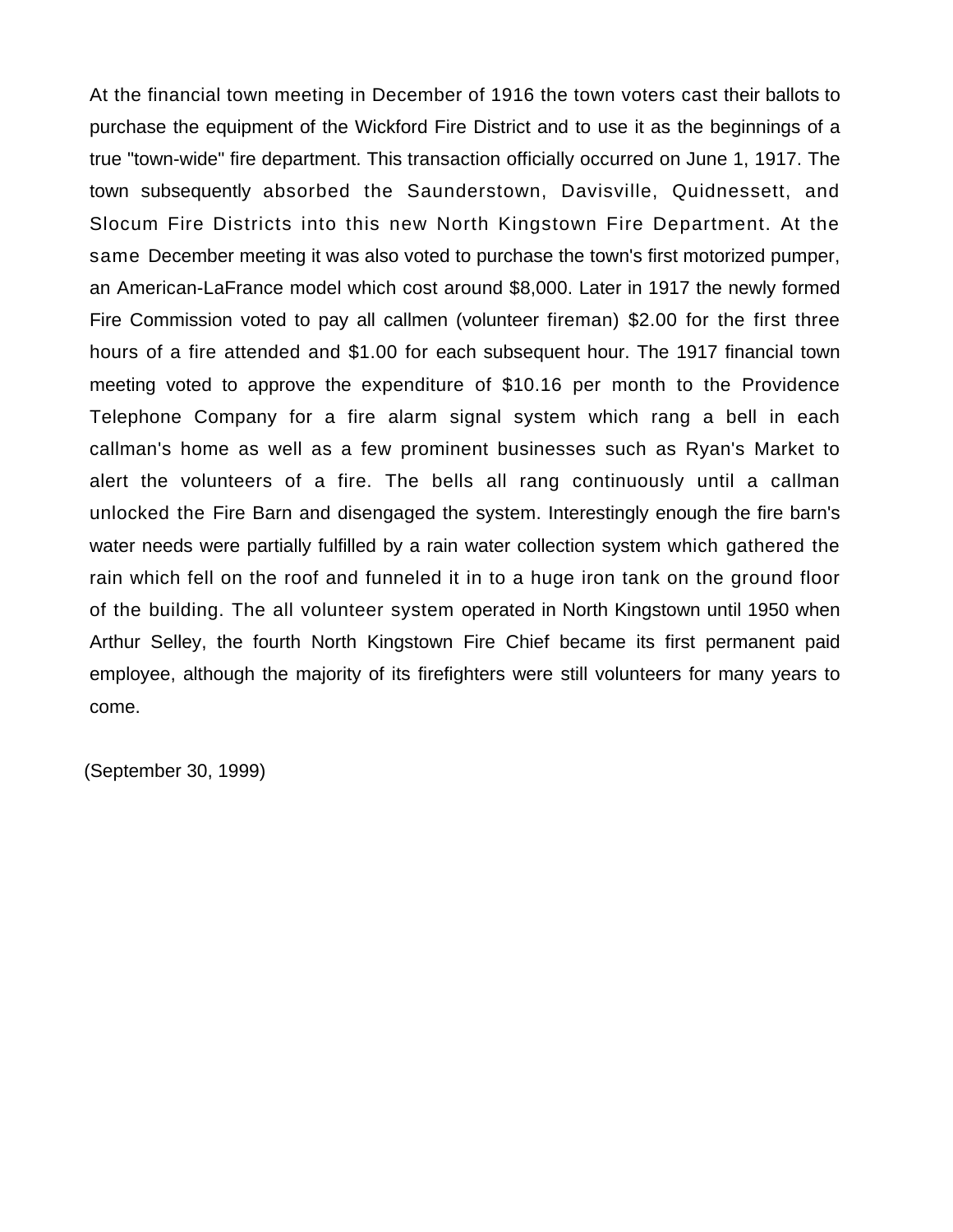## The North Kingstown Police Department

<span id="page-49-0"></span>In June of 1941 the town of North Kingstown appointed its first full time police officer. Up until that time police protection had been provided to the citizens of our fair town by the newly opened (1935) state police barracks on the Post Road. The Wickford Barracks of the RI State Police housed the fledgling South County Patrol formed in the early 1930's to, primarily, patrol the burgeoning state highway system that was rapidly being established throughout the southern part of Rhode Island.

North Kingstown's police presence at that time consisted of a Town Sergeant who also served as the Town Clerk; in 1941 that man was Elmer Edwards. Mr. Edwards, in June of 1941, became North Kingstown's first Chief of Police presiding over a department consisting of one man. Elmer Edwards served as North Kingstown's Police Chief until December of 1948. The retiring chief was replaced by his assistant, Deputy Chief Chase, who, in turn retired in September of 1949. At that point, Lt. Burton Moon began his long and effective reign as the North Kingstown Chief of Police. At the beginning of Chief Moon's tenure the Department consisted of six men, including himself.

The Chief's mobile fleet consisted of two police cruisers and his own personal car, all of which were equipped with a new-fangled two way radio recently installed in 1947. At that time the police, fire, and ambulance departments of the towns of North Kingstown, South Kingstown, and Narragansett all shared the same radio frequency, giving all these departments a unique opportunity to communicate amongst themselves. In1952, the N.K. Police connected themselves with the police departments of New England, New York, and Pennsylvania when it installed a Teletype machine, the 1950's version of the world-wide-web. The department also acquired its first photographic equipment in 1954 for the preservation of evidence found at accident sites and crime scenes.

All the police work required in a town as large as North Kingstown could not have been accomplished with a department which, for nearly its first two decades, rarely exceeded ten men, without the help provided by the assistance of the auxiliary police, later to be known as the police reserve. This group of part-timers and volunteers filled in where needed in those early years and did so in an exemplary fashion.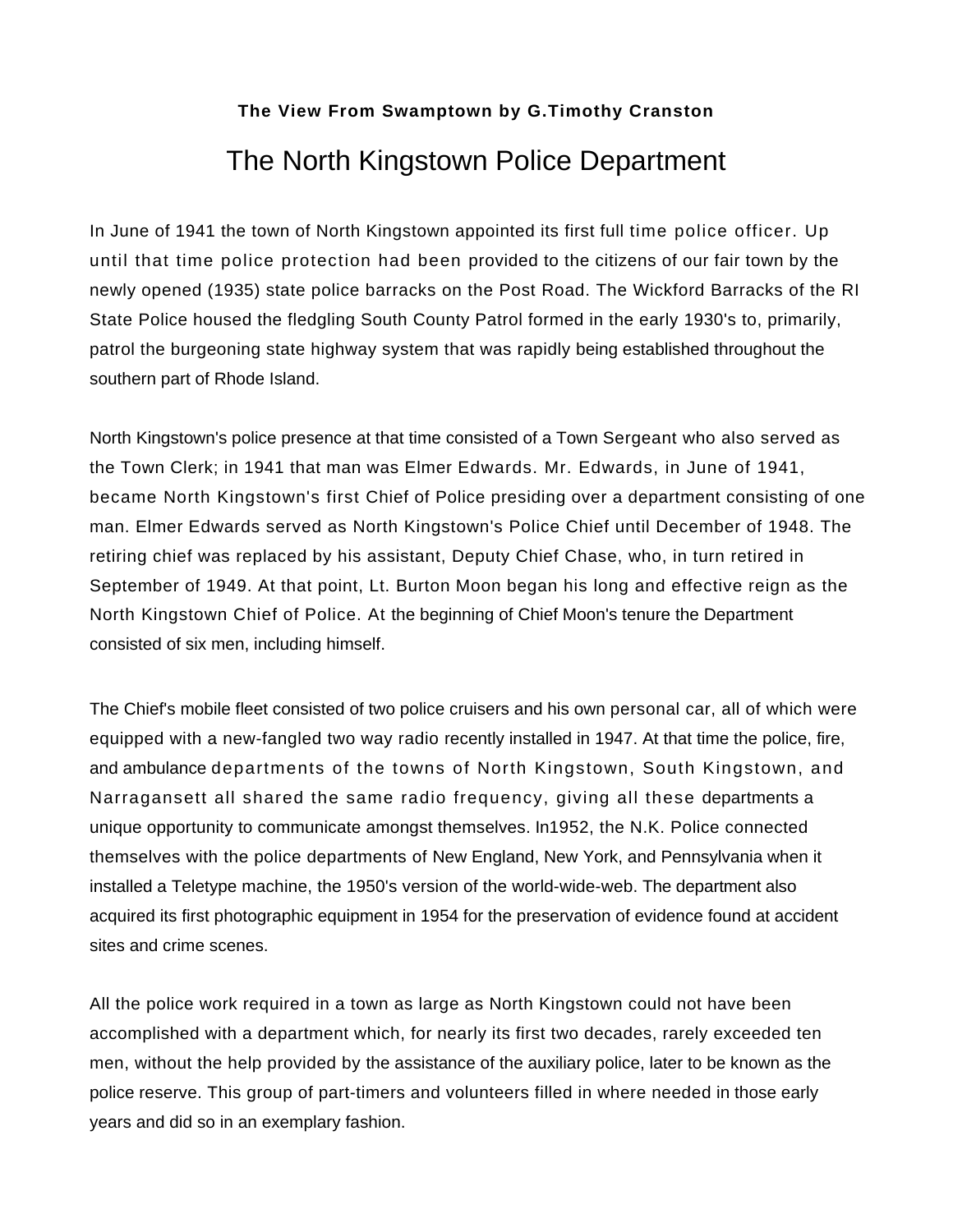A typical day patrol for an officer in those days might consist of traffic and parking duty on Brown Street in Wickford or maybe doing the rounds of the vacant house checks to assure that no vandals or transients had done their work. At night a patrolman would be responsible for checking the doors and windows of all business establishments on his beat. This practice was carried out in Wickford up until recent times. Night patrolmen would also man fixed traffic posts and stop and check suspicious or erratic drivers.

When Chief Moon retired many years later, he left a police department ready to face a modern world.

(October 7, 1999)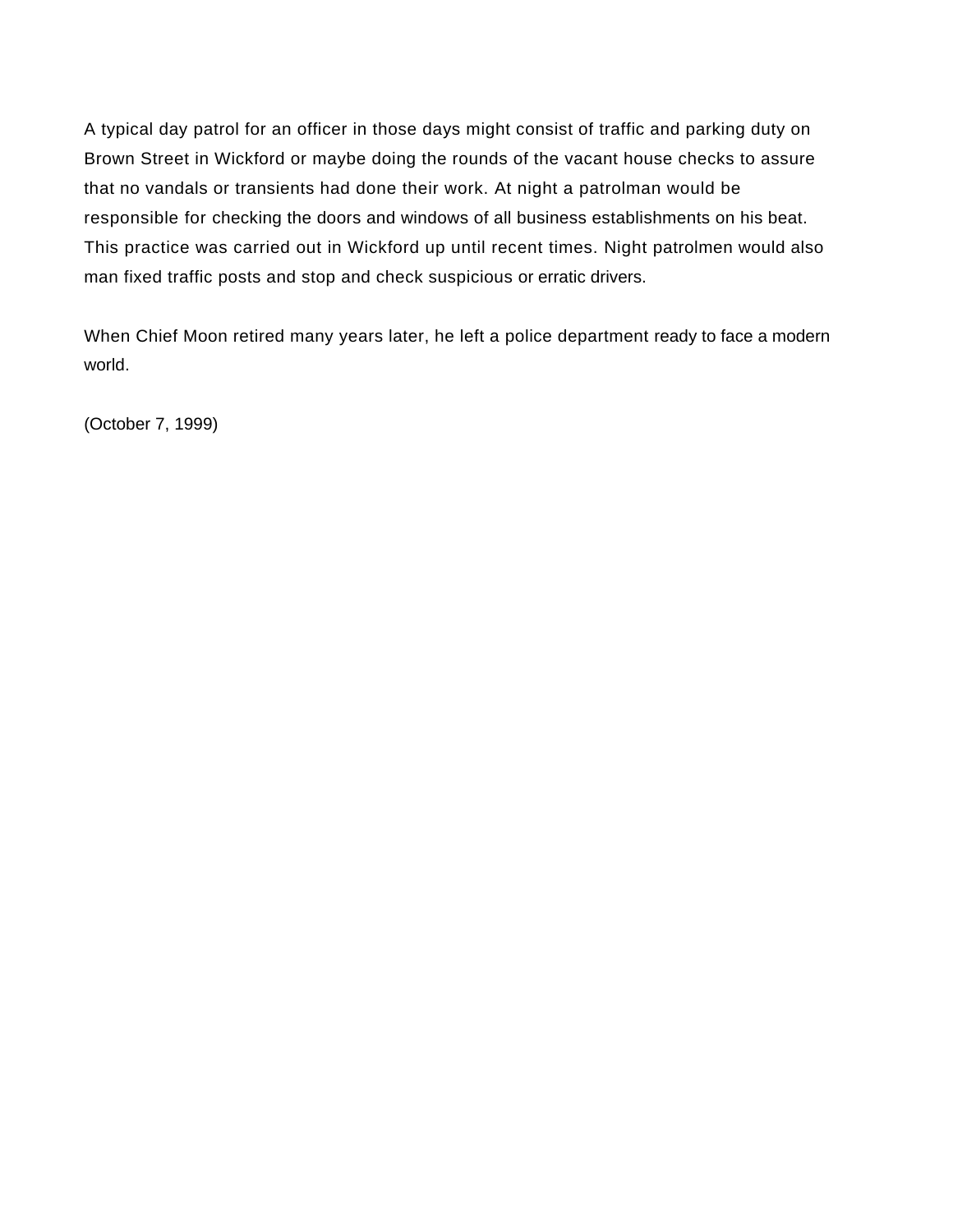## **The View From Swamptown by G.Timothy Cranston** The Temple of Honor

<span id="page-51-0"></span>Long before Alcoholic's Anonymous was even thought of, there was the Temple of Honor. The Temple of Honor, along with its sister organization The Women's Christian Temperance Union, were the spearheads of the Temperance/Prohibition Movement which swept across the country during the end of the 1800s. During the 1880s, Temple of Honor Halls were springing up all over the country, and Rhode Island was no exception. The metropolitan Providence/Pawtucket area was serviced by Prosperity Temple which was located on Kenyon Avenue in Pawtucket. The Reliance Temple in Fiskeville served the populace in its immediate area, and the temperate and God-fearing population of southern Rhode Island met regularly on the first and third Wednesdays of every month at the Annaquatucket Temple of Honor #16 which was located on Phillips Street in our own quaint and historic Wickford.

You can bet your bottom dollar, that the Temple of Honor Motto, "Prohibition by the strong arm of the law, maintained and upheld by public sentiment" was not only posted prominently on the wall inside the hall, (the large white building in the accompanying photograph) but was practiced fervently by all its many members. As a matter of fact, every member was empowered to "go out and pick up their fallen (code word for drunken) brethren again and again, even if it is a dozen times, and reform him. Such a man would be a better advertisement for the cause than taking in a dozen non-drinkers." If this philosophy does not remind you of the important work of the present day AA then I don't know what would. Ironically enough, the Temple of Honor and the W.C.T.U.'s unmitigated success, with the passing, in 1919, of the Volstead Act which brought prohibition to the nation, was also their downfall; as the loss of their rallying point meant the end of the very reason for their existence. Prohibition's general unpopularity and the resultant backlash against everything associated with it were the nails in the Temple of Honor's coffin and it ceased to exist.

After the end of The Temple of Honor organization, the Annaquatucket Hall on Phillips Street, fell into private hands. It and its surrounding land was owned by the Gardiner family, who then sold it to the North Kingstown Democratic Party. They used it as their headquarters until the end of the 1950s when it was purchased and demolished by the telephone company so they could construct their new building which still sits on the site of the old temple to this day. (November 2, 2000)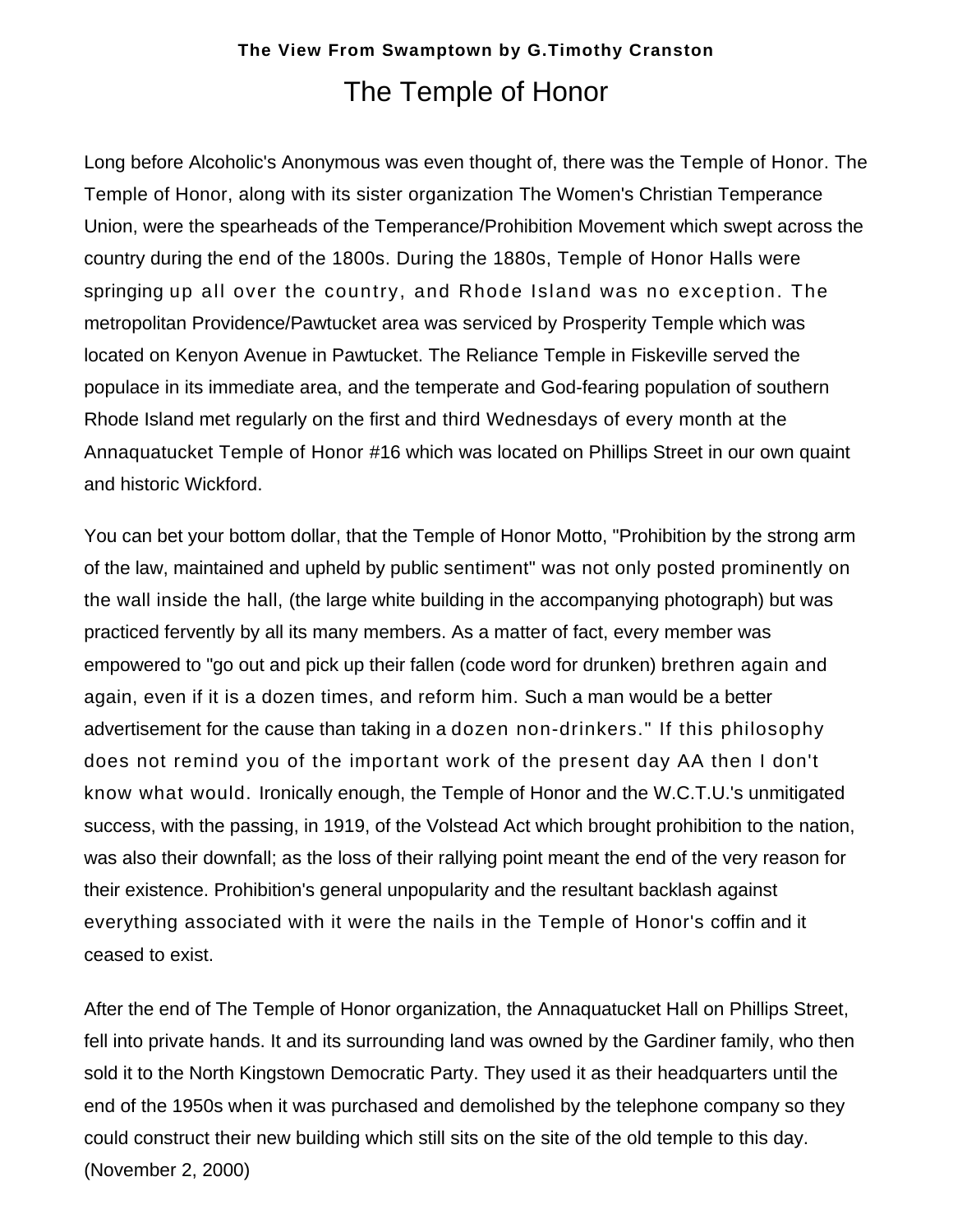## <span id="page-52-0"></span>When Train Tracks Crisscrossed North Kingstown

On June 17, 1899, when the first trolley car of the Sea View Railroad rolled up the tracks from Narragansett into Wickford Station, located on the corner of West Main Street and what is now Newtown Avenue, North Kingstown already had its share of rail lines. The main line of the New York, New Haven, and Hartford Railroad cut diagonally across the north western half of the town. At the rail line's intersection with The Ten Rod Road was the hustling bustling train station known as Wickford Junction. From the Wickford Junction Station the branch line of the Newport and Wickford Railroad and Steamboat Company ran south through the woods and swamps down to the Wickford Landing, on what is now Steamboat Avenue, with sto<sup>p</sup>s at Belleville and Wickford Depot(located near the site of the small park across from the town hall). This, in fact, was the point where the Sea View's tracks crossed the "Wickford to Newport's", and the 64o rail lines shared the use of this station. This is the place where the "highrollers" of Newport Society crossed paths with the common folk who used the Sea View as people today use the buses; to get back and forth to work or school, or to go shopping or on a weekend holiday to The Narragansett Pier where the Seaview originated. By September of 1900, when the Sea View's line was completed up to the station on the top of Bleachery Hill in East Greenwich, a North Kingstown or Narragansett resident could get on a trolley near his home, travel to the East Greenwich Station, switch to a Union Street Railway car, which shared the East Greenwich Station with the Sea View, and travel all the way to Providence for a college education or a job in the big city. Both lines also had very successful freight businesses. The Sea View hauled coal to a number of mills along its route, as well as produce, dairy, and other farm products up to the Providence Market Terminal. The Newport to Wickford was the major artery for all rail freight and mail going into Newport and its surrounding communities.

The routes of both lines can still be easily seen today. To find the route of the Newport to Wickford, one only has to drive down Lafayette Road; it crosses just after you pass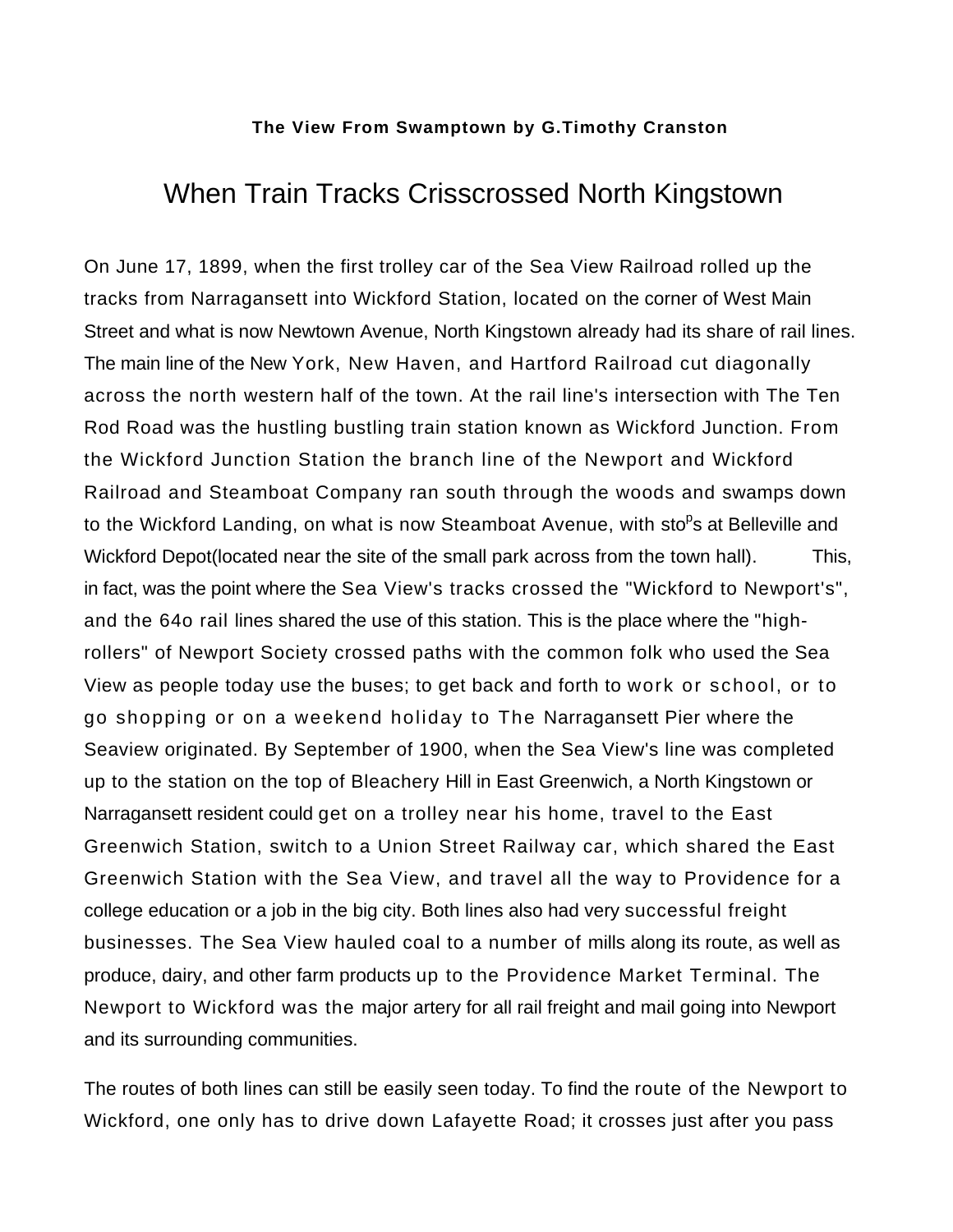over the Shewatuck Brook at the Rodman Mill Pond, to the north the tracks ran up to the main rail spur, the right- of-way is now used as the entrance to Feuer Park and the baseball field, to the south the tracks ran through the woods behind and parallel to Ten Rod Road until they crossed Tower Hill Road near the sites of the present day State Garage and Wickford Lumber. They then ran through the woods behind Wickford Lumber and crossed the cove on a trestle near present day Loop Drive. They then continued southeast until they crossed Updike Street between what is now the old radio station and the dentist office (formerly Agway). Finally, they went through the park across from the town hall and down what is now Beach Street and Steamboat Avenue.

The tracks of the Sea View entered North Kingstown in Saunderstown, parallel to and east of Boston Neck Road. The tracks crossed Salisbury Avenue, near the site of what is now Hamilton School, the Hamilton Web Company Road, and branched off at the Sea View Rail Car Barn near Annaquatucket Road (now an auto repair shop). From there the tracks ran through the woods until it crossed the "Newport to Wickford's" tracks at Wickford Depot, it then ran across causeways over South and Academy Coves, crossing Phillips Street in between, up to the Wickford Station situated adjacent to what is now Wickford Mobil. From there north to East Greenwich the right-of-way can be easily discerned by looking for the power lines which run in the woods parallel to and just east of Post Road.

The Sea View Railway closed down first, at the end of 1920. Five years later the Newport to Wickford line shut down as well. North Kingstown was not alone, though, in losing its rail and trolley lines; all across Rhode Island the trolleys were shutdown, sabotaged by a powerful cartel of bus line owners.But that's another story.

This Swamp Yankee agrees with many who think that these, and other, old rail and trolley right-of-ways deserve a new life. Imagine, if you will, a bike path running from Ryan Park, through the woods to Wickford and the town beach recreational area, then through Wickford over two beautiful coves up to Wilson Park and then on north past Smith's Castle and a branch down through Quonset/Davisville to Allen's Harbor, all the way to East Greenwich. It would rival, no, surpass the East Bay Bike Path with its ability to seamlessly connect so many town recreational facilities together. Impossible you say; that's probably what the locals said when they were told about the dream of trolley service from Narragansett up to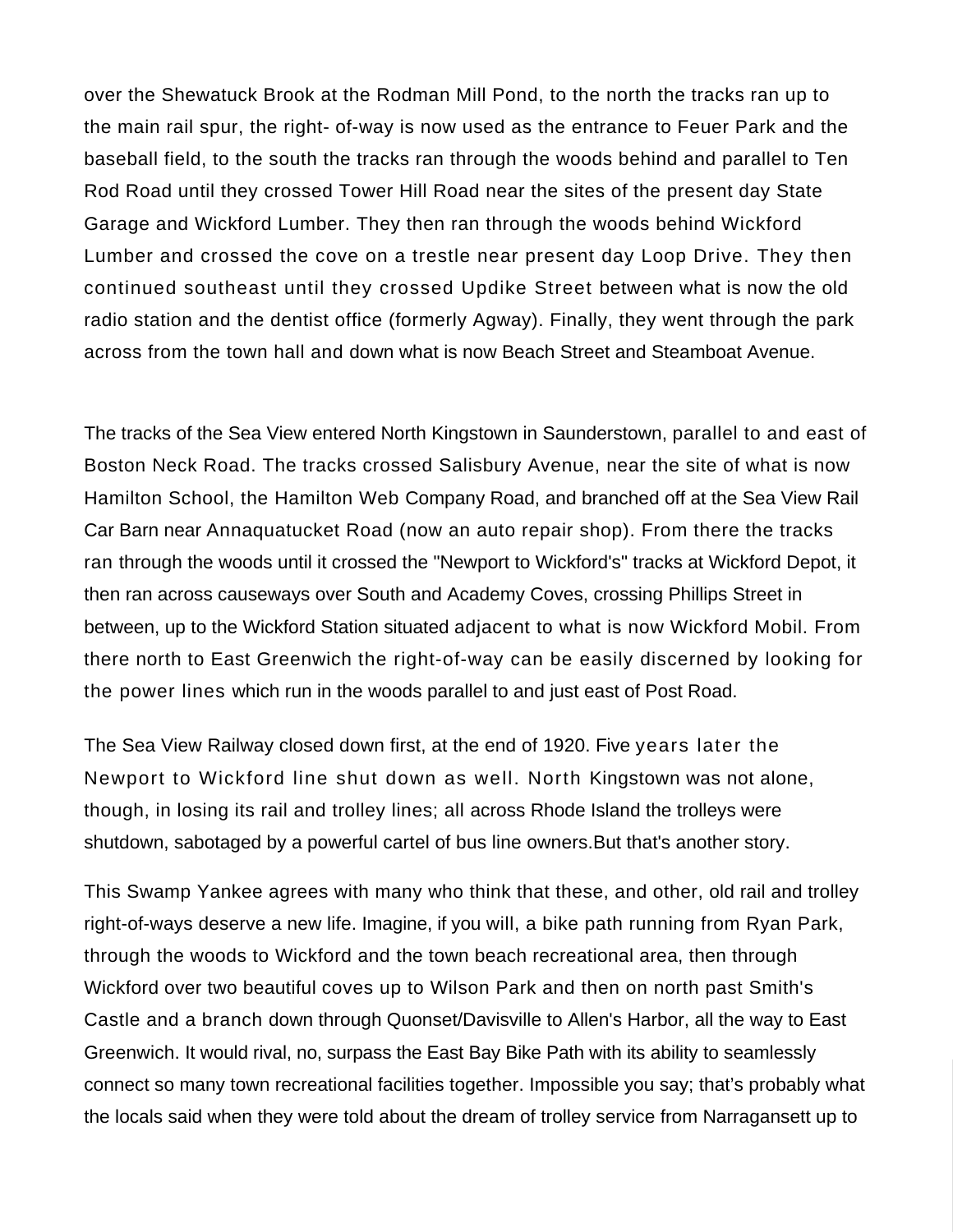Providence. Why, I even have a catchy name for it - The Swamptown Bleachery Hill Bike Path; it has a nice ring to it, don't you think?

(January 13, 2000)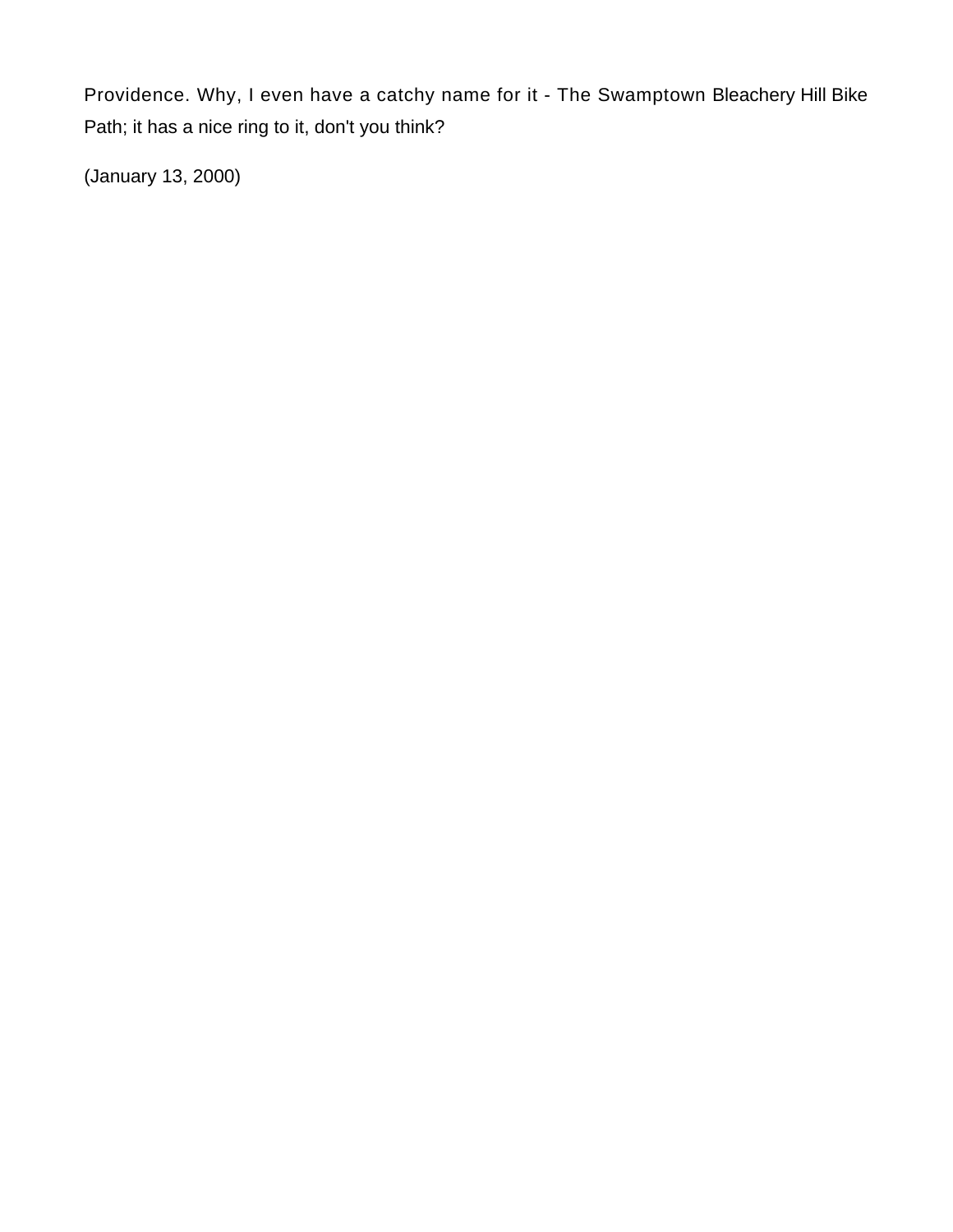### Who, What, and Where

<span id="page-55-0"></span>Greetings, Readers! This week's installment of local history comes in the form of a "who", "what", and a "where". The following tidbits are about Wickford Village.

#### **Earnshaw Drug**

Our "what" concerns the enterprises of the brothers Earnshaw and their fine drugstores. These were old-fashioned shops with soda fountains and roasted peanuts, as well as every item a well-stocked pharmacy ought to have. Every child within walking distance was very familiar with the contents of the comic book rack as well as the menu at the soda fountain. (I even conned my mother out of a cherry Coke and a Lime Rickey in both stores during the course of a single day.) Sadly, the East Greenwich store eventually closed, but they both live on in memory and on these two promotional postcards. Look closely at the Wickford card and you can see the penny scale that still sits in the corner of Earnshaw's today.



Earnshaw's Drug Store on Main Street in East Greenwich (above) and on Brown Street in Wickford

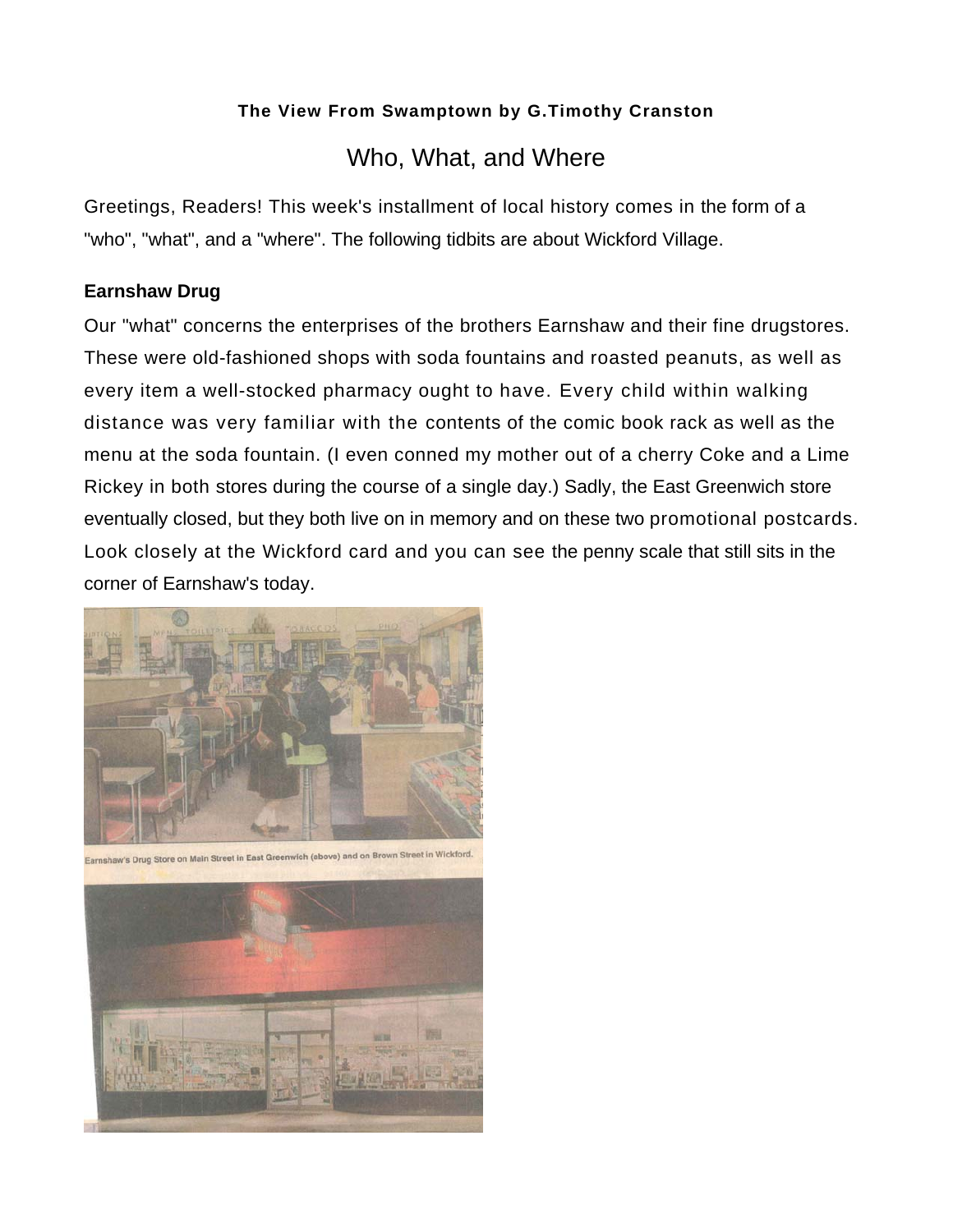#### <span id="page-56-0"></span>**The Methodist Episcopal Church**

Our "where" for the month is the former Methodist Church building at 31 West Main Street in Wickford. It was built in 1885 by the Sherman Brothers of Wickford and, as you can *see* by the postcard view, possessed at that time a small bell turret and steeple. For a time this building was the home of the North Kingstown Ambulance Association and then a museum housing firefighting memorabilia including the "Fearless and Faithful Washington 41 an antique fire engine which many times was a winner in her class at the New England Firemen's Muster. Its former home, the old Methodist Church, has now been converted into small shops.



Wethodist Church building today (above) and circa 1900 (below).

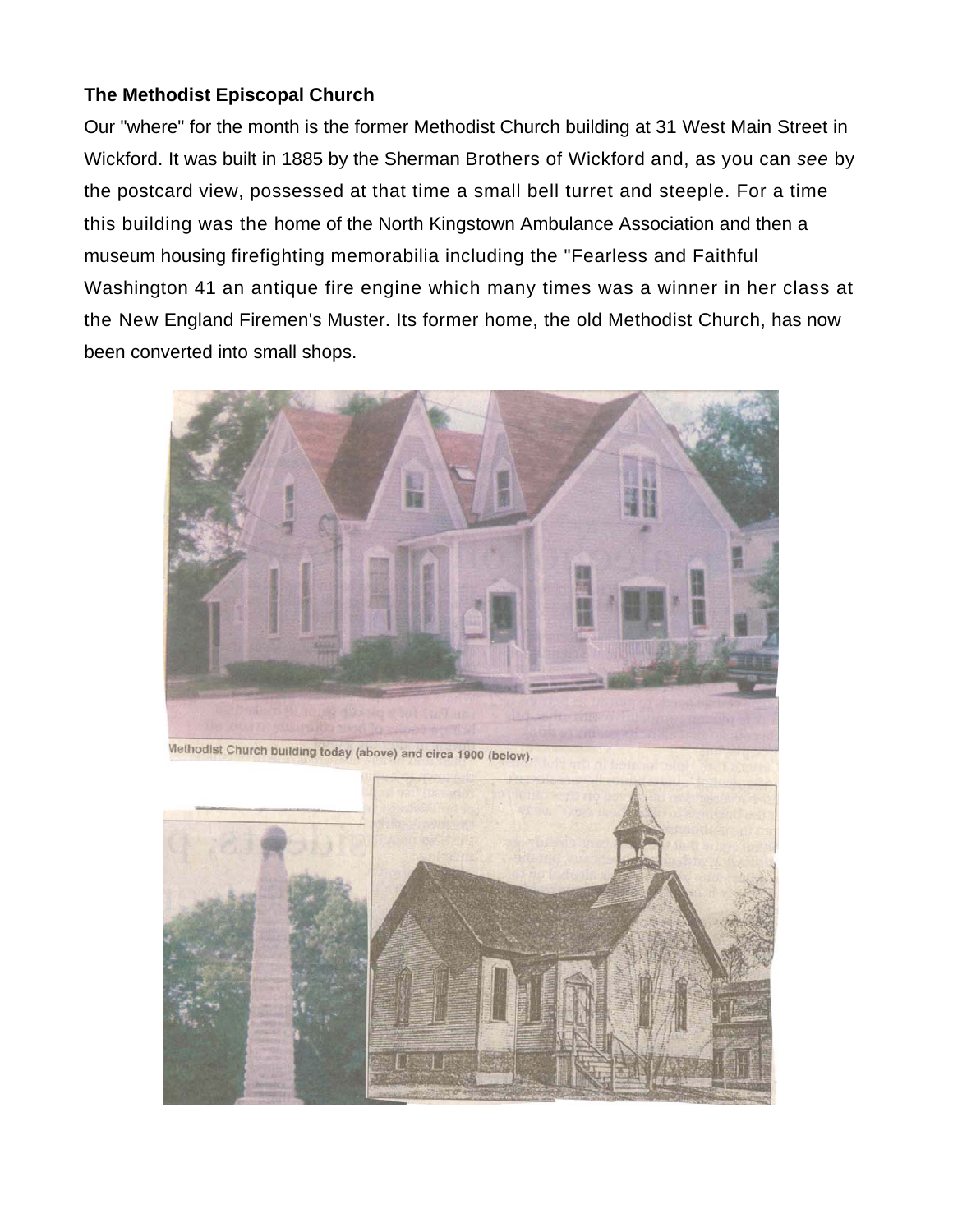#### <span id="page-57-0"></span>**Elamsville Bridge**

Our "What" for the month is the long forgotten Elamsville bridge. The bridge, which predates the Brown Street bridge by four years, was built in 1808 and connected Elam Street (then known as Champlin Street) with West Main Street (then known as the Grand Highway). The hurricane of 1815 was probably responsible for the bridge's ultimate demise. For years the remnants of this bridge was known as "The Broken Bridge".



The site of the former "Champlin Street Bridge."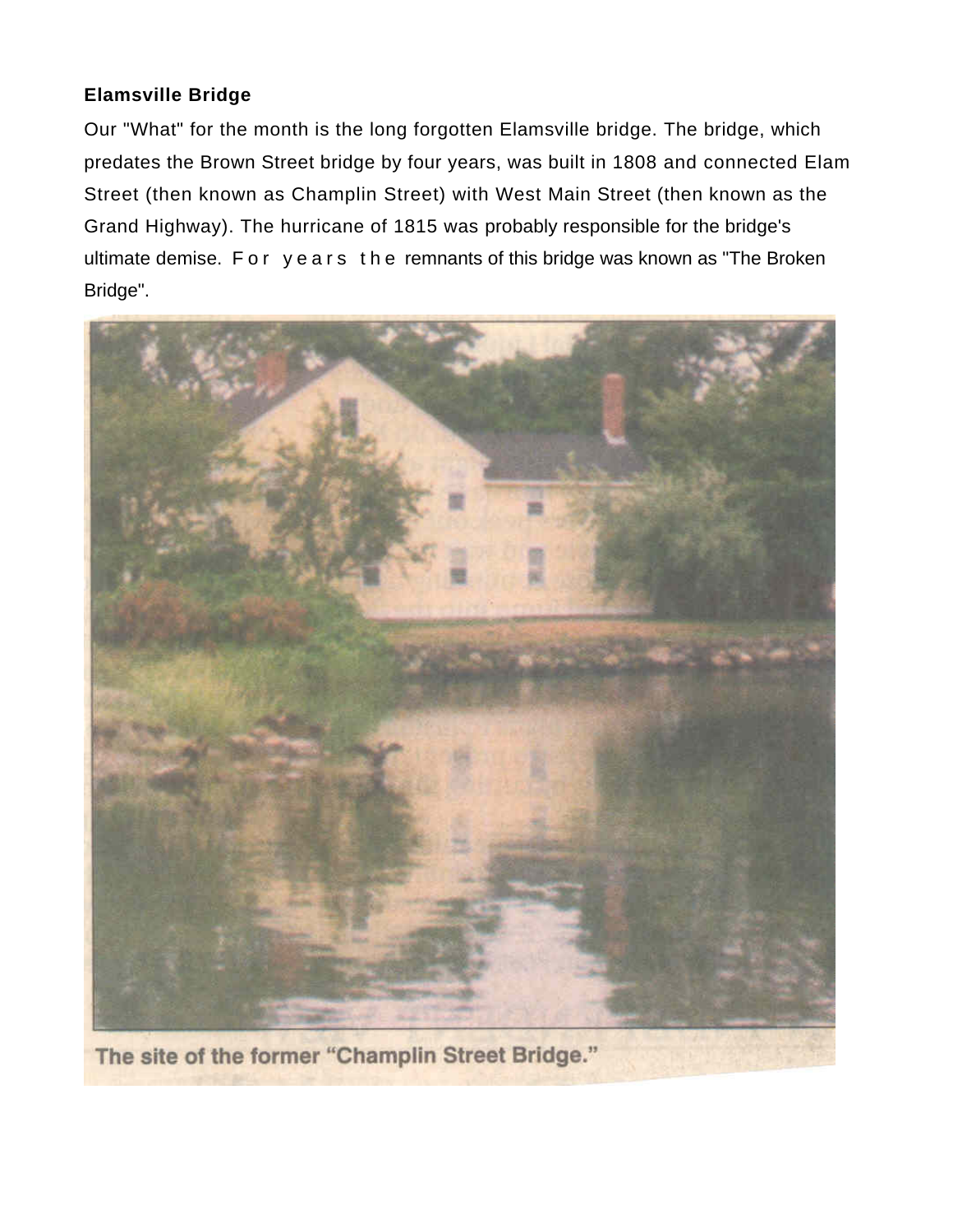#### <span id="page-58-0"></span>**The Stephen Cooper House**

Our "Where" for this month is 15 West Main Street. This is the location of, depending on what you believe, the Stephen Cooper or the Samuel Brenton House. You see, in 1728 Stephen Cooper built a house on this lot; the problem is that the vast majority of historical architects do not feel that the present house is indeed that house. Most attribute a date of 1779 to the building, making this still one of Wickford's oldest homes, but if the 1728 date could ever be conclusively proven it would move ahead of "Old Yellow" and become the granddaddy of them all.

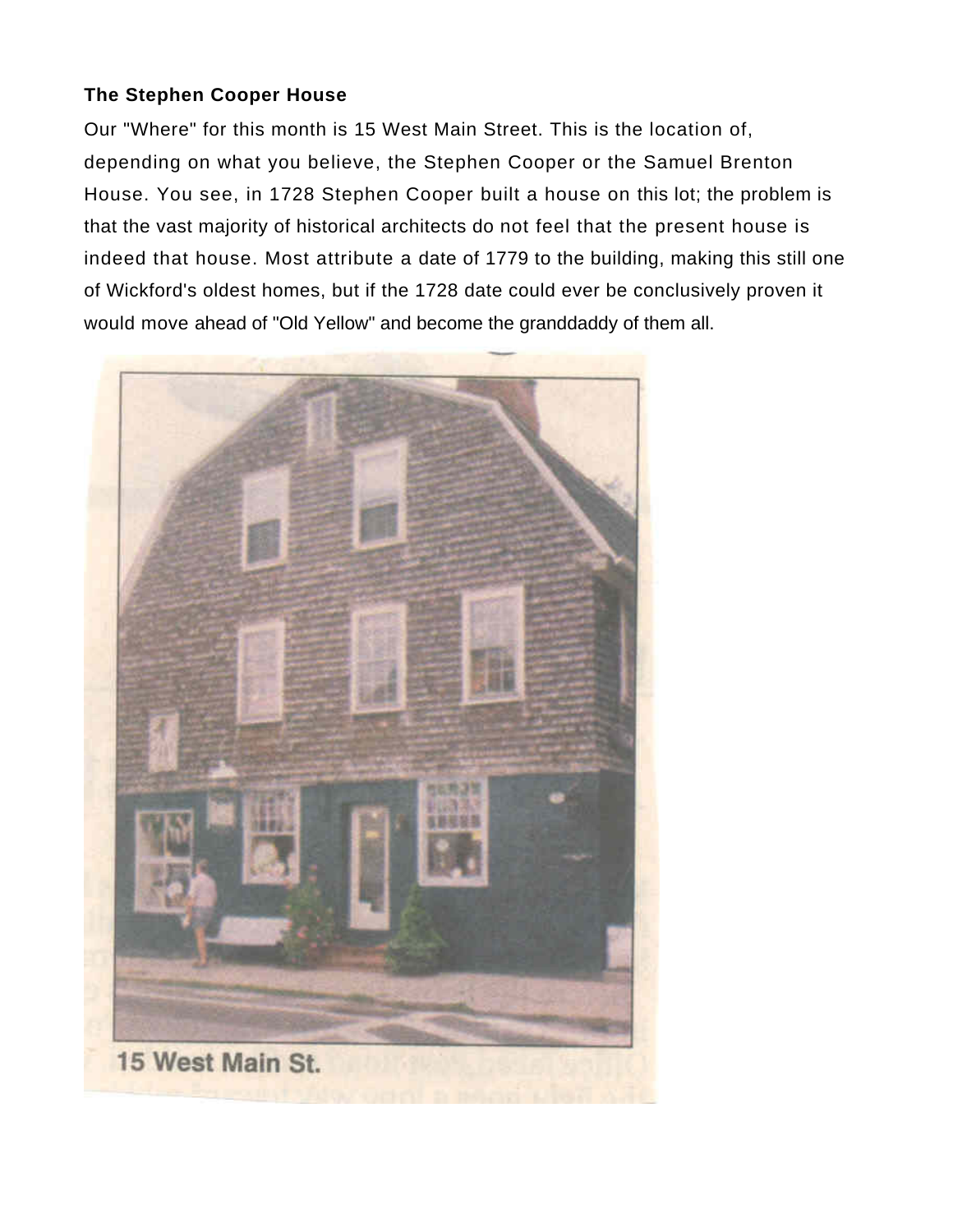#### <span id="page-59-0"></span>**The History of Today's Bank Buildings**

Our "Where" is actually two places this month, 30 Phillips Street and 27 Brown Street, the homes of, Fleet Bank and (for now) Bank Boston. The Fleet Bank building began its life in 1916 as the home of Bell Telephone's local office. It housed the operators and equipment necessary to run the telephone system in the area until 1959 when more modern equipment and more local phones necessitated a move up the street to 266 Phillips St. Soon after that, Fleet's predecessor, Industrial National Bank, took up residency and has remained ever since. The Wickford Savings Bank opened its doors at 27 Brown Street in June of 1855. It served the residents of Wickford and surrounding villages for nearly 110 years, at which point it was absorbed by the Rhode Island Hospital Trust National Bank which in turn became part of Bank Boston and now is poised to become the local branch of Sovereign Bank.

#### **Narragansett Bank House**

Our "Where" for November is the "Olde Narragansett Bank House" on Main Street in Wickford. In 1768 Samuel Bissell built his home on this property on the corner of Main and Fountain Streets. A portion of his orginal home is incorporated into the house that you see today. A subsequent owner, Deborah Whitford, ran a bakery there In 1805, Benjamin Fowler, the presiident of the Narragansett Bank, built a combination banking house and private home on the lot using the 1768 house as the ell of his new home/bank. In 1837 Peleg Weeden purchased the living quarters section of the building for his daughter, Hannah. After the bank relocated, the Weeden's took over the entire building. In 1853, Nicholas Spink, purchased the home and remodeled it into its present configuration. This was also the home of local historian Col. Hunter C. White.



**The Thomas Store**